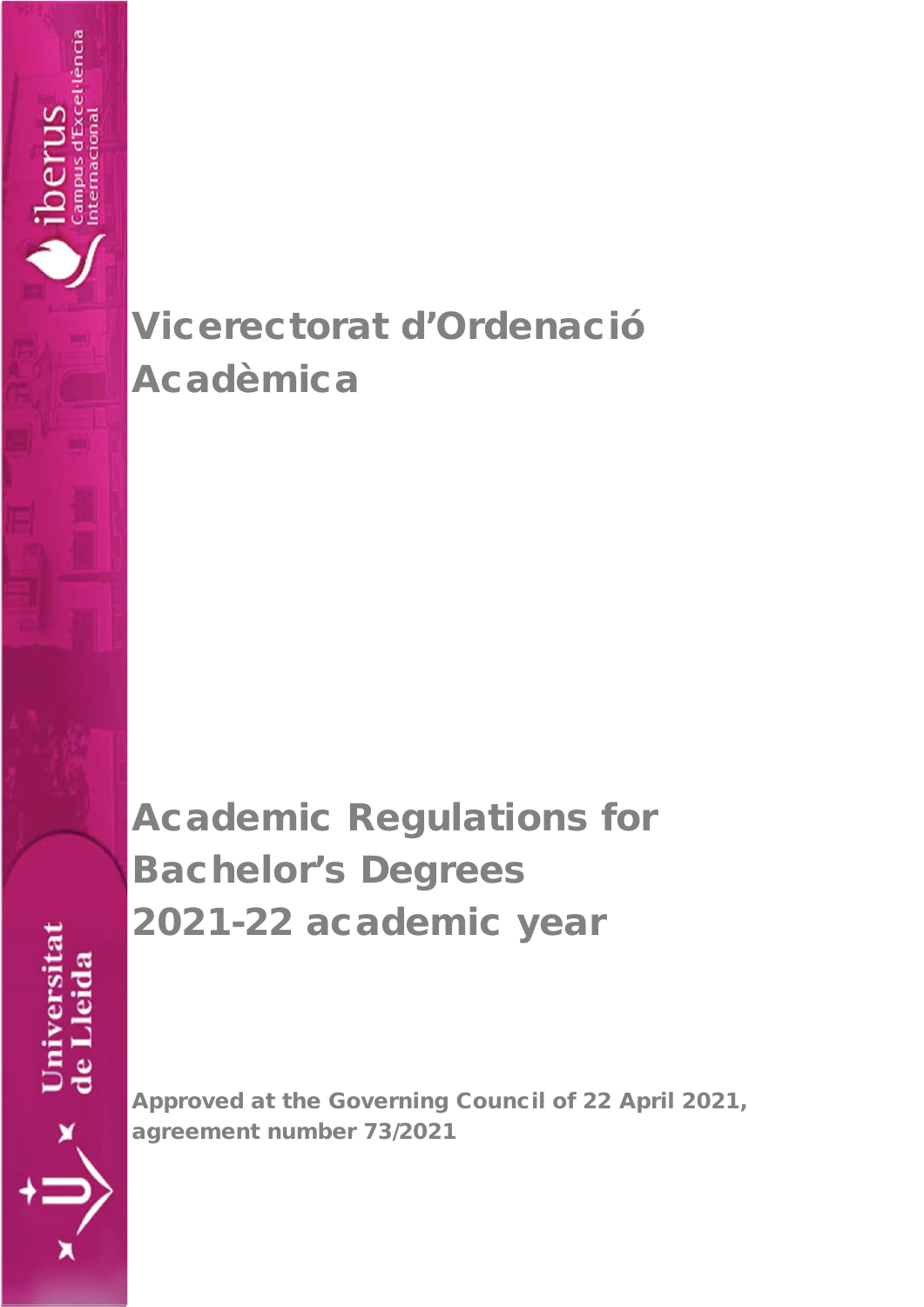# **UNIVERSITY OF LLEIDA**

# **ACADEMIC REGULATIONS FOR BACHELOR'S DEGREES**

# **2021/22 ACADEMIC YEAR**

# **CONTENTS**

# TITLE 1

# PRE-REGISTRATION

Article 1. Scope of application

Article 2. Bachelor's degree and double degree pre-registration

TITLE 2

REGISTRATION

Article 3. Registration

- 3.1 Application for registration
- 3.2 Documentation for submission to formalise the registration
	- 3.2.1 New first-year students and transcript transfer students
	- 3.2.2 Previously registered second and subsequent-year students
- 3.3 Requirements for documents issued abroad
- 3.4 Registration deadlines
- 3.5 Curricular external academic placements (PAE)

3.5.1 Ordinary registration period

3.5.2 Registration extension

3.5.3 Exceptional registration

3.6 Registration limits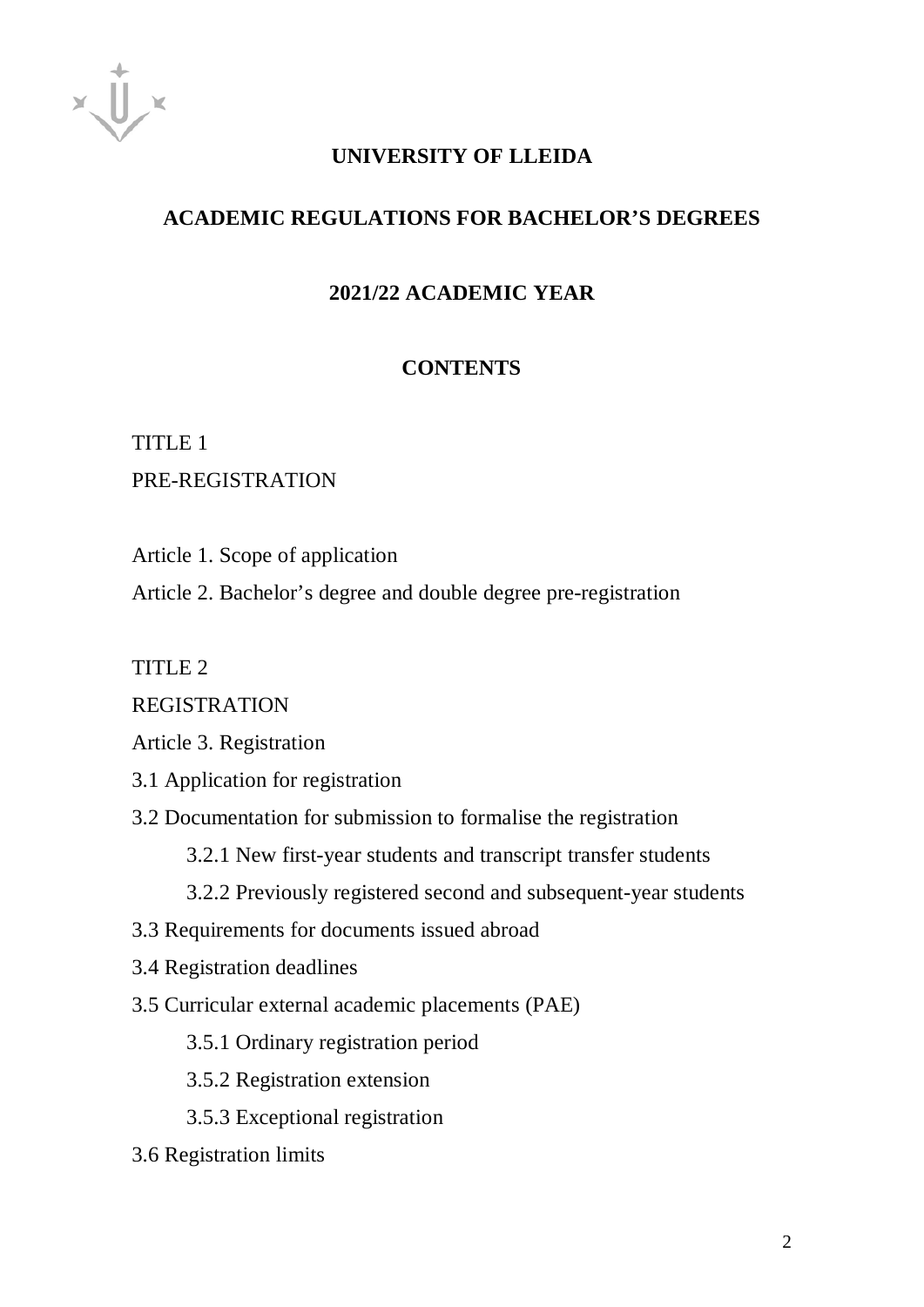$x\prod x$ 

3.6.1 Prerequisites and corequisites 3.6.2 Minor

TITLE<sub>3</sub>

# ECONOMIC REGULATIONS

Article 4. Exemptions and discounts

4.1 Free registration

4.1.1 Special large family

4.1.2 Grantholder students

4.1.3 Students with a distinction

4.1.4 Students with a minimum degree of disability of 33%

4.1.5 Students who are the victims of terrorist acts

4.1.6 Students who are the victims of male violence against women within the context of a couple

#### 4.2 Discounted registration

4.2.1 General large family

4.2.2 Distinctions

Article 5. Registration fee payment

5.1 Means of payment

5.1.1 Single direct debit payment

5.1.2 Direct debit payment in three instalments

5.1.3 Loan by the Government of Catalonia

5.2 Procedure and effects of non-payment of the registration fee

5.3. Incoming students awaiting assignment

5.4. Second- and subsequent-year students pending transcript transfer

Article 6. Amendments to registration

6.1 Amendments to registration with and without charge

6.1.1 Amendment to personal data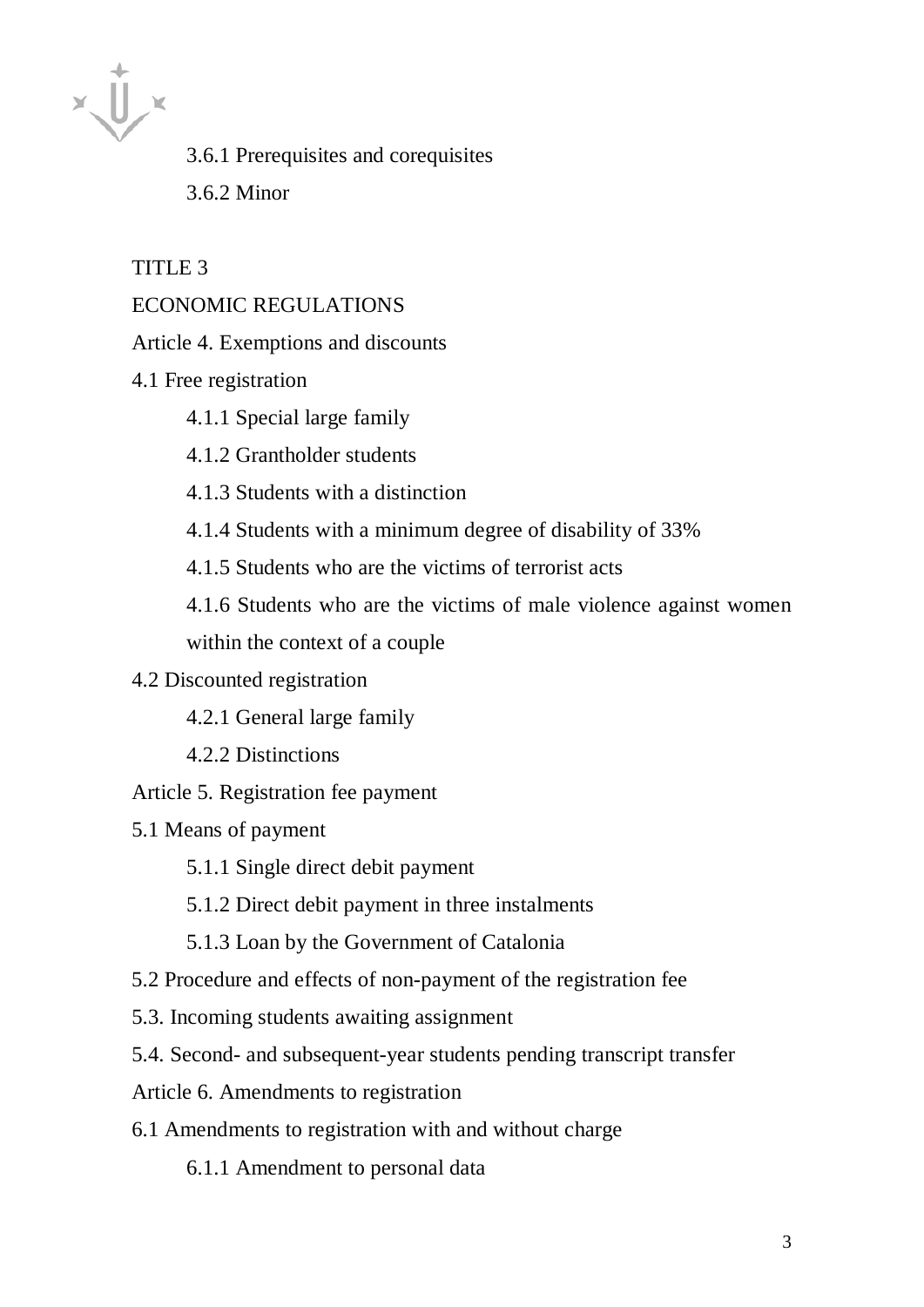$x\prod x$ 

- 6.1.2 Amendment to the application for registration
- 6.1.3 Cancellation of registration
- 6.1.4 Withdrawal from subjects
- 6.1.5 Addition to registration
- 6.1.6 Change of timetable or group
- 6.2 Exceptions

Article 7. General provision

TITLE 4

# **TRANSCRIPT**

Article 8. Credit transfer and recognition

8.1 Credit transfer

- 8.2 Credit recognition
- 8.3 Credit recognition circumstances
- 8.4 Criteria for credit recognition in undergraduate studies
- 8.5 Documents and deadlines
- 8.6 Recognition of cross-disciplinary subjects

Article 9. Transcript transfer of official university studies in Spain

Article 10. Simultaneous studies

Article 11. Admission of students with university studies taken partially or

wholly abroad

Article 12. Grading system

Article 13. Transcript average

Article 14. Double degrees

FIRST ADDITIONAL PROVISION. Voluntary contributions

SECOND ADDITIONAL PROVISION. Students with special needs

THIRD ADDITIONAL PROVISION. Insurance

FOURTH ADDITIONAL PROVISION. Accreditation of a third language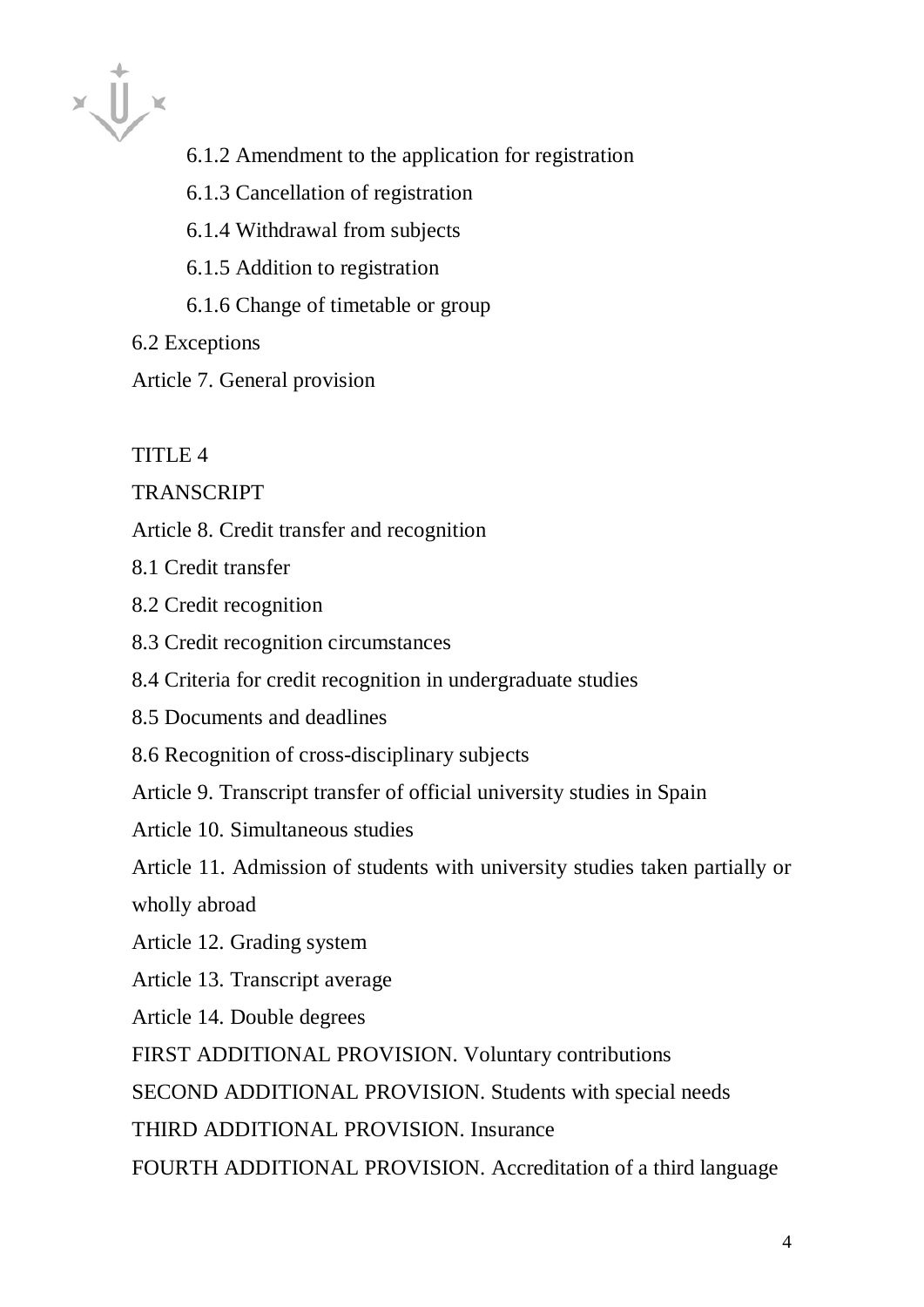

FIFTH ADDITIONAL PROVISION. Documentation of the people concerned

TRANSITIONAL PROVISION. Teaching format at the UdL

REVOCATORY PROVISION

FINAL PROVISION. Situations not provided for in the regulations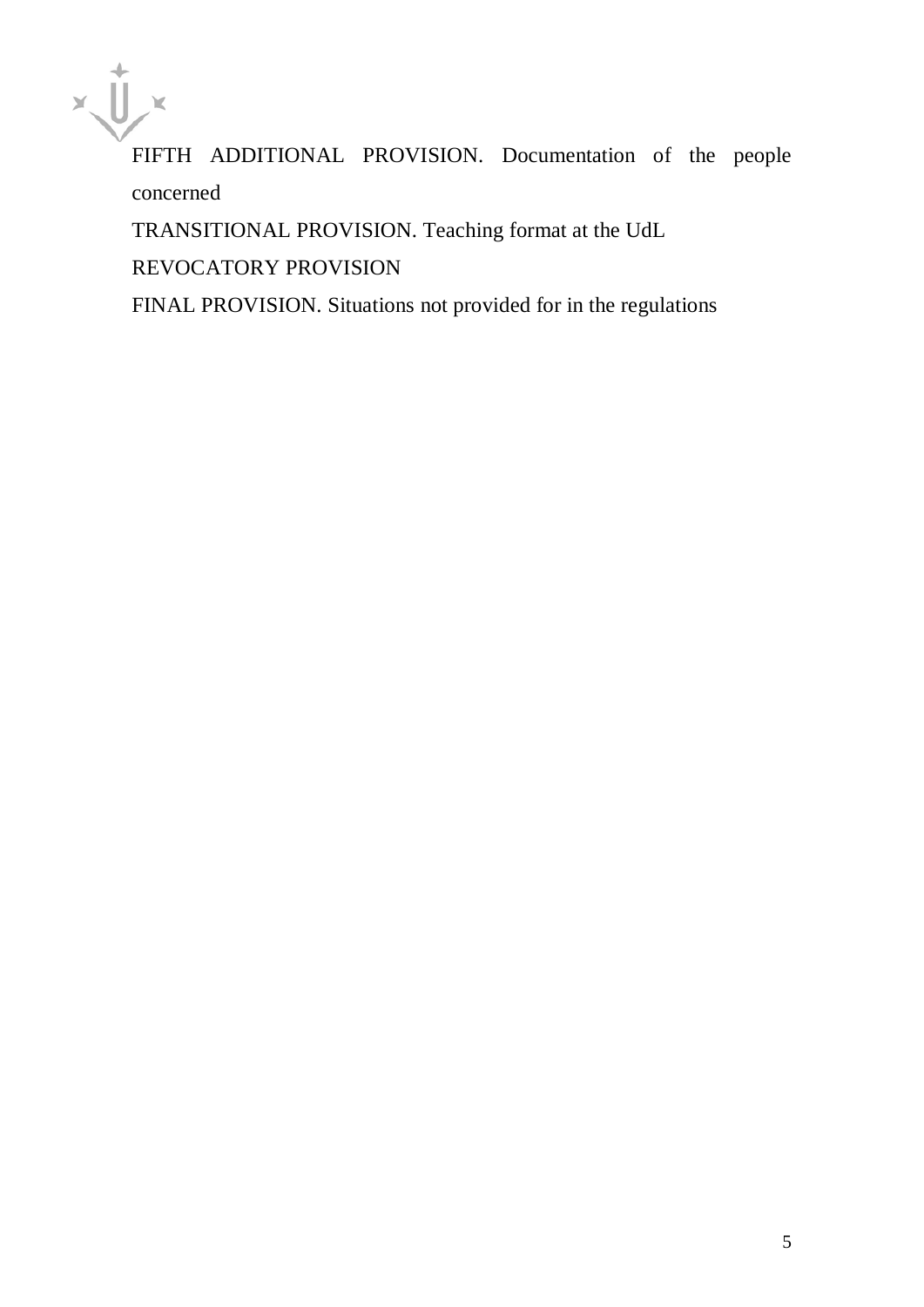#### **UNIVERSITY OF LLEIDA**

# **ACADEMIC REGULATIONS FOR OFFICIAL UNDERGRADUATE STUDIES 2021/2021 ACADEMIC YEAR**

## **TITLE 1**

#### **PRE-REGISTRATION**

#### **Article 1. Scope of application**

These regulations are applicable to official university studies leading to bachelor's degrees of the University of Lleida's own centres and affiliated centres.

#### **Article 2. Bachelor's degree and double degrees pre-registration**

Students interested in being admitted to a bachelor's degree or a double degree at the University of Lleida must pre-register by the deadlines set out by Government of Catalonia.

Students must pre-register online at <https://accesuniversitat.gencat.cat/accesuniversitat>

A student assigned to a double degree who is already in possession of one of the two degrees included in these studies will not be allowed to register for it. However, students holding a degree in Science and Animal Production will have access to the double degree in Science and Animal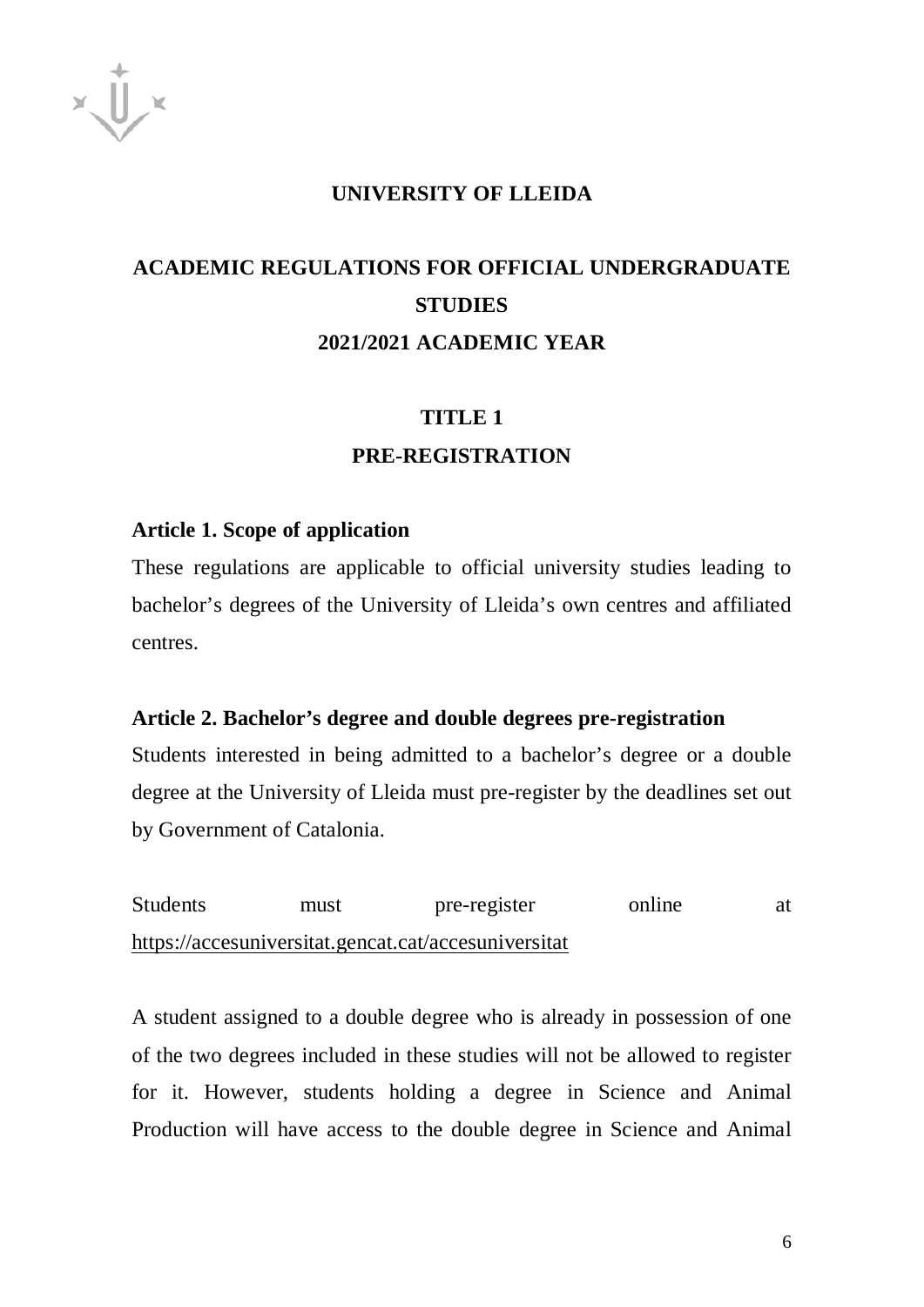Production / Veterinary Studies, and they will only pursue the degree in Veterinary Studies.

# **TITLE 2**

#### **REGISTRATION**

#### **Article 3. Registration**

#### **3.1 Application for registration**

The formalisation of a registration, either in person or using the selfregistration system, is a request. Paying for it and having it admitted by the administrative services of this University does not imply that the content of it is compliant.

In general, an application for registration must be formalised via the selfregistration system either from the centre's computer room or from home, according to the registration calendar.

The application for registration does not become effective if any of the data provided by the student are false or if the registration fee is not paid by the established deadline.

Students shall only receive training and teaching for the subjects they have registered to take.

Students who have expired subjects pending from a degree shall not be able register for the remaining subjects of that degree and must do the adaptation to the new curriculum of the respective degree (see the First Transitional Provision of the Continuance Regulations).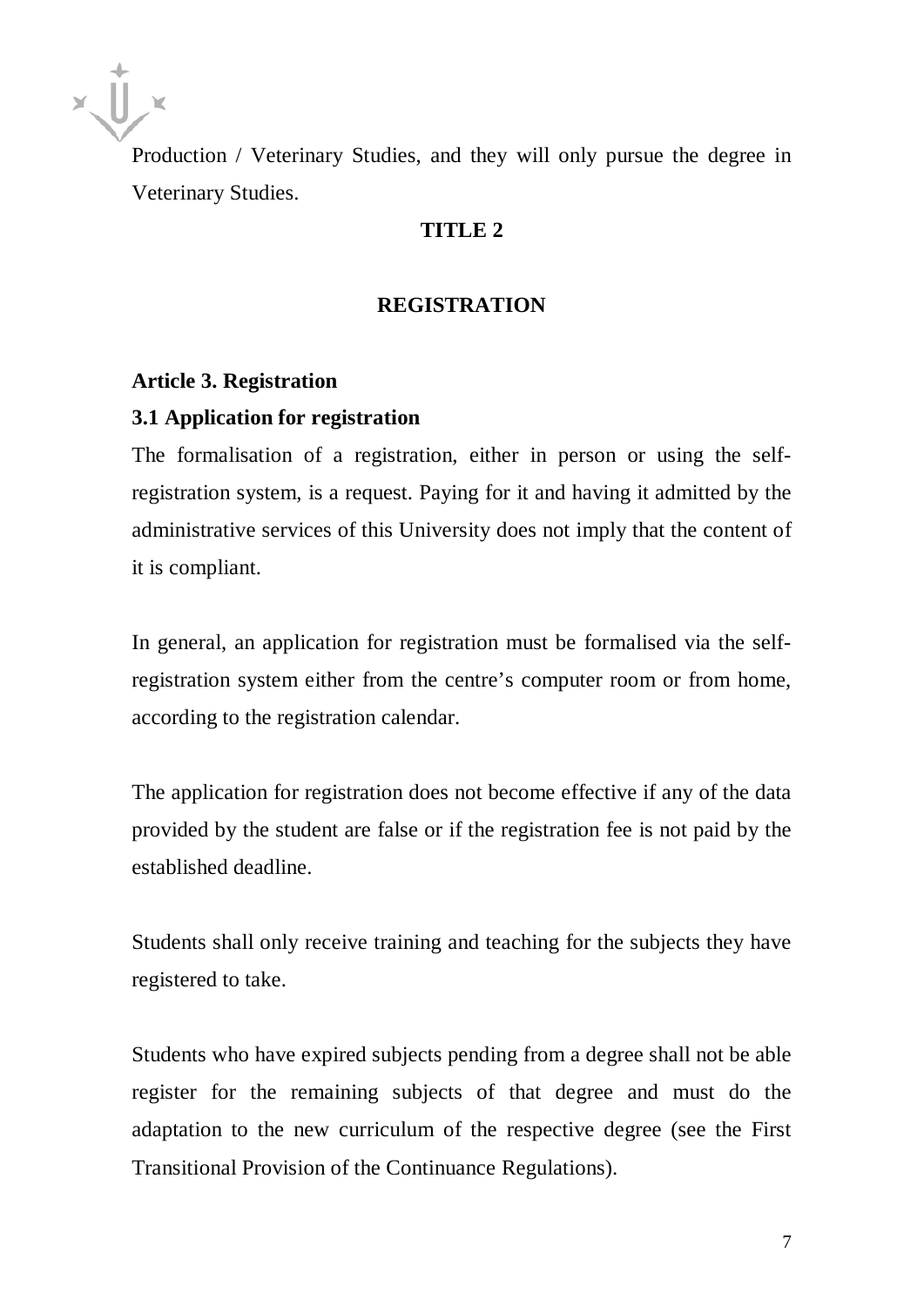

For students who switch from an old curriculum to a new curriculum and who have used up a certain number of sittings for a subject common to both curricula, the number of sittings used up in the curriculum of provenance shall not be counted.

For any information related to registration, students should contact the secretariat of the centre.

# **3.2 Documentation for submission to formalise the registration**

The documentation must be submitted to the centre secretariats, preferably via the online office of the UdL.

## 3.2.1 New first-year students and transcript transfer students

- ID document:

Spanish students do not need to submit it.

Foreign students from EU Member States must submit a document in which the NIE (Spanish Foreigner Identification Number) appears.

Foreign students from other countries must submit a current passport.

- SEPA direct debit mandate, signed by the account holder.

- Students applying for an exemption, discount or waiver of fees must submit the documentation accrediting their entitlement, as set out in the regulations governing it, by the registration deadline, in accordance with the provisions of Article 4 of these regulations.

- University graduates in private schools: authenticated copy of the qualification certificate or provisional certificate.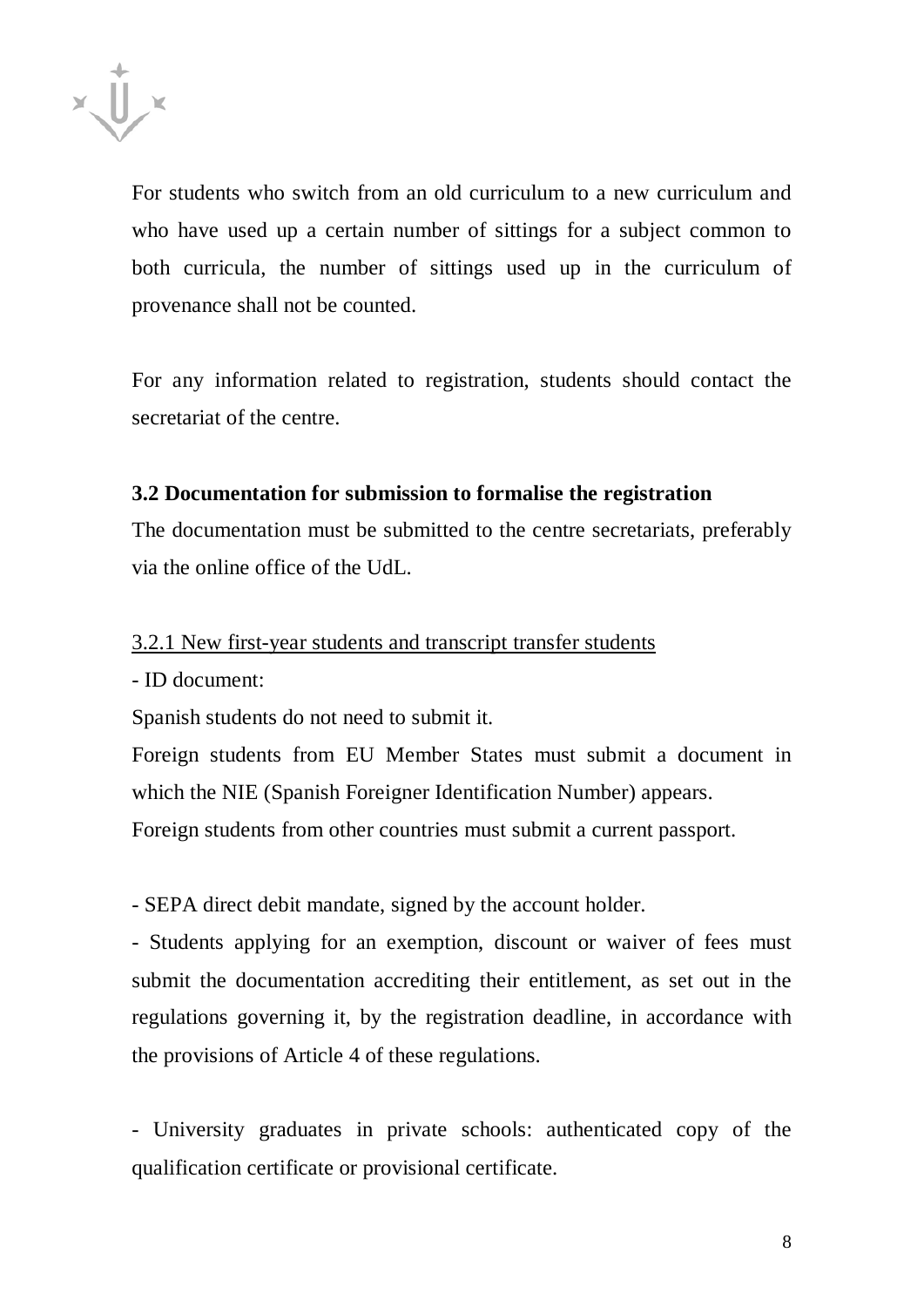- Students registering on bachelor's degrees offered at the Health Campus must submit proof of tetanus and hepatitis B vaccinations.

- Foreign students aged 28 and over must submit the original and a copy or authenticated copy of health and accident insurance that is valid in Spain.

- The following students must submit, at the time of formalising registration, the receipt proving that the transcript transfer fee has been paid, and a copy of the transcript:

a) First-year students admitted to this university through pre-registration routes 7 and 8.

b) Students who come from another university district, unless pending a place reassignment at another university (Article 5.3 of these Regulations). They must submit it once they confirm registration at the University of Lleida.

c) Students coming from other courses from other universities or other centres of this university.

- Students registering as part-time must submit an application, in the ordinary registration period (\*), addressed to the dean or director of the centre, providing documentation to justify that they cannot fully devote their time to university education. If the reason is work-related, they must submit a certificate from the firm in which they work and a National Insurance contributions record issued by the Social Security Treasury or competent authority. Self-employed workers must submit a photocopy of taxes or the tax permit instead of the certificate from the firm. The centre must check the substantiated data and return the documentation submitted for this purpose to the person concerned.

Resolutions for these applications will be posted on the notice board of the online office of the University of Lleida (http://seuelectronica.udl.cat/etauler.php) and the centre's web page in

9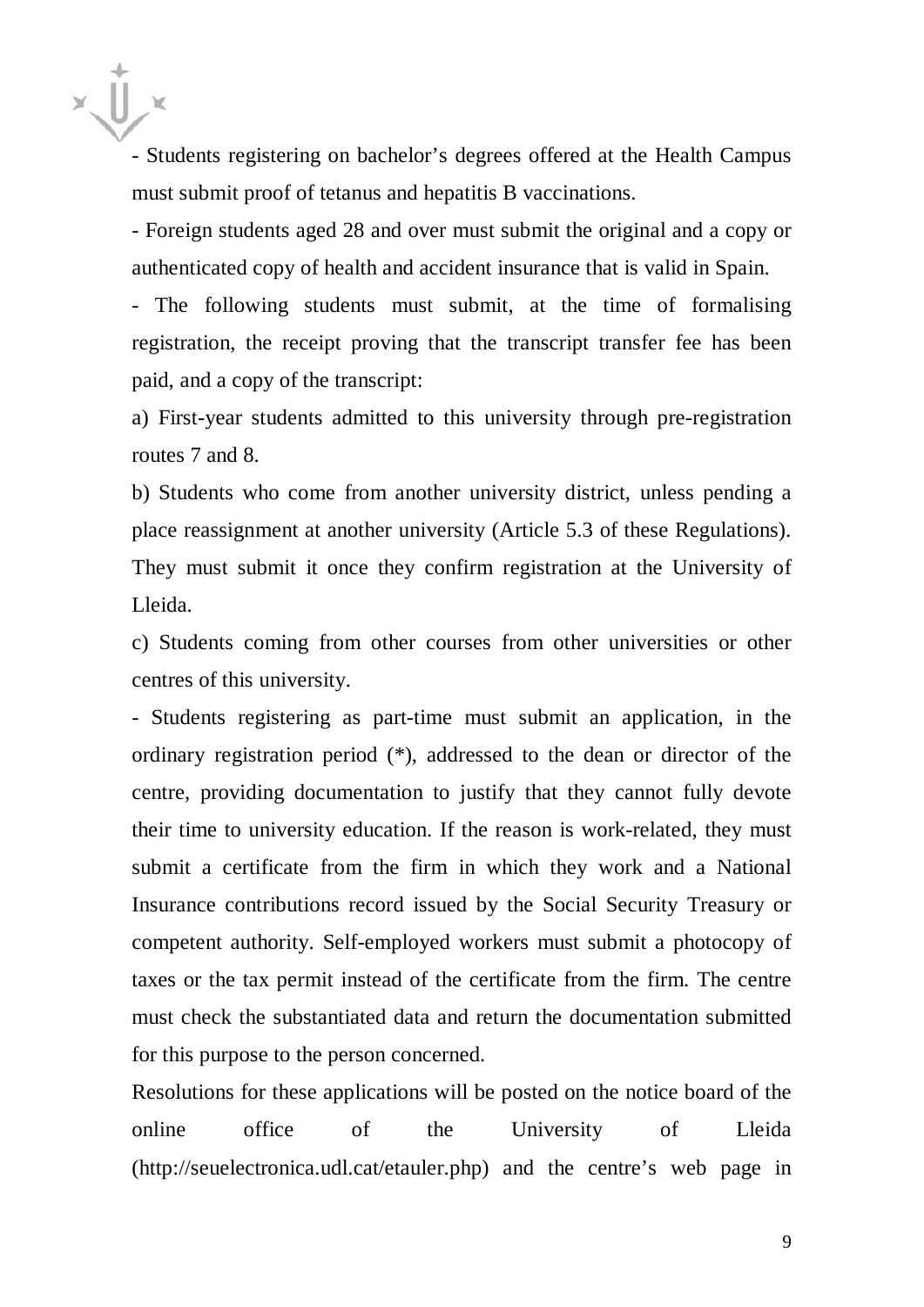

accordance with the Seventh Additional Provision of Law 3/2018, of December 5, on the protection of personal data and the guarantee of digital rights.

(\*) Students registering in July or the first week of September may submit it by the start of the academic year.

- Accreditation of a third language.

Original and copy or authenticated copy of documentary proof of the level attained in a third language, if applicable, from among those established in the university entrance examinations (PAU) (German, English, French or Italian). For the purposes of this accreditation, students must check the table of recognised certificates published on the website of the University of Lleida.

For all other circumstances, students must consult Academic Management of the University of Lleida.

#### 3.2.2 Previously registered second and subsequent-year students

- Foreign students from outside the European Union must re-submit a passport if the one previously submitted has expired.

- Students applying for an exemption, discount or waiver of fees for the first time must submit the documentation accrediting their entitlement, as set out in the regulations governing it, by the registration deadline. They must also submit it if it has expired and been renewed, before the registration period, in accordance with the requirements set out in Article 4 of these regulations.

- SEPA direct debit mandate, if the account holder has changed.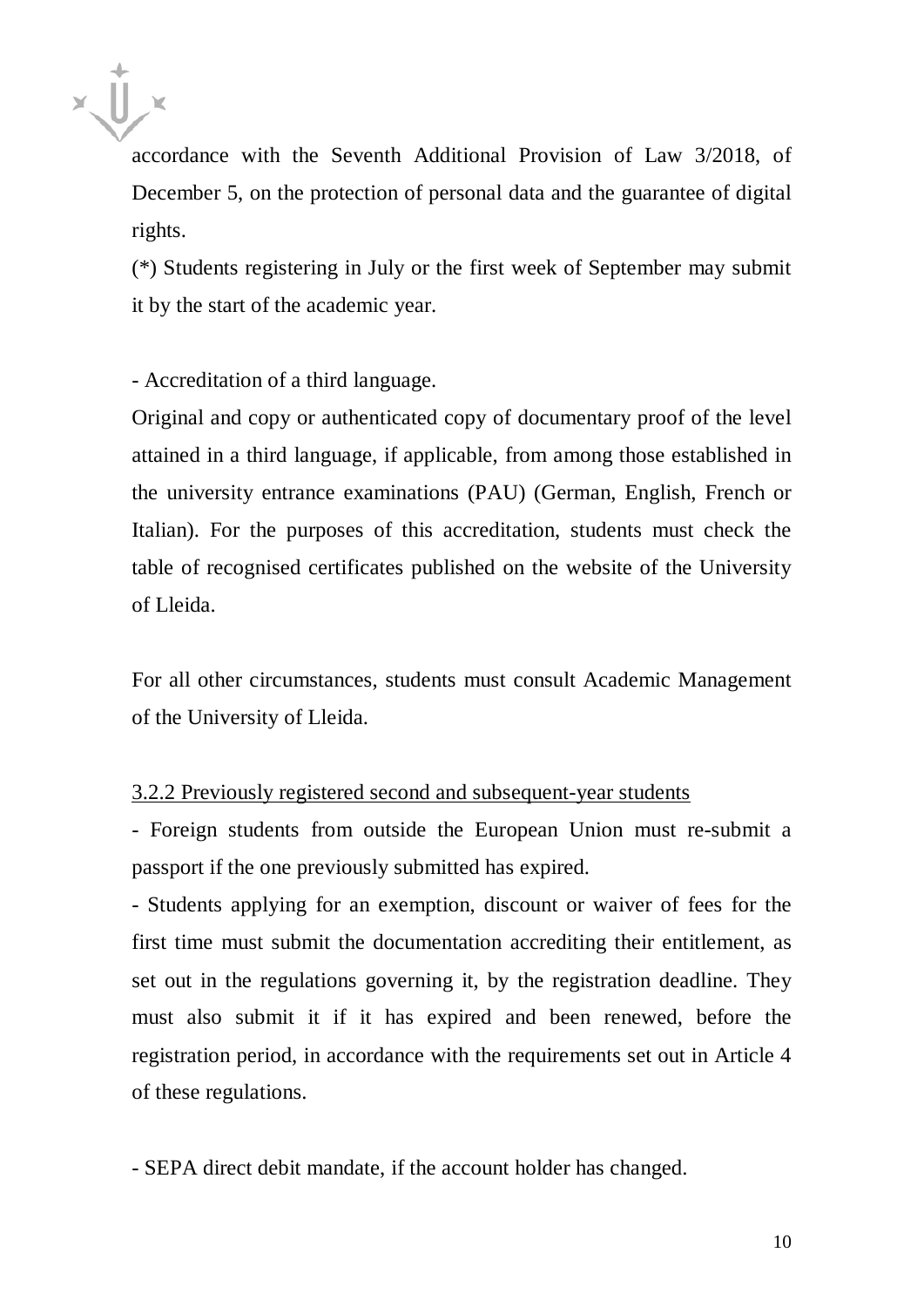

- Students registering as part-time for the first time must follow the application instructions set out in the Article 3.2.1.

#### **3.3 Requirements for documents issued abroad**

Documents issued abroad must be official, original and issued by the competent authorities, and they must be legalised diplomatically. This procedure must be carried out at each of the following organisations and in the indicated order:

1. Ministry of Education of the country of origin for qualifications and study certificates, and the respective Ministry for birth and nationality certificates.

2. Ministry of Foreign Affairs of the country issuing the documents.

3. Diplomatic or consular representation of Spain in the document-issuing country.

All documents issued by the diplomatic authorities or consular services of another country in Spain must be legalised by the Spanish Ministry of Foreign Affairs.

For the legalisation of documents issued by countries that are signatories to the Hague Convention, of 5 October, the previously established requirements are substituted by the apostille affixed to the document by the competent authority of the State that issued the document.

It is not required to legalise documentation issued by EU Member States, provided there are no doubts as to their authenticity and legitimacy, or to their official nature.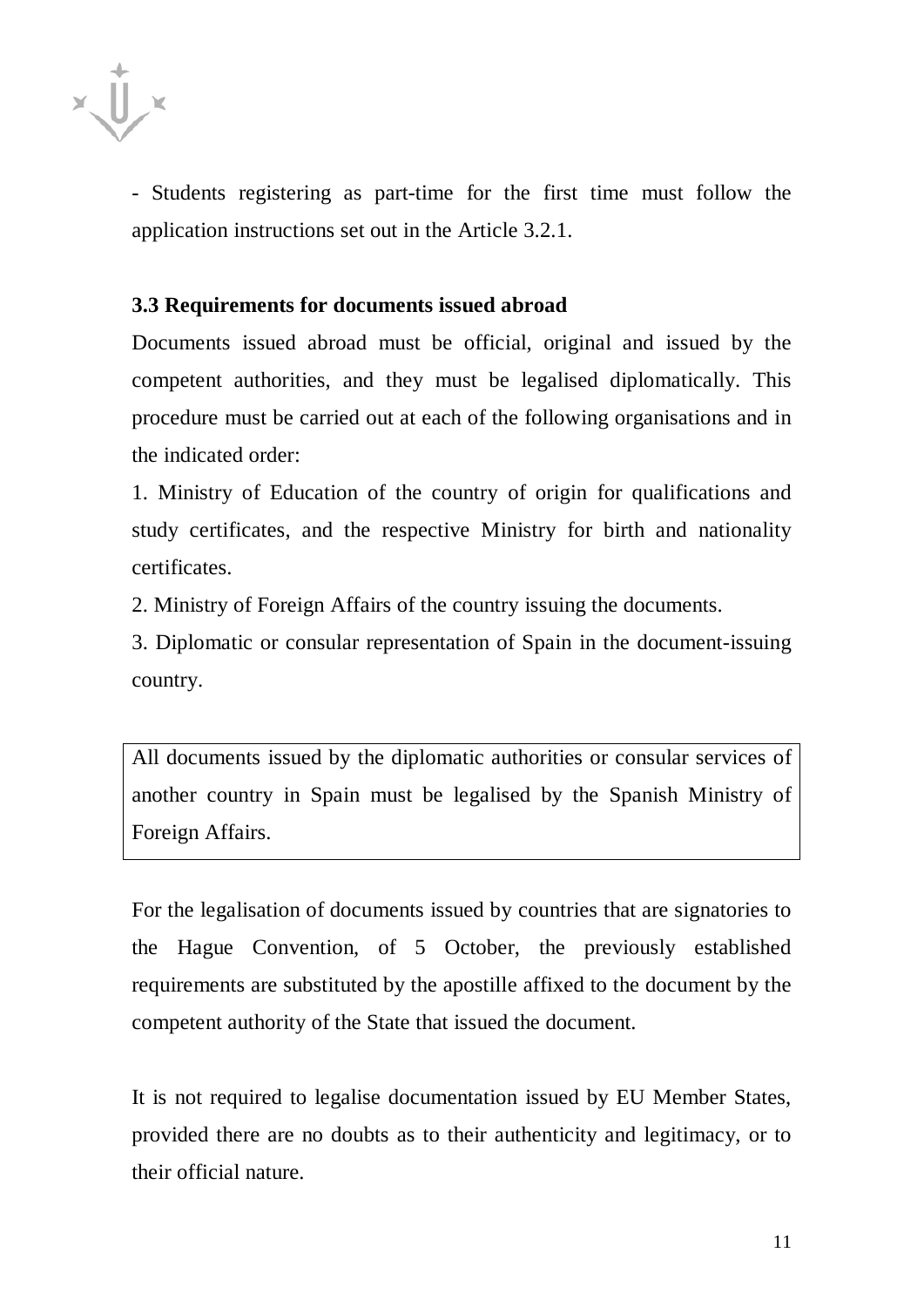

The aforementioned documents must be accompanied by an official translation into Spanish, if they are written in another language. This translation can be rendered:

- By any diplomatic or consular representation of Spain abroad.

- By the diplomatic or consular representation in Spain of the country of which the applicant is a subject or, if applicable, of the document-issuing country.

- By sworn translators duly authorised or registered in Spain.

As a general rule, it is only necessary to provide an official translation of the subject programme in cases where it cannot be assessed adequately without one.

If the original document is written in a non-Latin alphabet, it is recommended that the translation should include the name of the qualification in the original language but transcribed into the Latin alphabet, rather than a translation of that name.

Original documents may be submitted together with a photocopy, and they shall be returned to the people concerned after authentication.

If the photocopies have been compared and legalised by the diplomatic or consular representation of Spain in the document-issuing country or before a notary, it is not necessary to submit the original at the same time.

#### **3.4 Registration deadlines**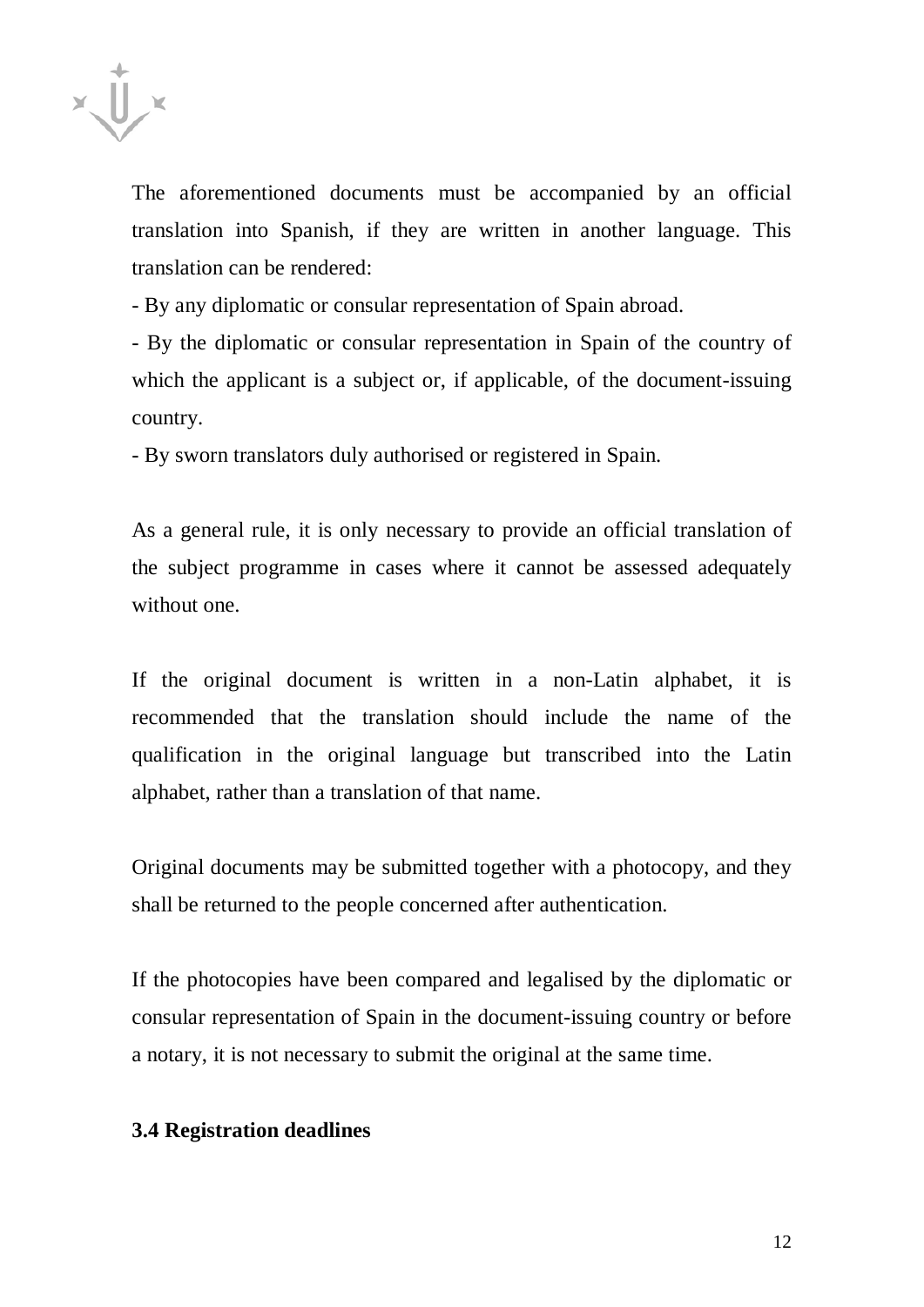

The student registration calendar is published in June and posted on the notice boards of each centre, of the Academic Management and on the website of the University.

Before leaving to go to the destination university, students participating in mobility programmes of the UdL, ERASMUS and SICUE must register in July, on the date shown in the registration calendar.

Regarding the deadlines for registering for bachelor's theses and curricular external academic placements, students must consult the academic secretariats of the respective centres.

# **3.5 Curricular external academic placements (PAE)**

As indicated in the Regulations for external academic placements, students will not be able to start their external academic placements in the respective organisations until the corresponding Educational Cooperation Agreement has been signed and is in force, and also, until the three parties (tutor of the organisation, tutor of the UdL and the student) have the corresponding specific training project, duly signed by each of them. Without the fulfilment of both conditions the student's placement in an organisation will not be considered protected by the University of Lleida and, therefore, the latter will not be liable for any incident arising therefrom.

There are two options for placement registration and execution, and exceptional registration:

3.5.1 Ordinary registration period established by each centre (July or September)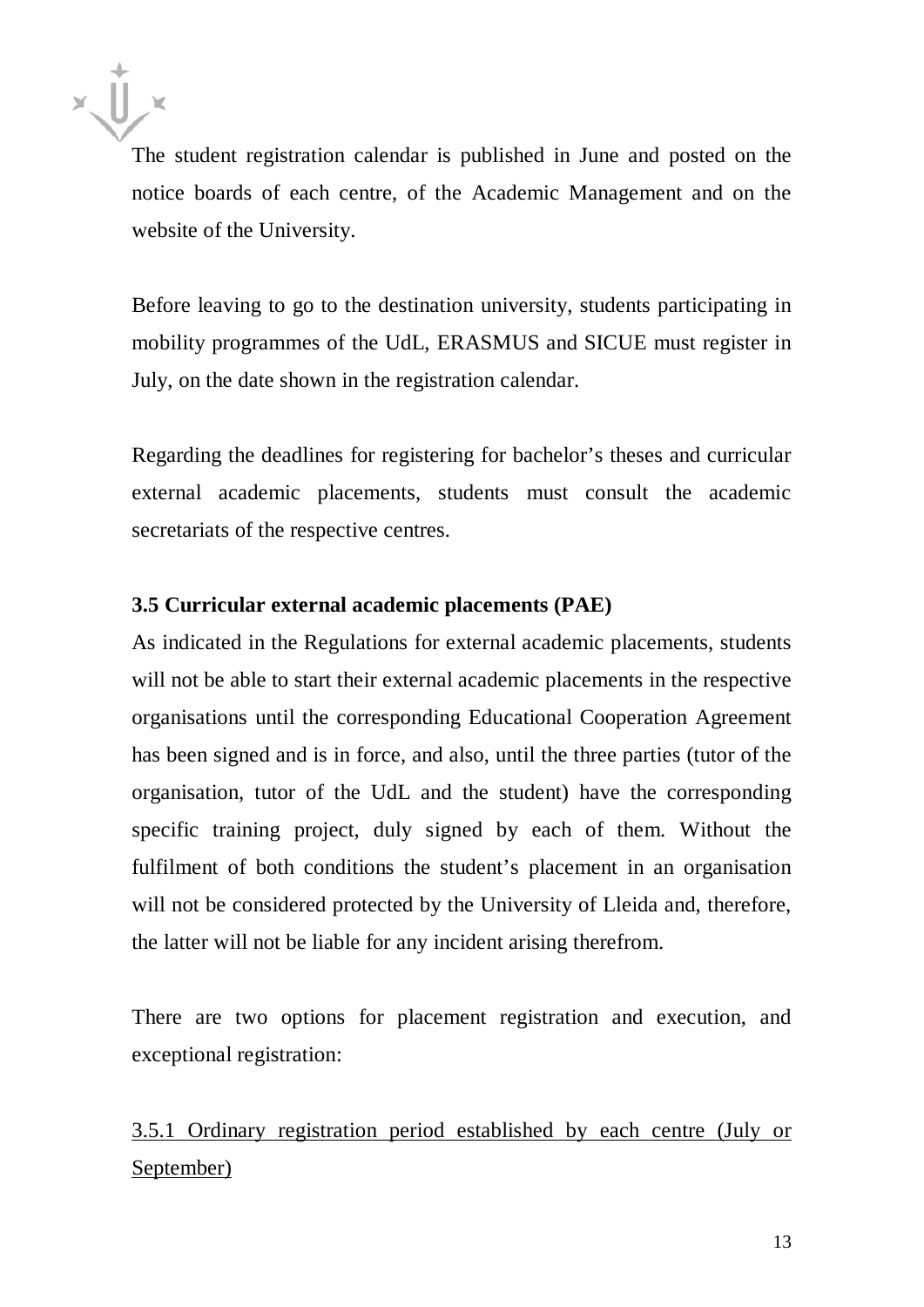Students registered for curricular external placements may do their placements before the start of the following academic year, in accordance with the calendar approved by the Governing Council.

Students registering in the July registration period may do their placement in the summer, only if they were registered at the University of Lleida in the immediately preceding year for the same degree.

Students may not do placements in a period when their registration is not current. Falling within this scenario are placements that end later than the end of the academic year when registration for the following year has yet to be done. Under these circumstances, an additional insurance needs to be taken out.

In the degrees that have set up different groups in the subject (a maximum of 3 groups, corresponding to three transcript closure deadlines: 31 January, 30 June and 15 September), students must choose the group to which they wish to be assigned at the time of registering, and must subsequently adhere to that choice since it directly and substantially affects PAE programming and management undertaken by the placement coordinator and the subject manager.

The selection of the first group should be set aside for students who, owing to individual situations, need to have the subject transcript closed early in order to be admitted to further studies, to finalise studies, etc. In any event, given that their execution depends on the number of offers received from host organisations for this initial period, the centre may limit the number of places offered to this first group, which shall be allocated in strict order of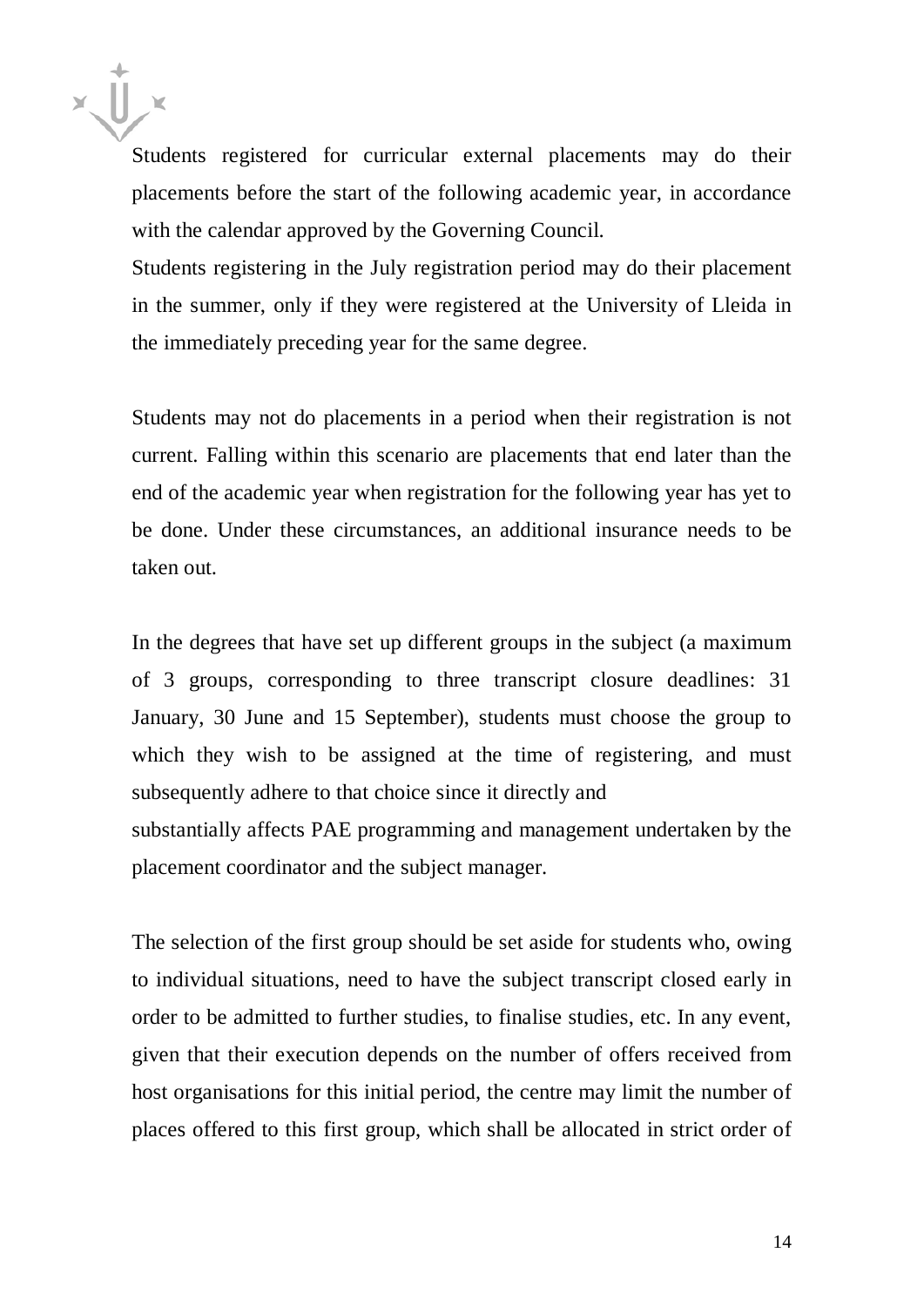

registration. After reaching the maximum number, any students left out shall automatically be assigned to the next group.

In all other cases, i.e., students linked to the second or third groups, it is understood that the group selection shall provide them with the assurance of the group's transcript closure within the respective period, and that, as far as doing and evaluating the placements are concerned, both shall be adapted in terms of timing to suit the management of the subject.

At the time of carrying out a training project, the student must be up to date with registration fee payments.

# 3.5.2 Registration extension at the end of the first semester (February) for centres that allow it

This applies to registration extension at the end of the first semester (February) for centres that allow it.

Students must consult the secretariat of the respective centre for registration dates.

Such registration in the extended period allows students' individual situations to be taken into consideration:

- Students who were unable to register in the ordinary registration period because certain prerequisites had to be met, and at the time of the extension they meet the requirements to be able to do so.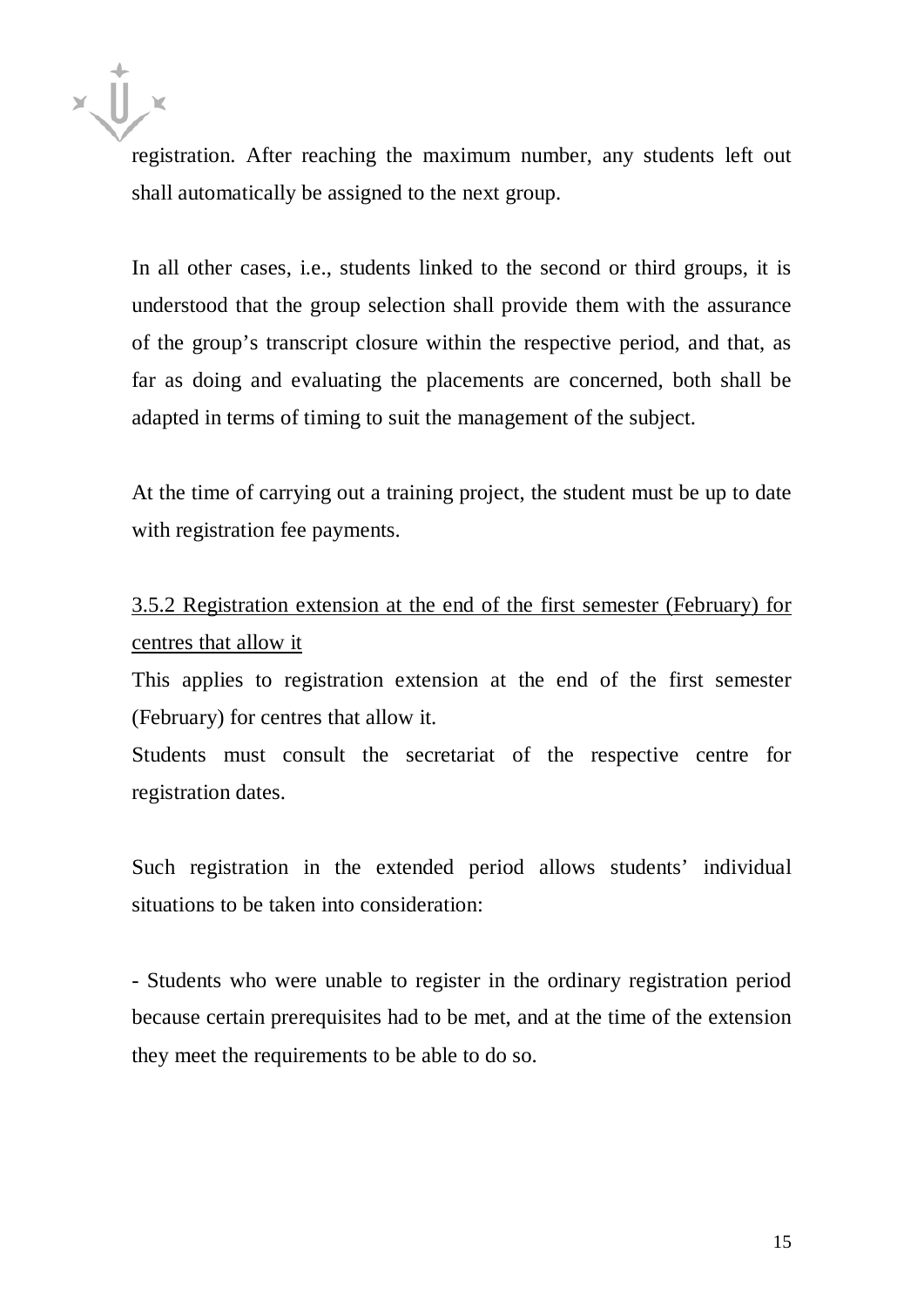- Students who, for their own sake (availability of the next summer period, Erasmus planned for the next year or other personal circumstances), wish to bring PAE execution forward.

If, because of PAE, this registration extension exceeds the number of credits for which students may register under these regulations, students may request an exception from the dean or director of the respective centre, who shall resolve the matter after studying the transcript.

Students registering within this period must have completed their placements and their evaluation by 15 September.

Centres that avail themselves of this registration extension period may establish up to 2 groups in the subject, corresponding to the transcript closure deadlines: 30 June and 15 September. Students must choose the group to which they wish to be assigned at the time of registering, and must subsequently adhere to that choice since it directly and substantially affects PAE programming and management undertaken by the placement coordinator and the subject manager. The same criteria and interpretation as those detailed in the ordinary registration period, Article 5.3.1, are applicable, and in this case are adapted to 2 groups.

The student must be up to date with registration fee payments to be able to make this extension.

#### 3.5.3 Exceptional registration

An exceptional registration period is established during the first five teaching days of June, which, for all intents and purposes, corresponds to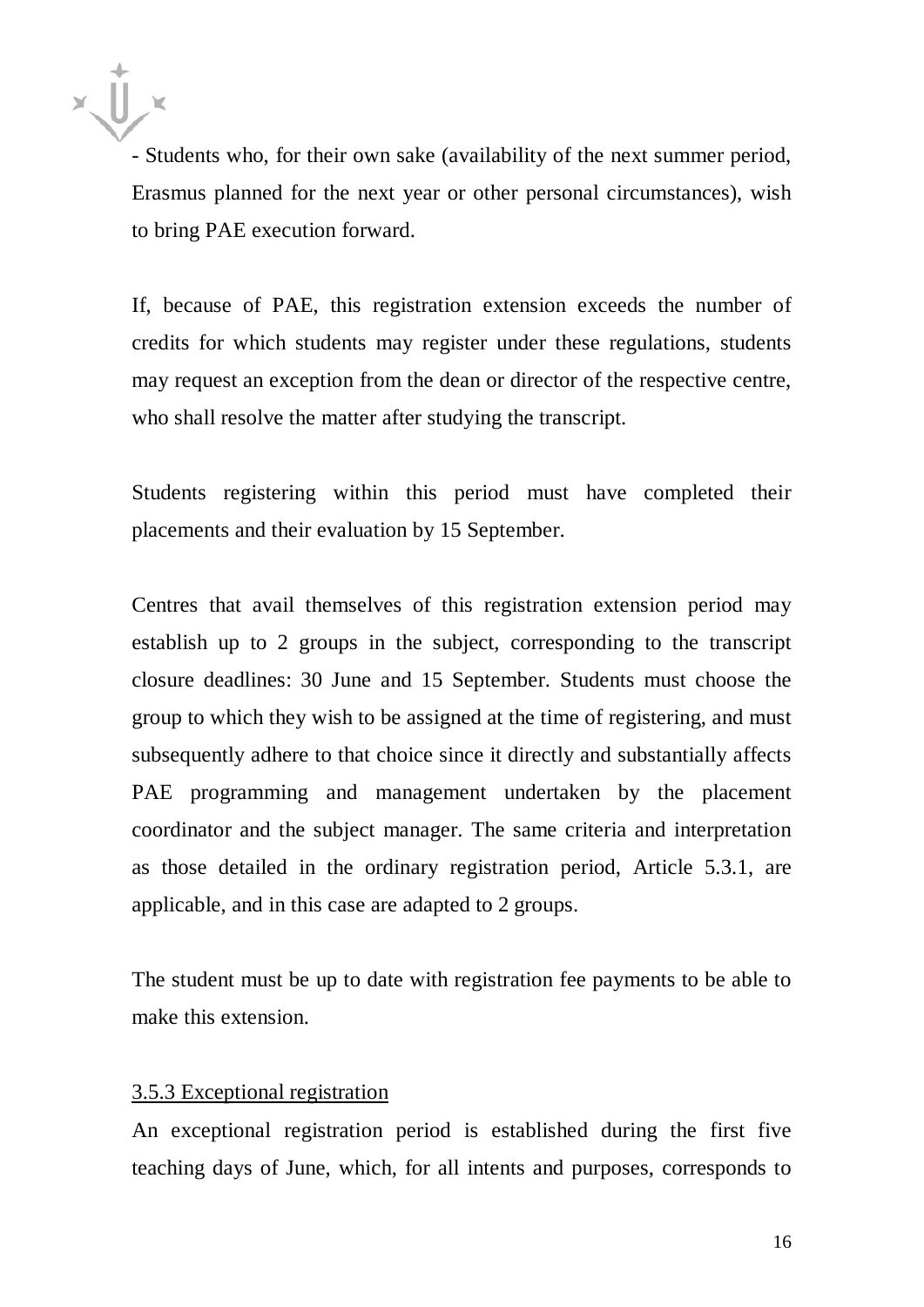

the 2021/22 academic year, in order to attend to all offers of company placements to be undertaken over the following summer period, for which the teaching staff in charge has sufficient candidates to fill such placements under this registration.

This registration has no additional fee.

The transcript closure date will be that of the third term (September 2021). To register, the student must submit a registration request form to the secretariat of the centre, with the agreement authorization signed by the lecturer in charge of filling a placement (it is understood that the teaching staff in charge has an offer of a placement for a student who is in a position to undertake it).

This registration will not be granted if a student has any registration fee payments outstanding.

#### **3.6 Registration limits**

The provisions set out in Articles 4 and 5 of Chapter 1 of the Continuance Regulations of the University of Lleida shall apply.

Recognised credits and transferred credits do not count for the purposes of minimum and maximum limits for registration, academic achievement or continuance.

Students who apply for a grant from the Ministry of Education, Culture and Sport must check the minimum registration credits established in the corresponding call.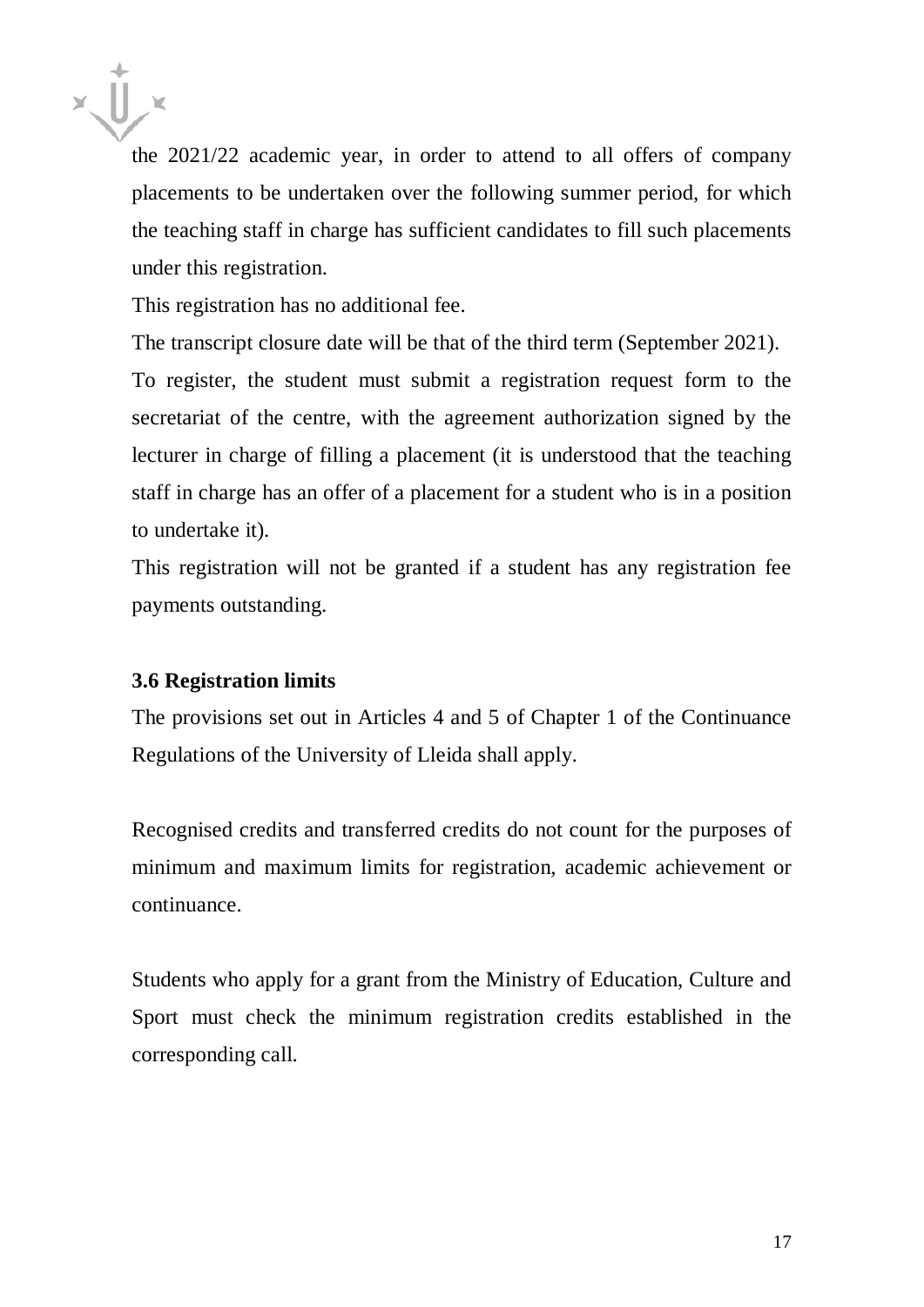

Credits exceeding the total number of credits needed to obtain the qualification will not be covered by the grant (Ministry of Education's call for grants).

# 3.6.1 Prerequisites and corequisites

Centres must publish the subject prerequisites and corequisites on the web page of each degree programme.

# Prerequisite for registration:

A subject becomes a prerequisite of a second subject when, to register for the second subject, students need to have passed the first.

# Prerequisite for qualification:

A subject becomes a prerequisite of a second subject when, to pass the second subject, students need to have passed the first.

# Corequisite:

A subject becomes a corequisite of a second subject when, to register for the second subject, students need to have registered for or have passed the first.

# 3.6.2 Minor

The minor must be taken before completing the bachelor's degree and requires authorisation from the Office of the Dean or Office of the School Director.

# **TITLE 3**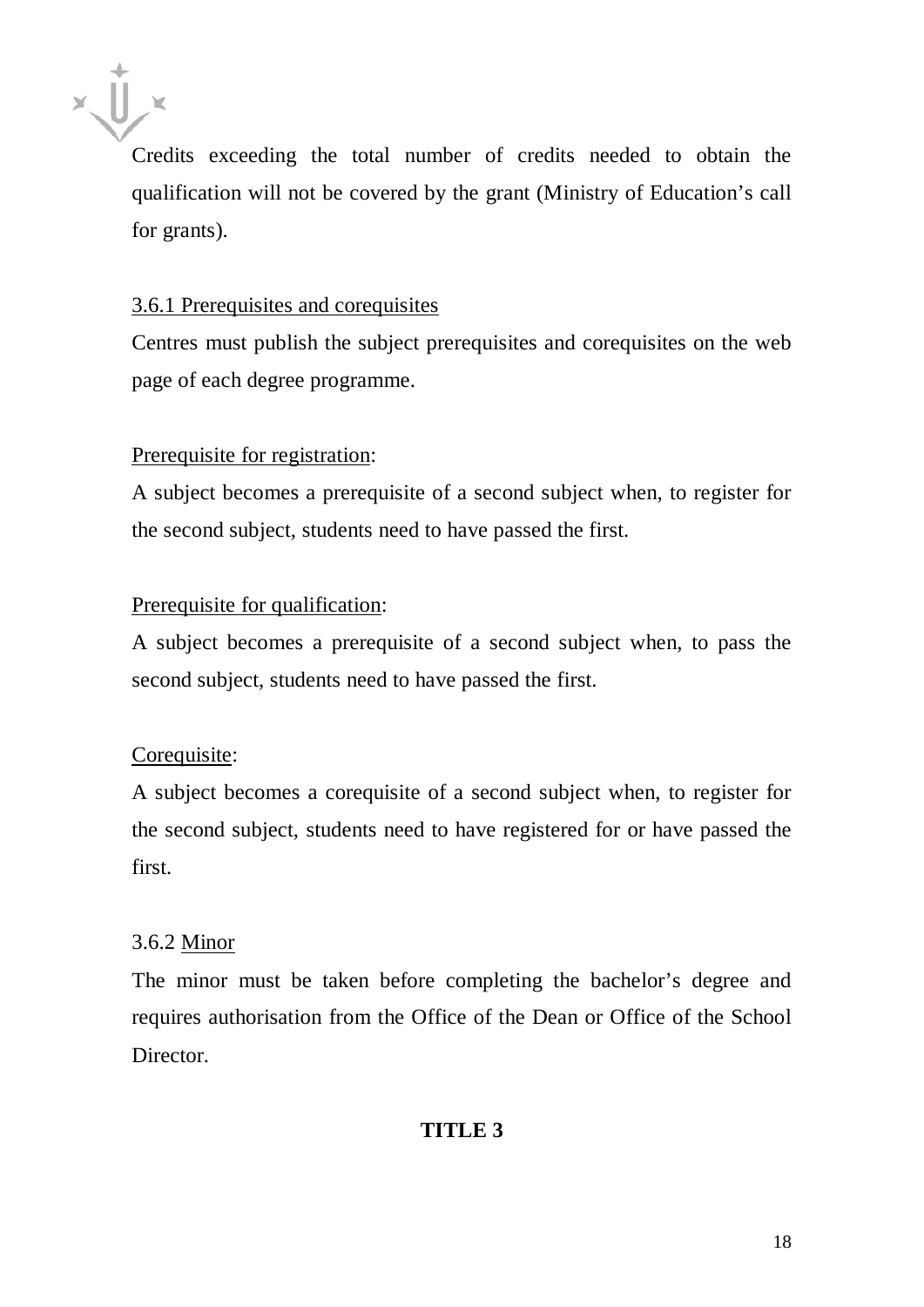

# **ECONOMIC REGULATIONS**

## **Article 4. Exemptions and discounts**

# **4.1 Free registration**

Students in one of the following situations are entitled to exemption from fees and public prices:

#### 4.1.1 Special large family

Only those students from outside Catalonia need to accredit this condition.

- Original and copy or authenticated copy of the large family document or certificate (students registering for the first time or who need to submit a renewed large family document or certificate).

The exemption only applies to subjects and the transcript management fee; students must therefore pay, in full, the support fee for learning, the compulsory insurance and contracted services.

Students must provide proof, by the registration deadline, by submitting an up-to-date large family document or certificate. Students must meet this condition at the start of the academic year.

Likewise, in accordance with Article 8.3 of Royal Decree 1621/2005, of 30 December (Spain's Official State Gazette of 18 January 2006), people having the right to benefit from the document, which is being processed, are entitled to exemption by submitting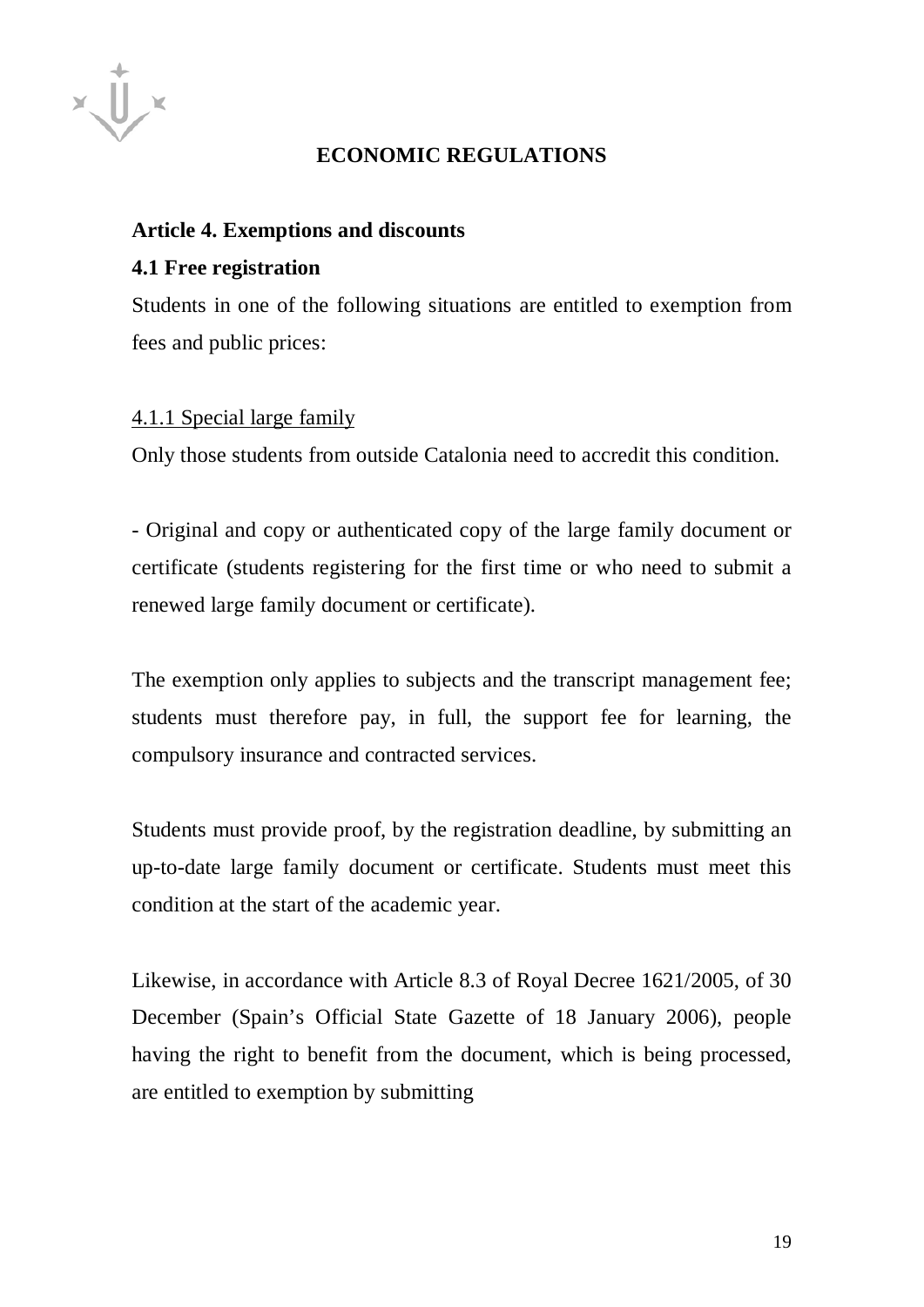

the receipt of the application for issuance or renewal, accompanied by the affidavit of the category requested. Students must submit proof of the document before 31 December, otherwise the benefits granted will be cancelled and students will have to pay the respective amount. If the document issued is for a lower category than the one stated, students must pay the difference.

#### 4.1.2 Grantholder students

- Students receiving a general or mobility grant convened by the Ministry of Education, Culture and Sport are not obliged to pay for the contracted academic services.

- This payment exemption is also applied to students pending the resolution on the awarding of a grant at the time of registration provided that they were grantholders in the previous year or submit proof provided by AGAUR and they meet the academic requirements as set out in the respective announcement.

- If a grant is not awarded, students must pay the respective registration amount. If this payment is not made, the provisions of Article 5.2 these regulations shall be applied.

- The submission or lodging of any kind of appeal relating to the refusal to award a grant shall not stop or suspend the students' obligation to make the payment, since it is considered that they do not meet the requirements of free registration.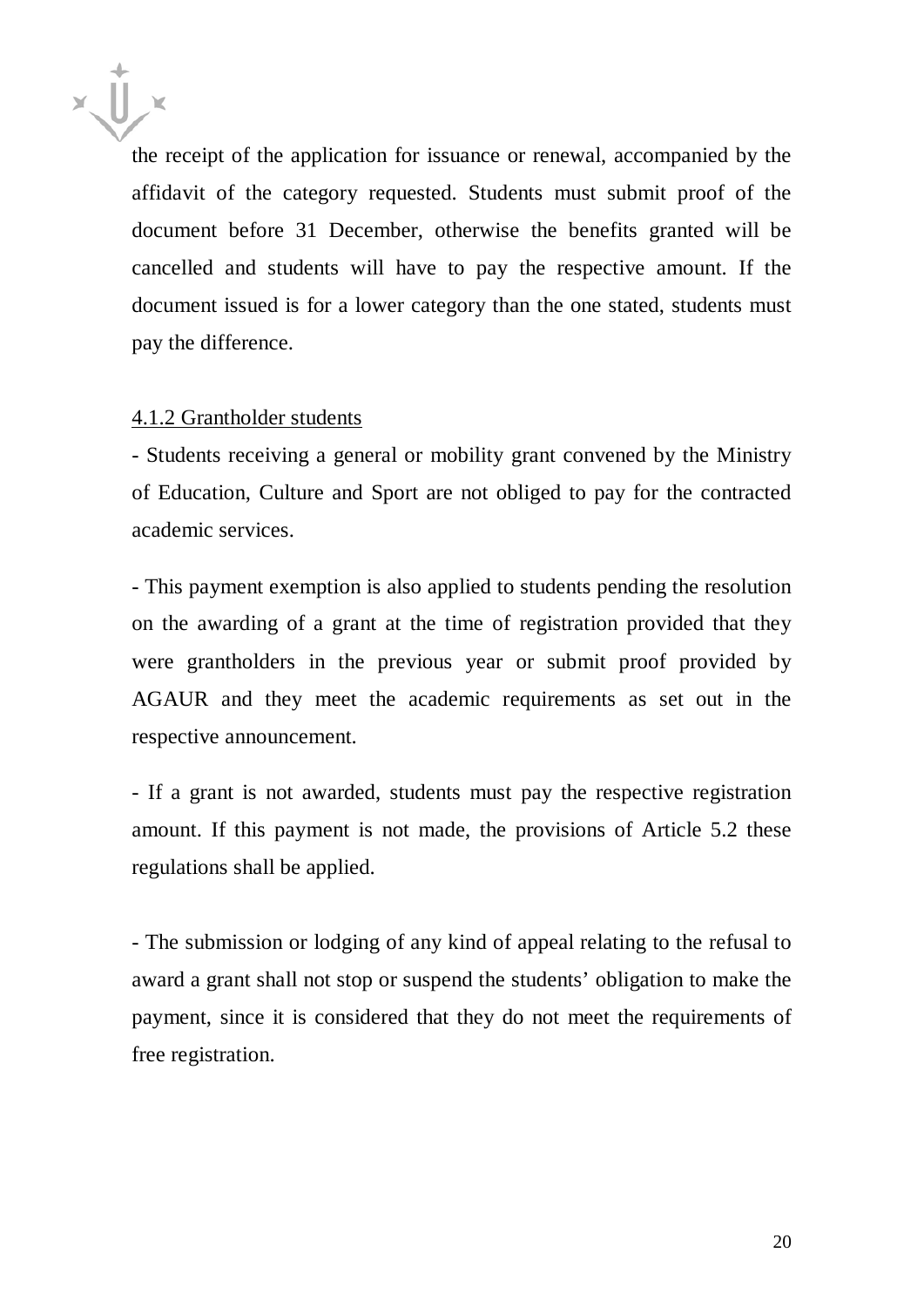Discounts only apply to subjects; students must therefore pay, in full, the transcript management fee, the support fee for learning, the compulsory insurance and contracted services.

4.1.3 Students with a distinction in *Bachillerato* (upper secondary education studies) or a special *Bachillerato* prize (only in the first year and for the first time)

Only those students who have done these studies outside Catalonia will need to accredit this condition, by means of the certificate or authenticated copy issued by the secondary centre.

The exemption only applies to subjects; students must therefore pay, in full, the transcript management fee, the support fee for learning, the compulsory insurance and contracted services.

# 4.1.4 Students with a minimum degree of disability of 33%

Students with a minimum degree of disability of 33% are entitled to exemption from all public prices as set out in the decree on public prices published by the Government of Catalonia.

This condition is accredited by submitting any of the following documents (original and copy or authenticated copy):

- Certificate of recognition of degree of disability issued by the competent body.
- Disability card issued by the Catalan Ministry of Labour, Social Affairs and Families.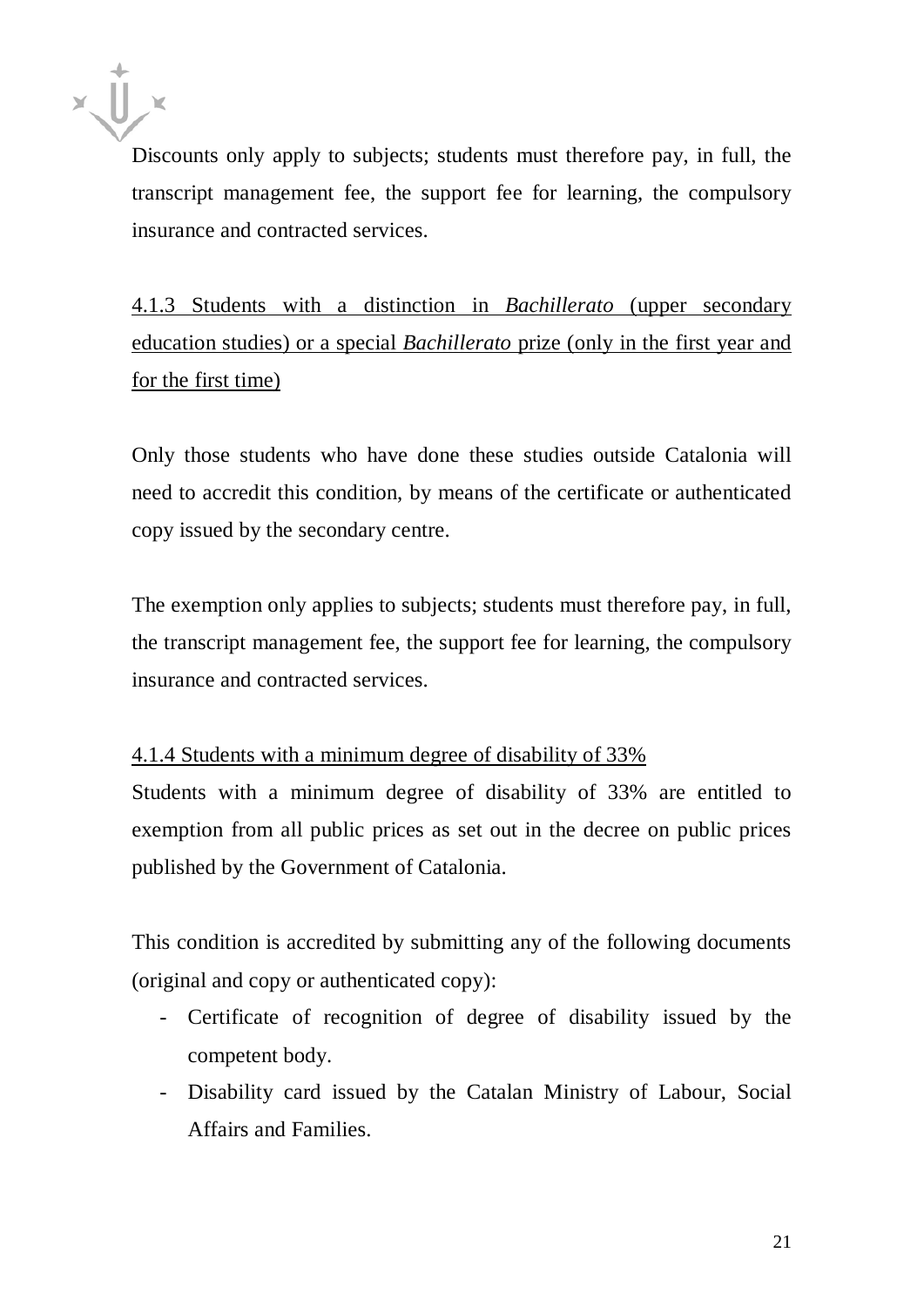- Resolution of the Ministry of Economy and Finance or the Ministry of Defence, where a retirement pension on grounds of permanent disability for the service is recognised.
- Resolution of the National Institute of Social Security (INSS, as abbreviated in Spanish) where the status of benefit recipient on grounds of total permanent, full or severe disability is recognised.

Students must pay the support fee for learning, the compulsory insurance and contracted services.

#### 4.1.5 Students who are the victims of terrorist acts

People who have been victims of terrorist attacks, as well as their spouses and children, are entitled to exemption from all public prices as set out in the decree on public prices published by the Government of Catalonia.

This condition is accredited by submitting (original and copy or authenticated copy) the respective administrative resolution. Students must attach the family book in the case of spouses and children.

Students must pay the support fee for learning, the compulsory insurance and contracted services.

# 4.1.6 Students who are the victims of male violence against women within the context of a couple

For the purpose of determining the group subject to protection through the exemptions from public prices and university fees foreseen for victims of gender-based violence and their dependent children, mention must be made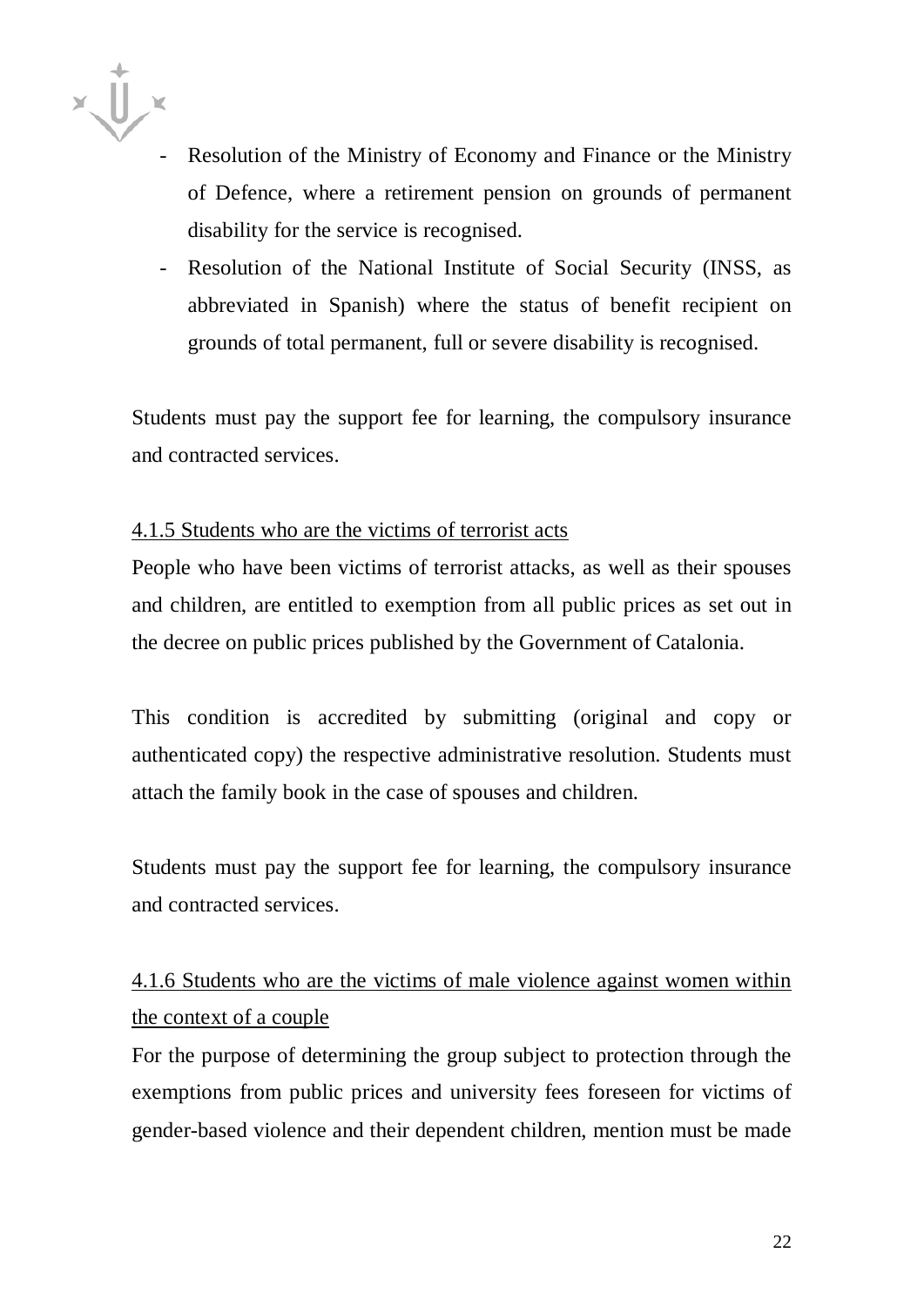of the crime category "male violence against women within the context of a couple".

The following documents are proof of the status of victim of male violence against women within the context of a couple and their dependent children:

a) A conviction for a crime of gender-based violence or any type of court judgment, even if it is not final, declaring that the woman has suffered any of the forms of this violence.

b) A protection order or any other judicial decision that grants a precautionary measure in favour of the victim.

c) A report by the Prosecution Ministry stipulating that the woman applicant is a victim of gender-based violence.

d) A report or certificate proving that the woman applicant is being cared for as a victim of gender-based violence, issued by any of the following services:

• Social Services.

• Action Unit for Combating Male Violence against Women and Domestic Violence of the Directorate General for Families of the Catalan Ministry of Labour, Social Affairs and Families.

• Specialised Intervention Services (SIE).

- Women's Information and Support Services (SIAD).
- Support for Victims of Crime Office.
- Public shelter resource.
- An organisation subsidised by a specific public authority to care for women victims of gender-based violence.

• A report by the Inspectorate of Work and Social Security.

e) Any other means as provided for in Article 33 of Act 5/2008, of 24 April, on the right of women to eradicate male violence against women.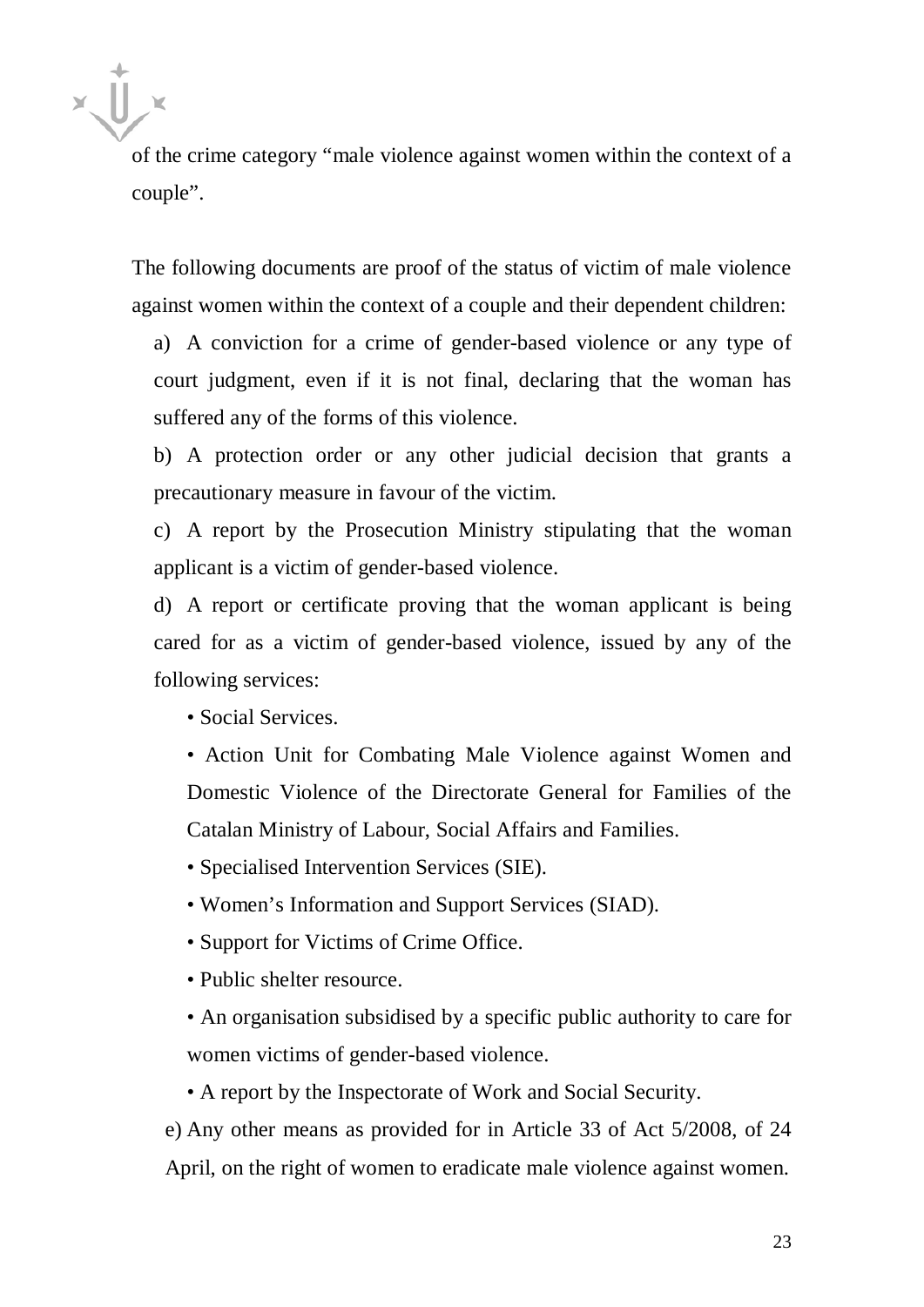Documents proving the status of victim of male violence against women within the context of a couple have the following validity:

a) In the case of a conviction for a crime of gender-based violence:

• If the sentence is less than two years, the status shall be retained for two years.

• If the sentence is between two and four years, the status shall be retained for four years.

• If the sentence is more than four years, the status shall be retained for the length of the sentence.

b) In the case of a protection order, precautionary measure or report by the Prosecution Ministry, the status shall be retained for at least one year, or for the duration of the precautionary measures if longer.

c) The certificate or report by victims' support services shall be valid for a calendar year from the date of issue.

For the purpose of proving the dependency relationship of the victim's children, the following documentation must be submitted:

a) In the case of children up to the age of 21, a family book.

b) In the case of children older than 21, a certificate stating that they are living in the family unit.

The original and copy or authenticated copy of the documents must be submitted.

The nature of this agreement made by the Inter-University Council of Catalonia is transitional until such time as the regulations generally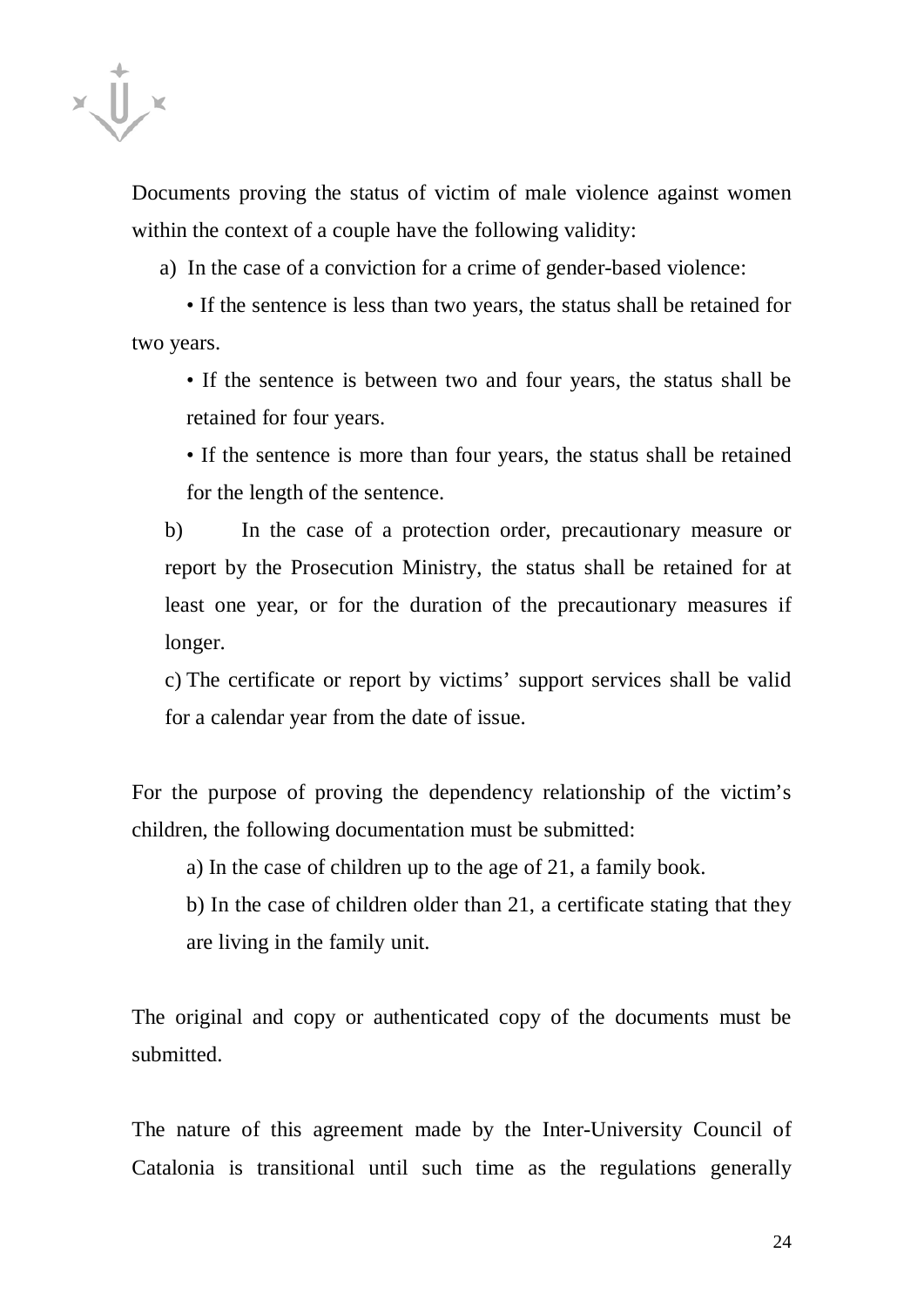

governing the supporting document proving the status of victim of male violence against women within the context of a couple have been approved.

Students must pay the support fee for learning, the compulsory insurance and contracted services.

#### **4.2 Discounted registration**

Students in one of the following situations are entitled to discounts:

#### 4.2.1 General large family

Only those students from outside Catalonia need to accredit this condition.

- Original and photocopy or authenticated copy of the large family document or certificate (students registering for the first time or who need to submit a renewed large family document or certificate).

If the number of siblings or children does not appear in it, students must provide proof of that by means of a certificate from the respective department.

The 50% discount applies to subjects and the transcript management fee. Students must pay, in full, the support fee for learning, the compulsory insurance and contracted services.

Students must provide proof by the registration deadline. Students must meet this condition at the start of the academic year.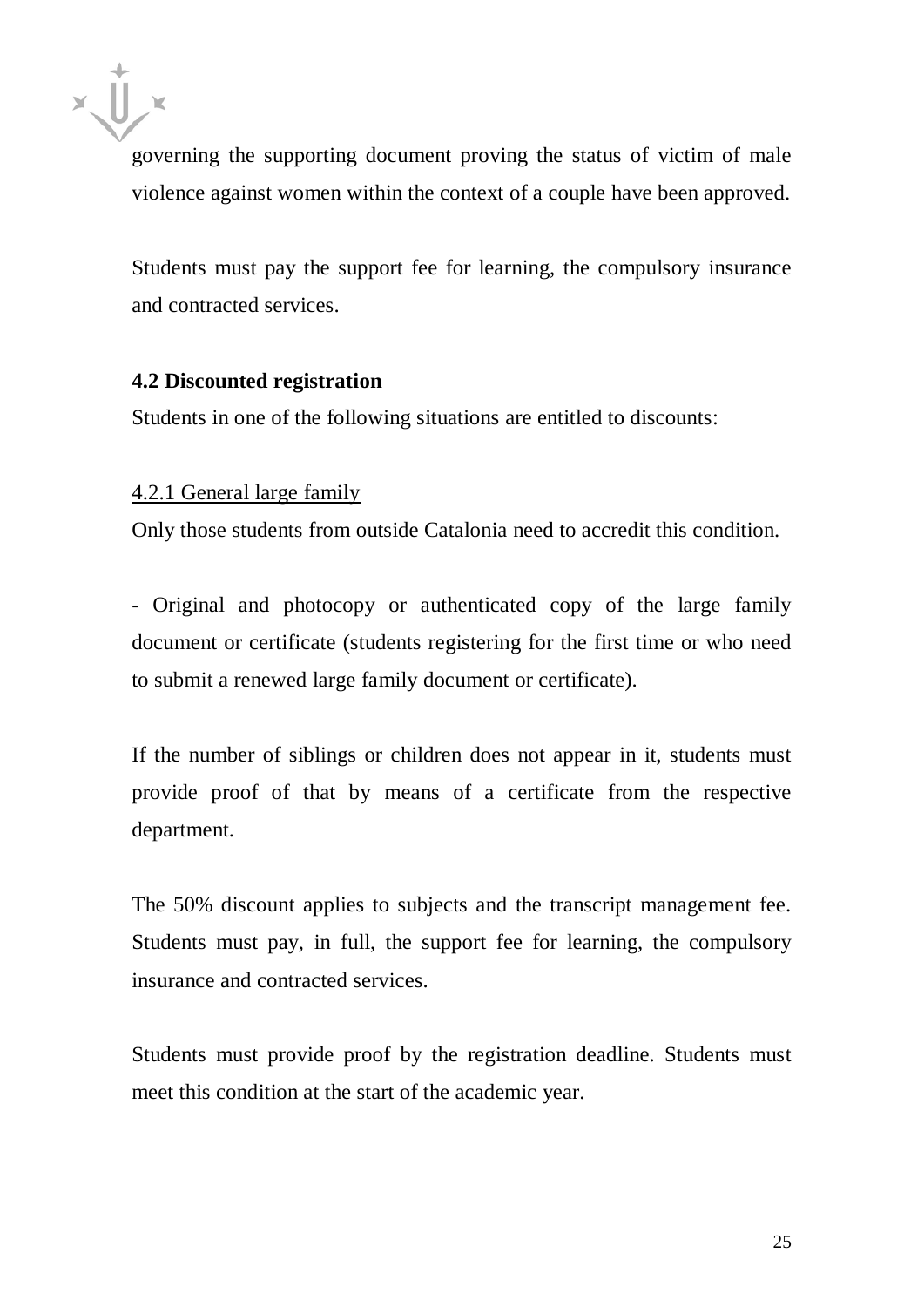

Likewise, in accordance with Article 8.3 of Royal Decree 1621/2005, of 30 December (Spain's Official State Gazette of 18 January 2006), people having the right to benefit from the document, which is being processed, are entitled to discounts by submitting the receipt of the application for issuance or renewal, accompanied by the affidavit of the category requested. Students must submit proof of the document before 31 December, otherwise the benefits granted will be cancelled and students will have to pay the respective amount. If the document issued is for a lower category than the one stated, students must pay the difference.

#### 4.2.2 Distinctions

Students who obtained credits with distinctions at the University of Lleida in the immediately preceding academic year are entitled to exemption from payment of the registration fee of the same degree for a number of credits equivalent to those that they have obtained with this academic grade.

Thus, the discount will be applied to the double bachelor's degree when a distinction has been obtained in one of the bachelor's degrees forming part of it, provided it has not been completed. The same criteria are applicable in the event of abandoning the double bachelor's degree in favour of one of the bachelor's degrees forming part of it, provided the subject with distinction is recognised in the new bachelor's degree.

If the credits with distinctions are the last ones of the bachelor's degree, the exemption shall apply to the master's degree in accordance with the following equivalence: if the subject type is annual, 2 credits shall be discounted from the master's degree, and if the subject type is semestral, 1 credit shall be discounted.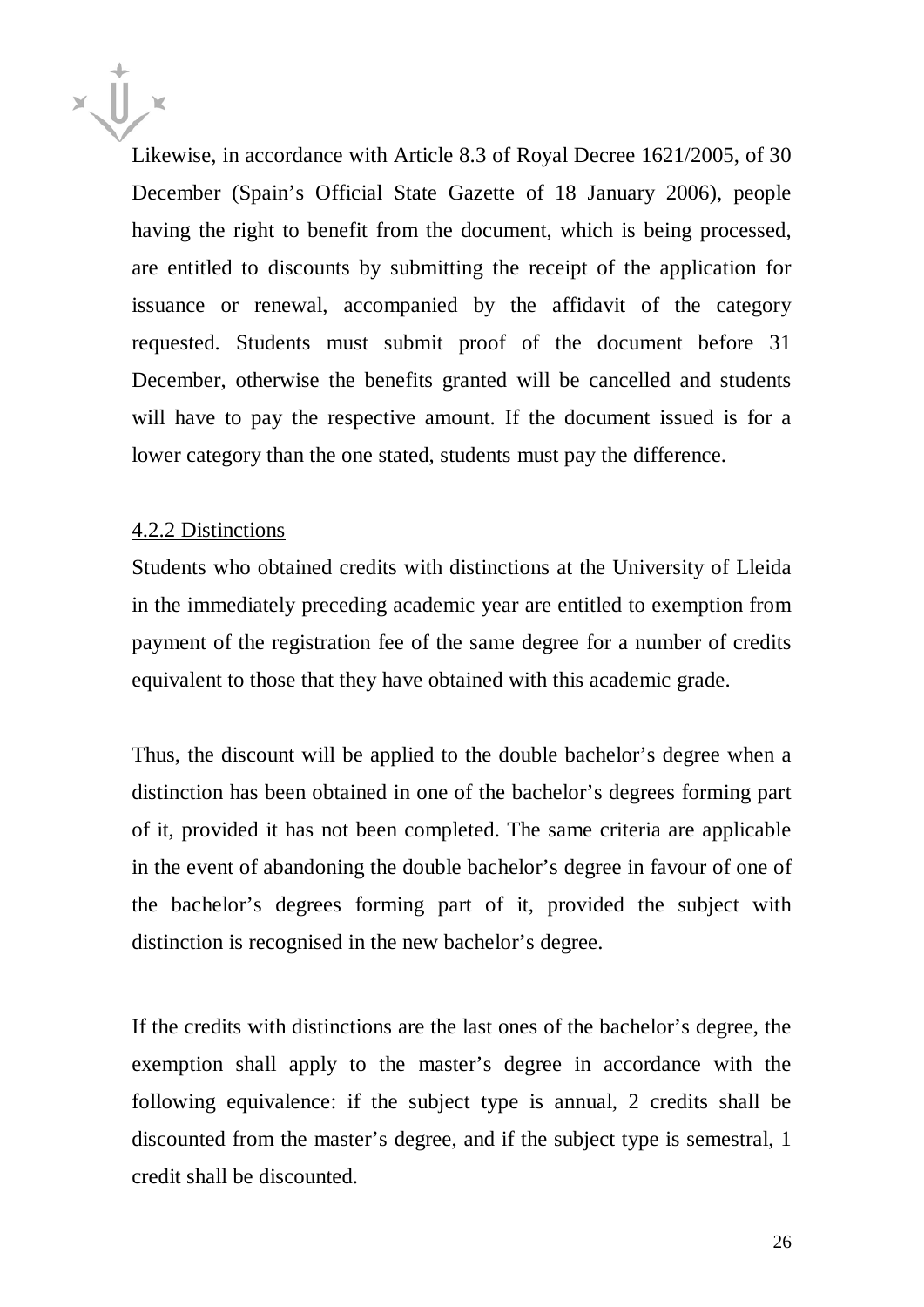

# **Article 5. Registration fee payment**

#### **5.1 Means of payment**

The University shall collect the registration fee by charging the account of the bank chosen by students. When registering, students must select one of the following means of payment.

#### 5.1.1 Single direct debit payment

The University shall charge the amount from the  $10<sup>th</sup>$  day after registration.

#### 5.1.2 Direct debit payment in three instalments

The registration fee shall be charged in three instalments.

As a general rule, the instalments shall be as follows:

- a) The first instalment shall be charged from the  $10<sup>th</sup>$  day after registration. As a guide for registrations in July, the charge shall be made between 8 and 16 August 2021, and for registrations in September, the charge shall be made between 20 and 30 September 2021. The amount corresponding to 40% of the registered credits, plus non-teaching administrative fees, will be collected.
- b) The second instalment shall be charged on 15 November 2021. The amount corresponding to 30% of the registered credits will be collected.
- c) The third instalment shall be charged on 28 December 2021. The amount corresponding to 30% of the registered credits will be collected.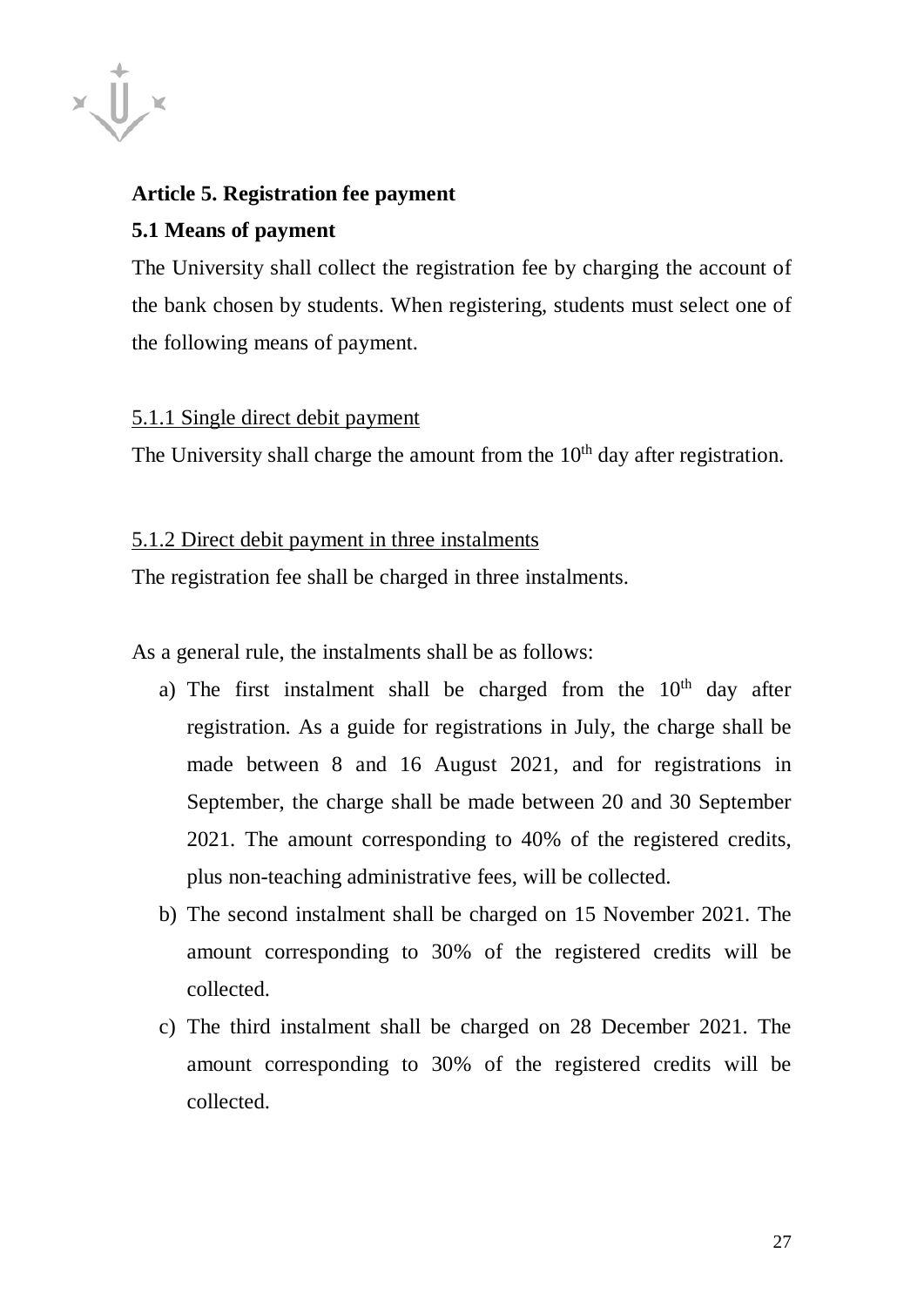

To arrange direct debit payments, students must give the bank account details in the respective section of the self-registration form and, in the first year of registration, they must submit a SEPA direct debit mandate signed by the account holder; if the account holder changes, they will need to resubmit it.

The receipt of registration, whether done in person or using the selfregistration system, shall serve for notification purposes.

Registration fees that, for whatever reason, have to be paid outside payment in instalments and after the third instalment set out in this Article, must be paid in cash at any of the banks indicated on the invoice.

Bank account details for direct debit payment can be modified by using form M2, which must be submitted to the secretariat of the centre at least fifteen days before the second or third payment deadlines. The application must be accompanied by a new SEPA direct debit mandate signed by the account holder if the account holder has changed.

#### 5.1.3 Loan by the Government of Catalonia

Information is available to students at [http://www.gencat.cat/agaur.](http://www.gencat.cat/agaur)

#### **5.2 Procedure and effects of non-payment of the registration fee**

If the University cannot collect the full or partial amount of the registration fee through the account number provided by the student or through any other method of payment, it shall reissue the order a second time for cash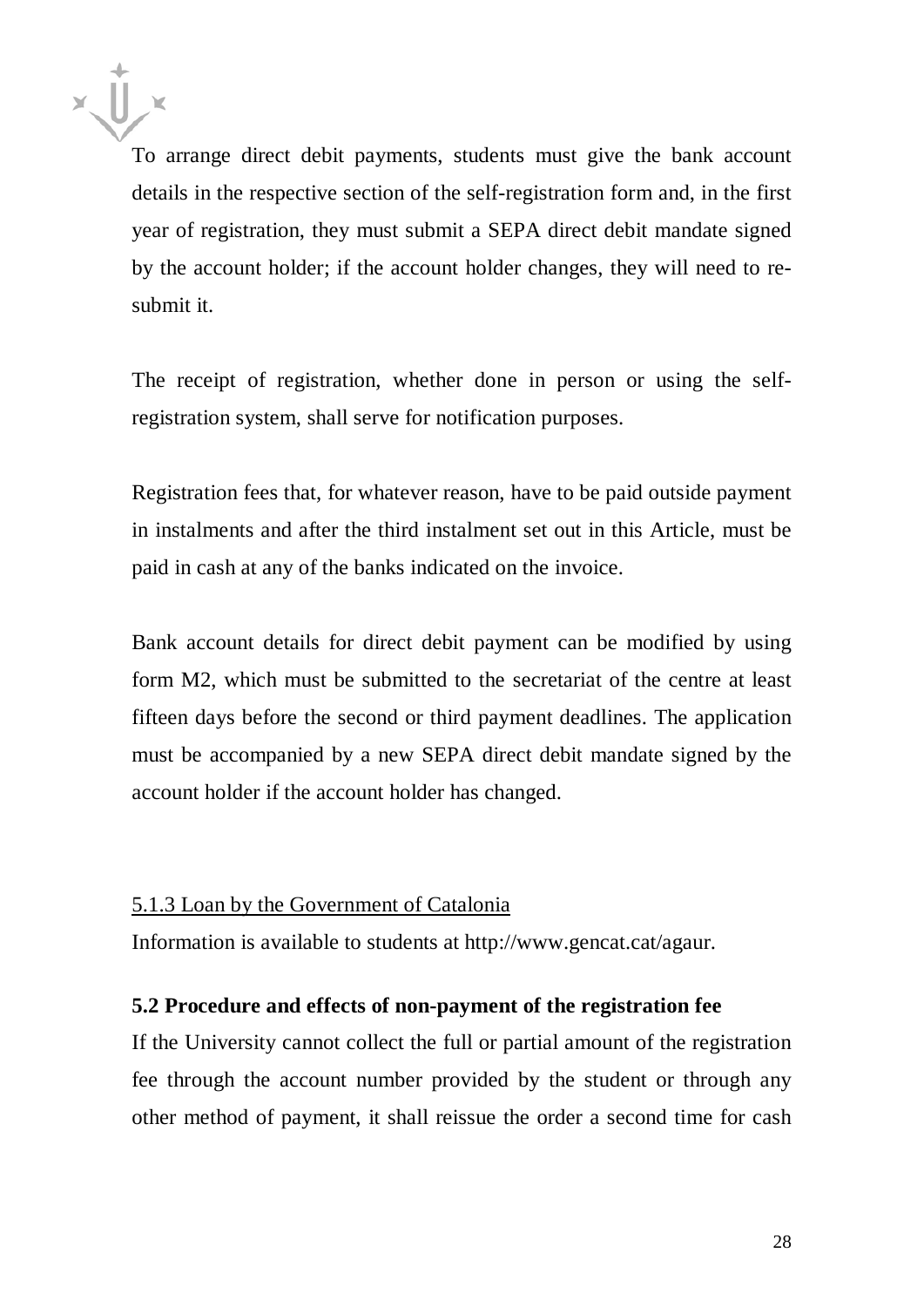

payment adding to the total or partial amount of the registration fees the following percentages:

- From the due date and up to three months, a 5% surcharge.
- From three months up to six months, a 10% surcharge.
- From six months, a 15% surcharge.

Students must pay the amount corresponding to these surcharges regardless of whether they obtain a grant or financial assistance at some time after the notification.

The University will notify students of the outstanding amount and will send them a payment document that will include the initial 5% surcharge, which will be valid for three months.

Students must pay the outstanding amount before the due date, which shall be sent as an attachment to the notification.

The notification will be issued electronically via the online office of the University of Lleida. The notification will also be sent to the student's mobile phone and to the institutional e-mail address (......@alumnes.udl.cat) that the student was given when registering for the first year.

Once the three-month period has elapsed, any student who has not made the payment must request a new payment document from the secretariat of the centre, which will include the corresponding surcharge, depending on the period that has elapsed.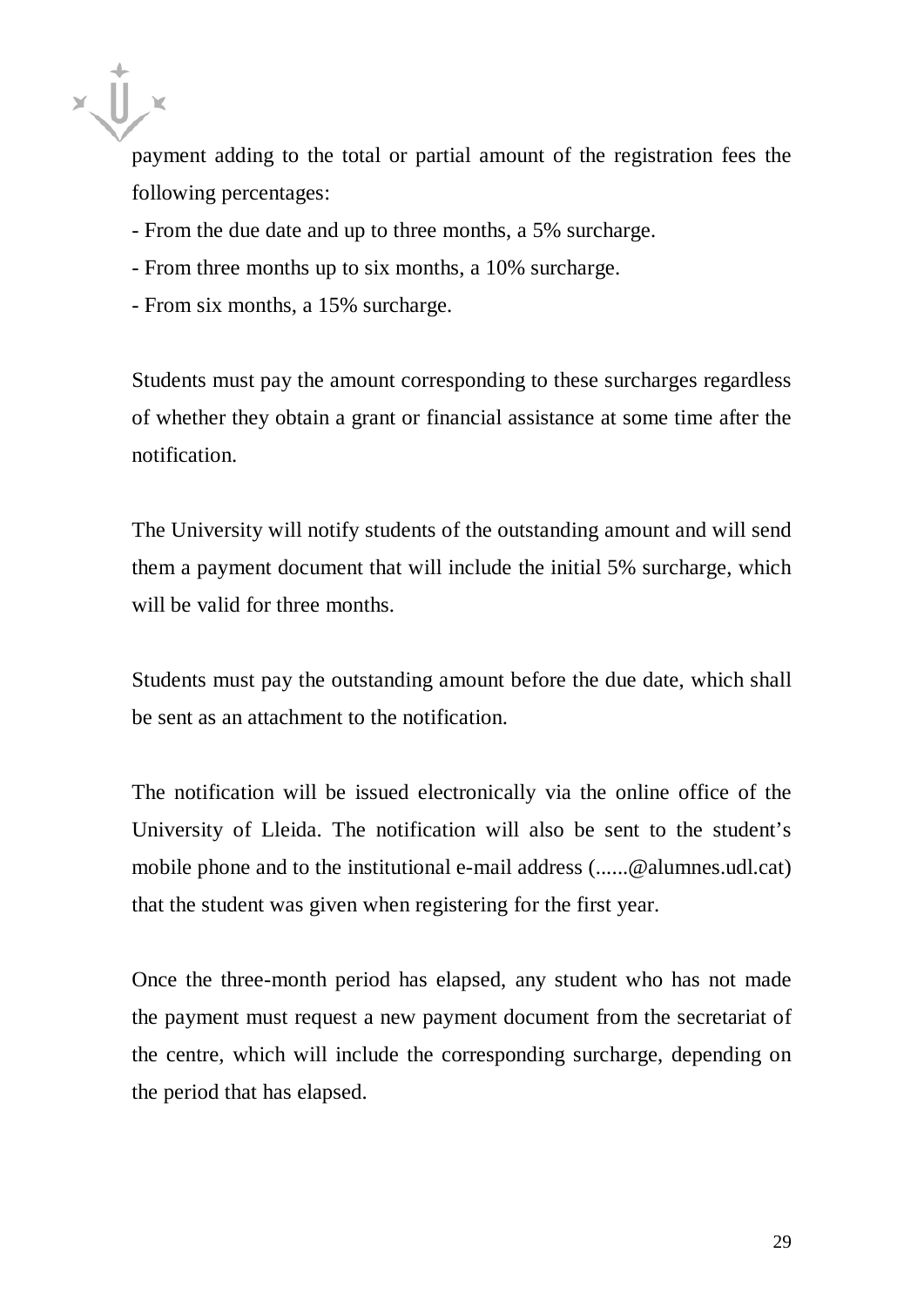

As soon as the University issues a non-payment notification to a student, his/her registration will be suspended until the corresponding amount is paid.

As a result of this suspension, the student will not be able to make any change to registration, obtain academic certificates, transfer the file, request the qualification certificate or register for the next academic year on the same degree or on any other.

#### **5.3 Incoming students awaiting assignment**

Students awaiting admission during the university pre-registration process to other studies in the University of Lleida or in another university will have to communicate it (statistics module) and pay the enrolment fees as indicated below:

Within ten days after registration, the student shall pay the transcript and the compulsory insurance fees in cash in any of the bank offices listed in the registration receipt.

Unless the student submits a cancellation of registration request to the secretariat before 30 September 2021, it will be understood that the student is going to pursue this degree and the remaining registration fees will be charged through the means of payment selected in the online registration: single direct debit payment, direct debit payment in three instalments or loan by the Government of Catalonia.

If the student is admitted to another degree at the University of Lleida or at another public university after 30 September 2021, he shall be refunded any amounts corresponding the registered credits and the support fee for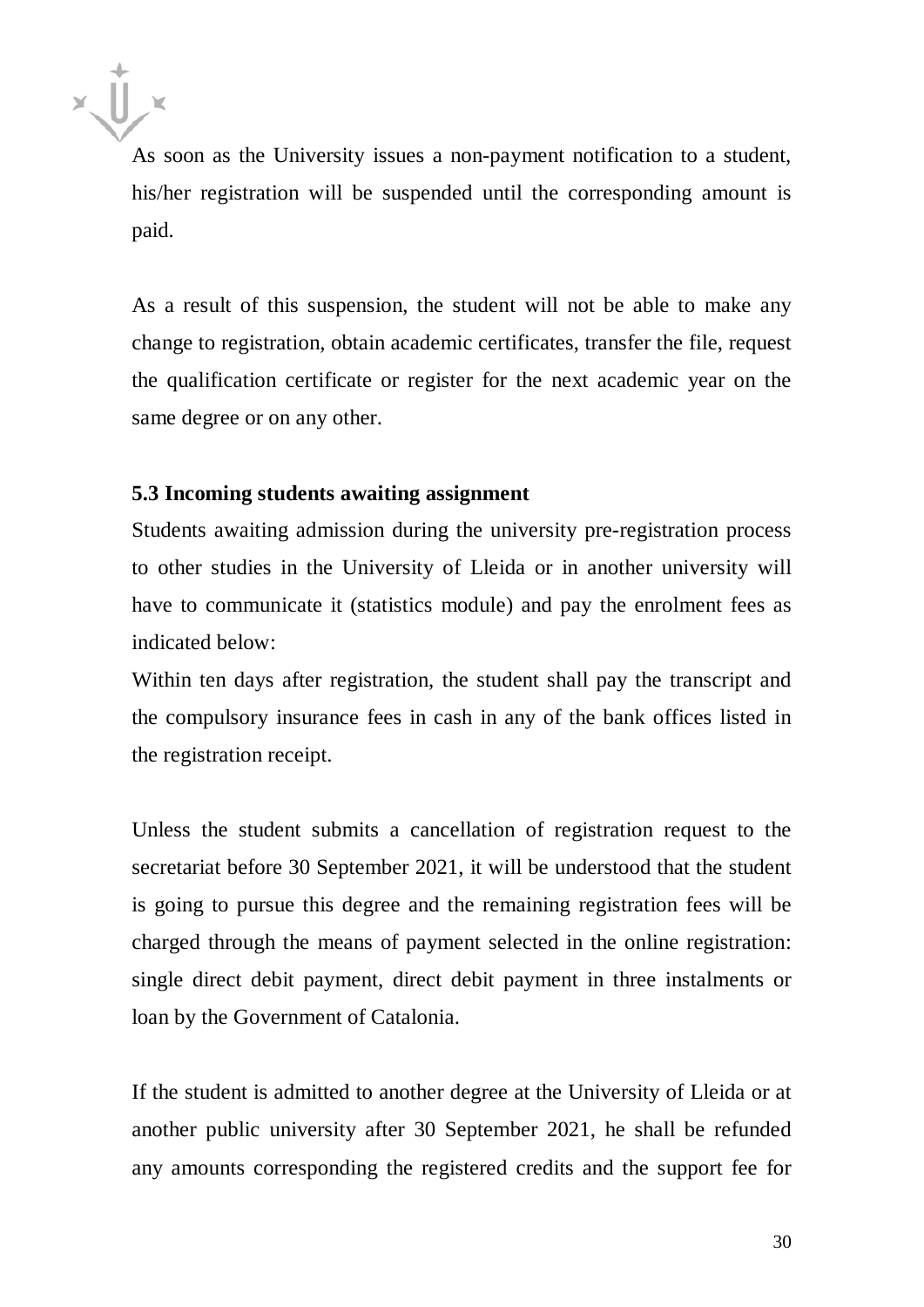learning, provided that the student applies for registration cancellation before the deadline set out in the decree on public prices published by the Government of Catalonia for the academic year 2021/22. These fees will not be refunded if the new assignment is due to a change of preferences applied for by the student or to a new registration.

#### **5.4 Second-and subsequent-year students pending transcript transfer**

Students pending admission, by transcript transfer, to other studies at the University of Lleida or another university must indicate that this is the case during the self-registration process (statistics module) and shall pay the registration fee as specified below:

Within a period of 10 days after registering, they must pay in cash the amount corresponding to the transcript fee and to the compulsory insurance at any of the banks shown on the receipt of registration.

If, by 30 September 2021, the student has not submitted a cancellation of registration request to the secretariat of the centre, it shall be understood that she/he wishes to remain registered on this degree, and the remainder of the registration fee shall be collected in accordance with the method chosen by the student during the self-registration process: single direct debit payment, in three instalments or AGAUR loan.

If the student obtains a transfer after 30 September 2021, she/he must pay the UdL the amount corresponding to overdue receipts in accordance with the provisions of Article 6.1.3, in order to apply for the cancellation of registration and to carry out the transcript transfer,.

#### **Article 6. Amendments to registration**

#### **6.1 Amendments to registration with and without charge**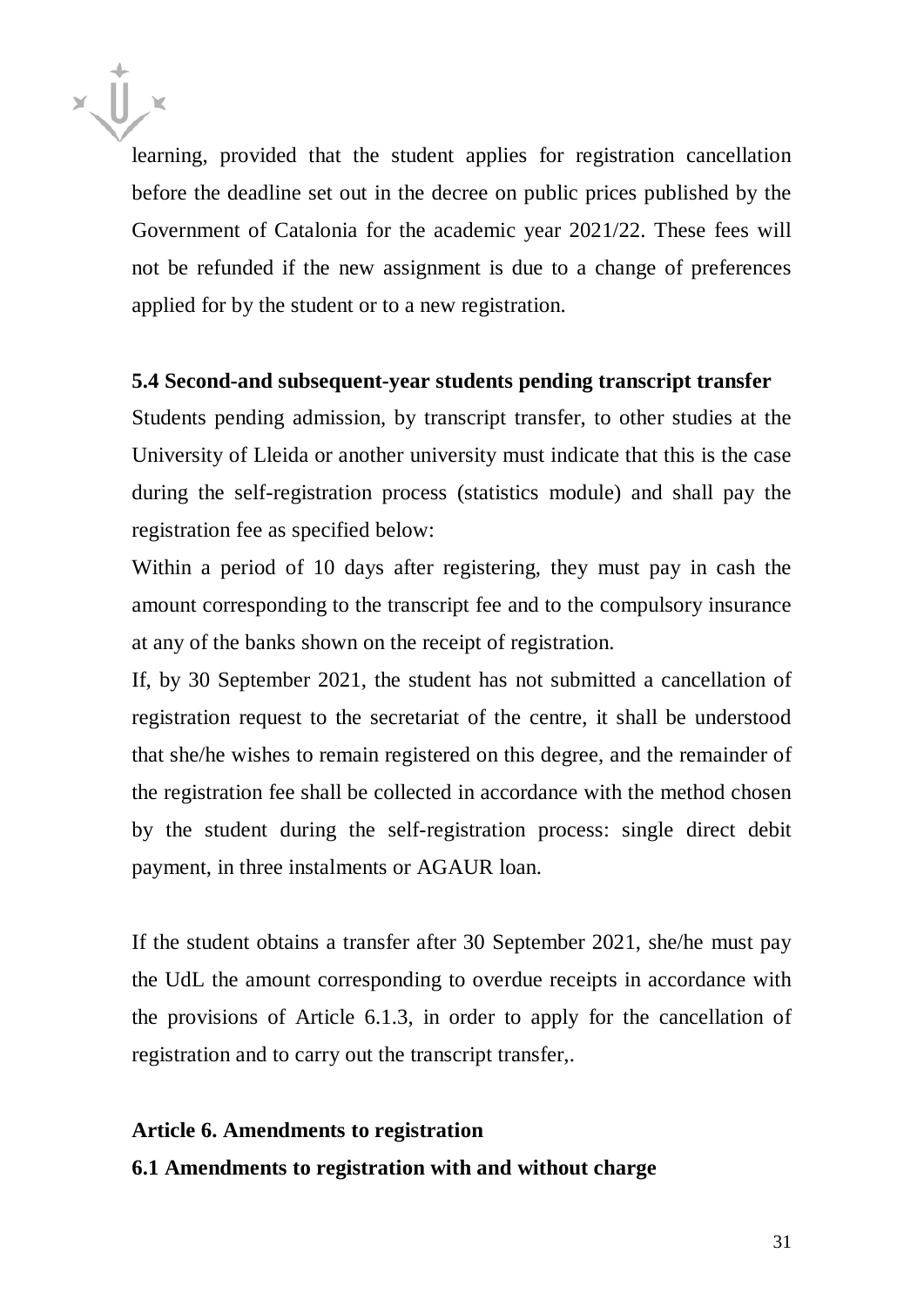Students may amend their registrations free of charge within the deadlines set by the centres in the registration calendar published in July and posted on the notice boards of each centre and on the website of the University of Lleida.

Students who already have a password may make amendments online via the website from their homes or in the self-registration room of the centre.

After the deadlines shown in the registration calendar of the centre and in this Article 6, students must apply to the respective body for any partial amendment or addition to the registration, as described below, and must pay any extra charge for this, as set out in the decree on public prices published by the Government of Catalonia. Applications must be submitted to the corresponding body, via the processes provided for at the online office of the UdL.

The notification of the resolution will be issued electronically via the online office of the University of Lleida (the student will need to log on to see it). The notification will also be sent to the student's mobile phone and to the institutional e-mail address (.......@alumnes.udl.cat) that the student was given when registering for the first year, or the address appearing on the student's transcript, where applicable.

#### 6.1.1 Amendment to personal data and bank details

After the indicated deadlines for making any amendments, students must fill in form M-2 and attach it to the generic request of the online office, as soon as they realise the mistake.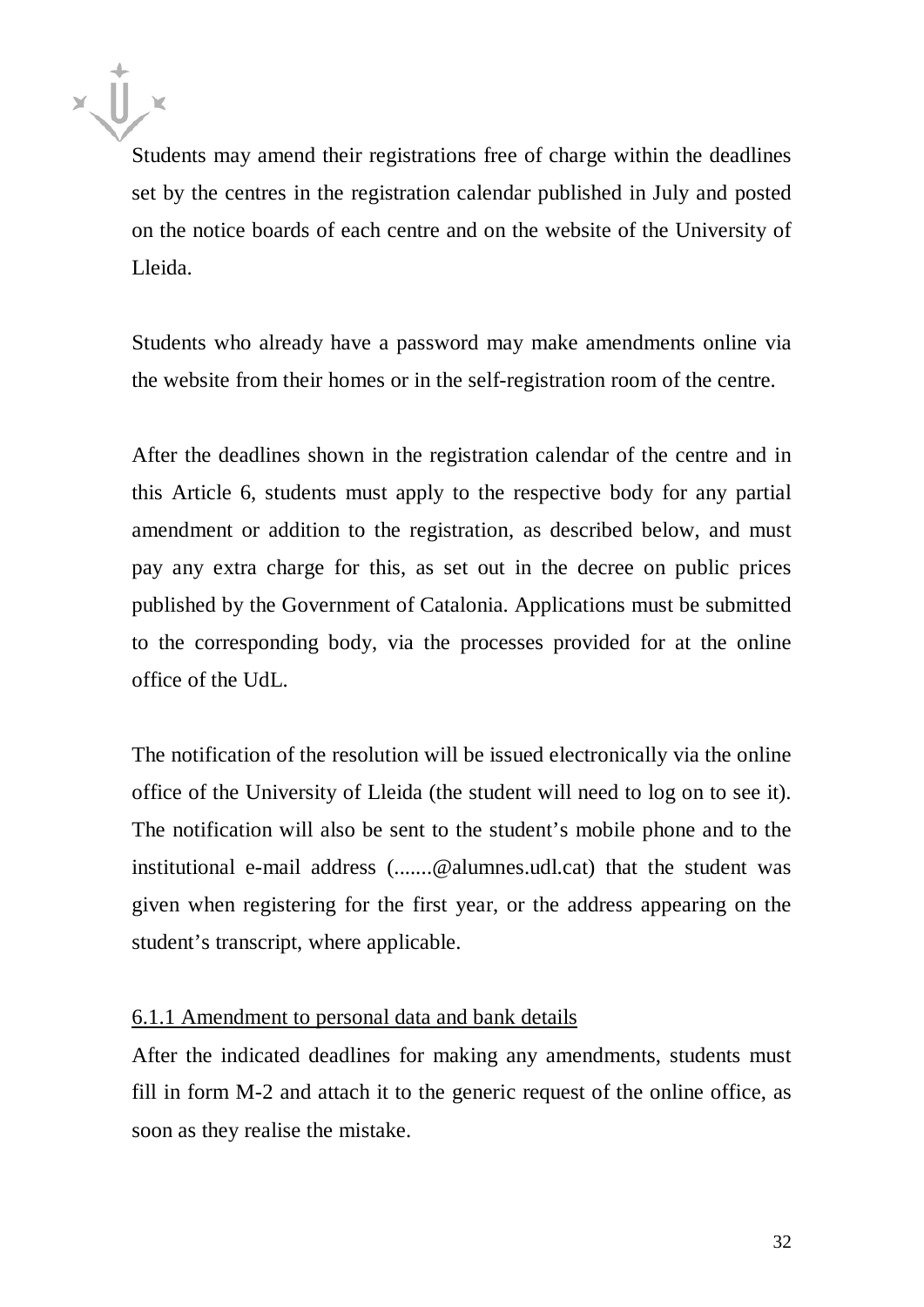# 6.1.2 Amendment to the application for registration

After the indicated deadlines for making any amendments, students must fill in form M-3 and attach it to the generic request of the online office of the UdL.

Only the partial amount of the registration fee will be refunded when it is due to reasons attributed to the UdL or in the following cases:

- Suppression of approved subjects
- Recognition of credits
- Grant
- "With distinction" not applied

- Discounts not applied for which the student met the conditions prior to the beginning of the academic activity.

Any amounts corresponding to the support fee for learning, the compulsory insurance, contracted services and voluntary contributions shall not be refunded.

The dean or director of the centre shall resolve these applications. He or She can also resolve requests about exceptional situations that may arise in relation to the bachelor's degree thesis and external placements (and, in the event that they involve a refund of the amount of these credits, he or she will have to issue a report justifying the exceptional nature thereof). An appeal may be lodged against his or her decision before the rector within one month of the day following notification.

#### 6.1.3 Cancellation of registration

It needs to be applied for by filling in form M1 and attaching to it the authorised PDF form of the online office of the UdL.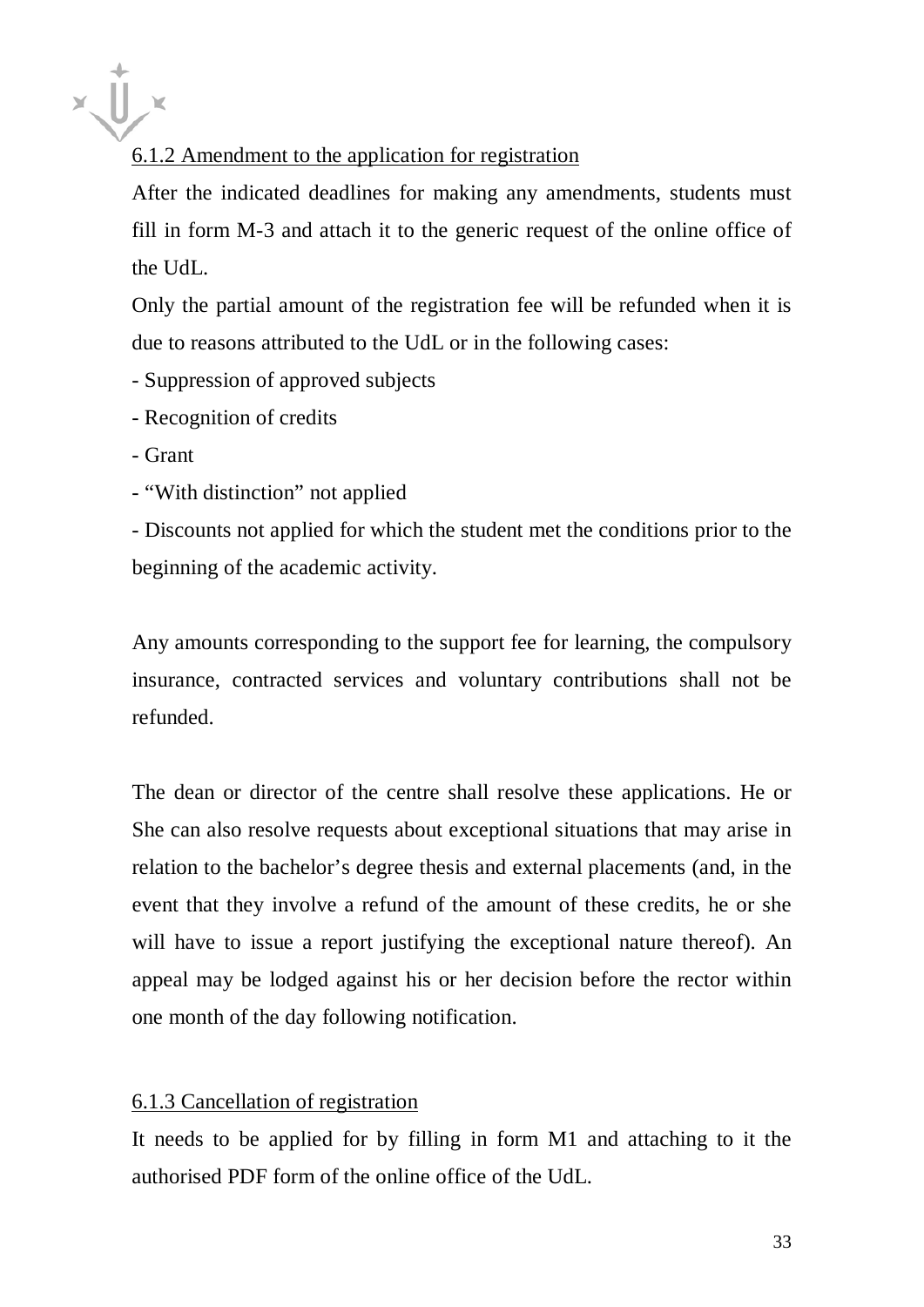

The deadline to apply for the cancellation of registration is 30 November 2021.

For new first-year students admitted to the university in the February preregistration period, the cancellation of registration deadline is 1 March 2021.

Students shall only receive a refund of the amount paid for the credits registered in undergraduate studies under the following circumstances:

- Serious illness of the students substantiated by an official medical certificate.

- Registration at other studies of the University or at other centres of a university, only when places are reallocated in the university preregistration process and when the application to cancel registration has been submitted by the deadline set out in the decree on public prices. The amount paid for registration shall not be refunded if the students applied for reallocation as a result doing a new pre-registration or requesting a change of preference.

Cancellation of registration involves the loss of the place obtained when pre-registering in the case of first year students (new admissions).

If the cancellation of registration is accepted and the student has applied for a grant from the Ministry of Education, Culture and Sport, the grant application will also be cancelled.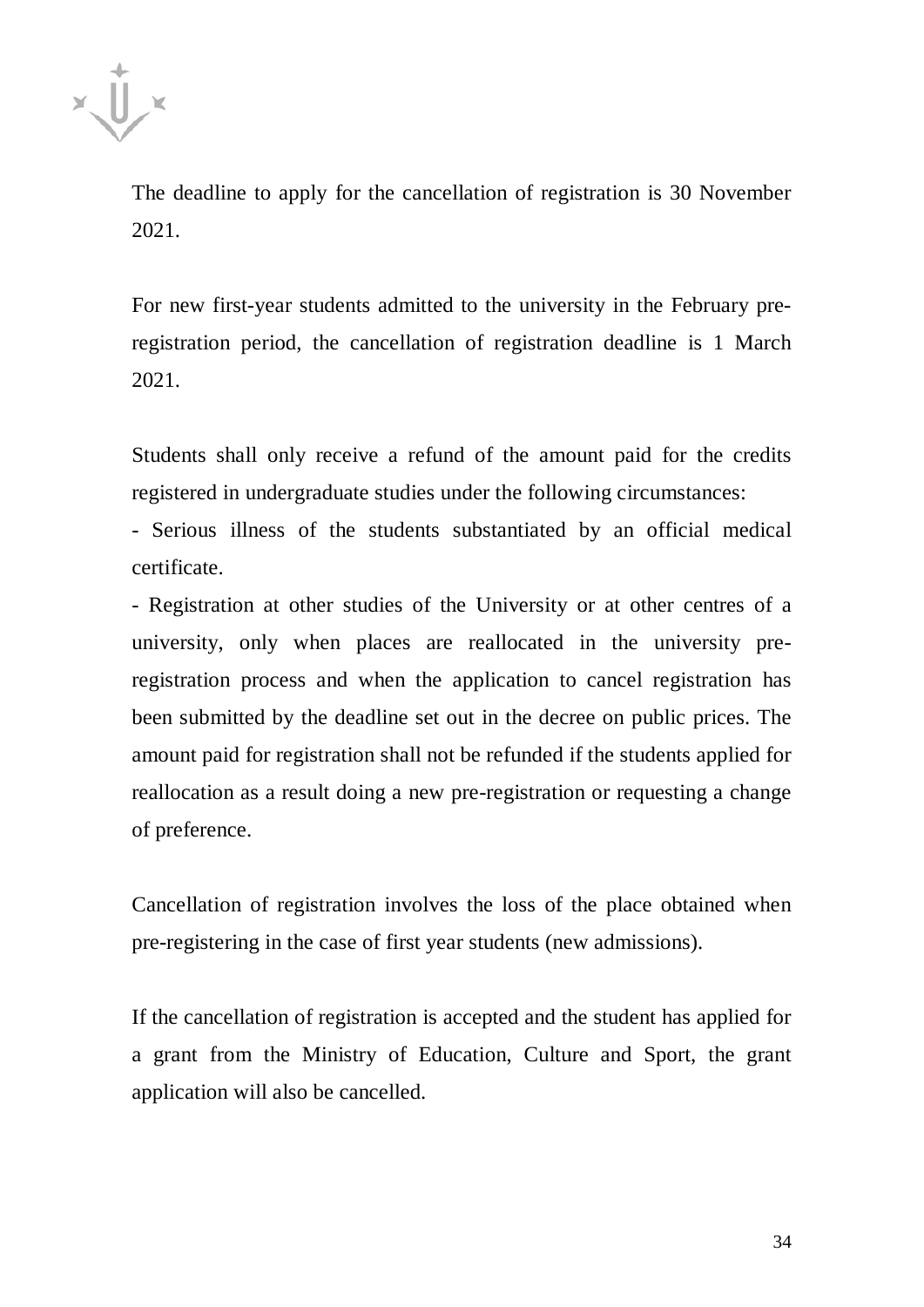

Any amounts corresponding to the support fee for learning, the transcript management fee, the compulsory insurance, contracted services and voluntary contributions shall not be refunded.

Cancellation will not be accepted if the amounts corresponding to overdue receipts have not been paid, except under the two circumstances set out further above.

In the event of a single payment registration, if cancellation is applied for after the due date and before 14 November, the amount corresponding to 40% of the credits, plus non-teaching fees, must be paid; if the application is submitted between 15 and 27 November, the amount corresponding to 70% of the credits, plus non-teaching fees, must be paid. If the student has paid for registration in full, the corresponding amount will be refunded.

In any event, the amount corresponding to non-teaching fees must be paid.

In cases of duly substantiated exceptional situations, the application for overall cancellation of registration will be accepted provided the full registration fee has been paid.

The manager shall resolve the cancellation of registration. An appeal may be lodged against his or her decision before the rector within one month of the day following notification.

The Office of the General Manager will be able to cancel registration in those substantiated exceptional cases, in which cancellation is compensated by a new registration at the UdL; such compensation shall not be applicable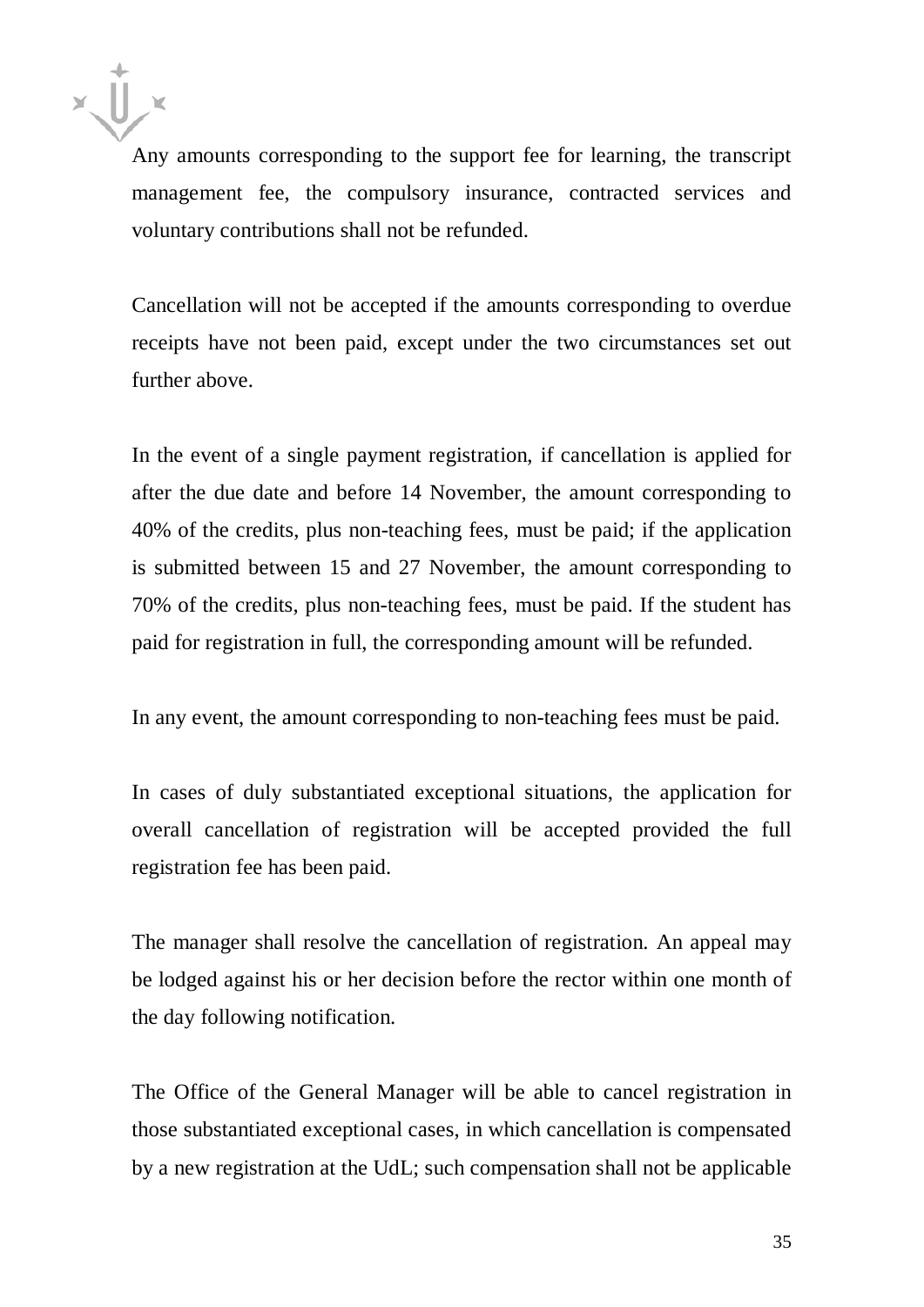to transcript management fees or learning support fees paid for in the cancelled registration.

#### 6.1.4 Withdrawal from subjects

After the indicated deadlines for making any registration amendments shown in the registration calendar of each centre, students must fill in form M-4 and submit it via the online office of the UdL.

The deadlines for undergraduate studies are as follows:

- First-semester subjects: 4 November 2021
- Annual subjects: 14 December 2021
- Second-semester subjects: 9 March 2022

Students cannot withdraw from registered basic and compulsory subjects corresponding to previous years.

The dean or director of the centre shall resolve the applications. An appeal may be lodged against his or her decision before the rector within one month of the day following notification.

In this case, withdrawal from subjects shall not entail a refund of the amount paid, but it shall not be counted for the purposes of a surcharge for following years.

#### 6.1.5 Addition to registration

After the deadlines set for amendments, students must fill in form M-5 and attach it to the generic request of the online office of the UdL.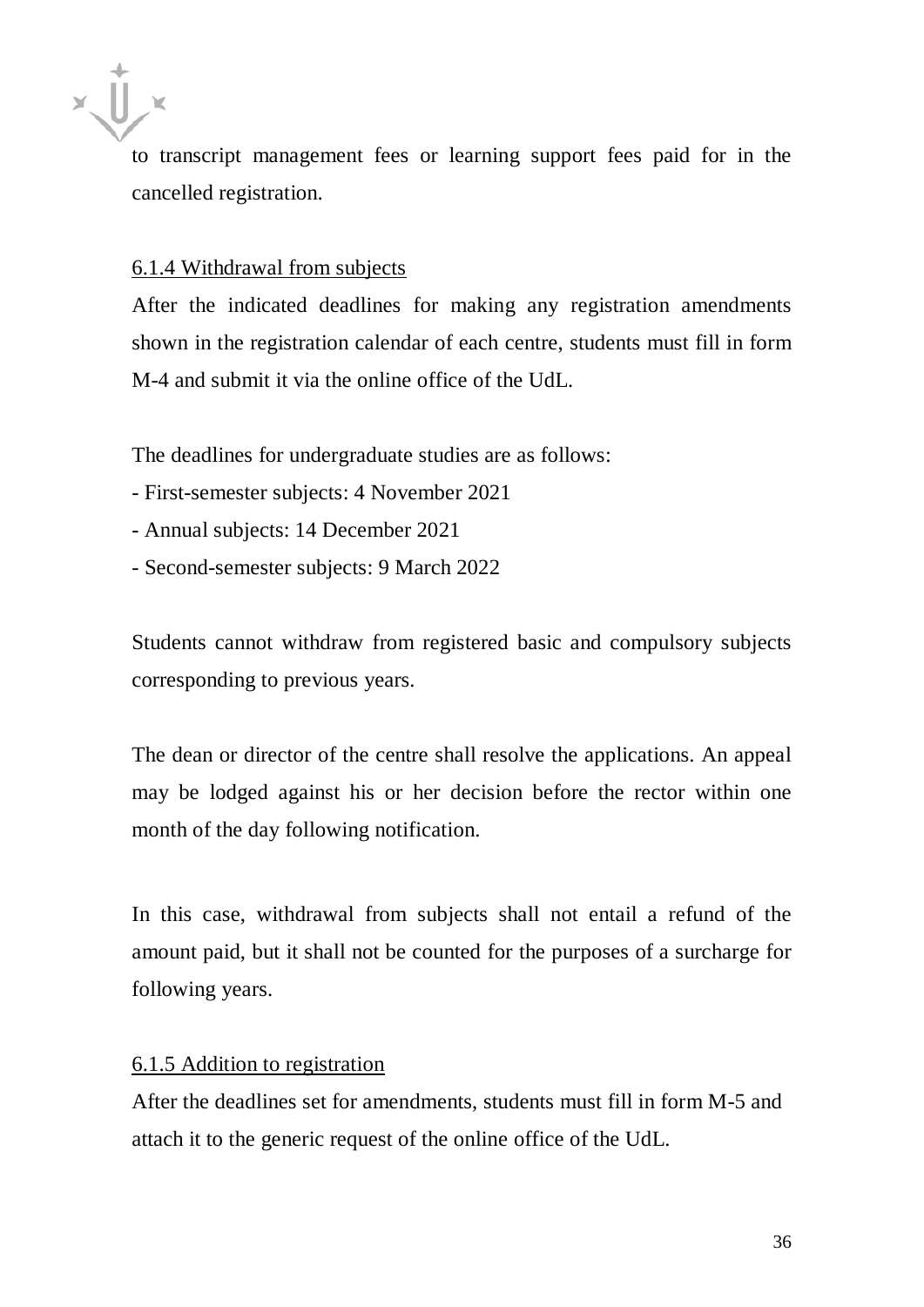Payment shall be made by means of a single direct debit order.

No addition will be granted if any registration invoice is pending payment. If payment is not made for this addition, none of the registration shall become effective.

The dean or director of the centre shall resolve the applications. An appeal may be lodged against his or her decision before the rector within one month of the day following notification.

# 6.1.6 Change of timetable or group

After the indicated deadlines for making any amendments, students must fill in form M-6 and attach it to the generic request of the online office of the UdL.

The dean or director of the centre shall resolve the applications.

#### **6.2 Exceptions**

The surcharge for partial additions and amendments to the registration as set out in the decree on public prices shall not apply to students who amend their registration after the deadlines indicated in this Article 6 and are in any of the following situations:

- Amendment of personal information and bank details
- Grant
- Distinctions
- Credit recognition
- Addition to registration due to recognition
- Bachelor's thesis
- Curricular external academic placements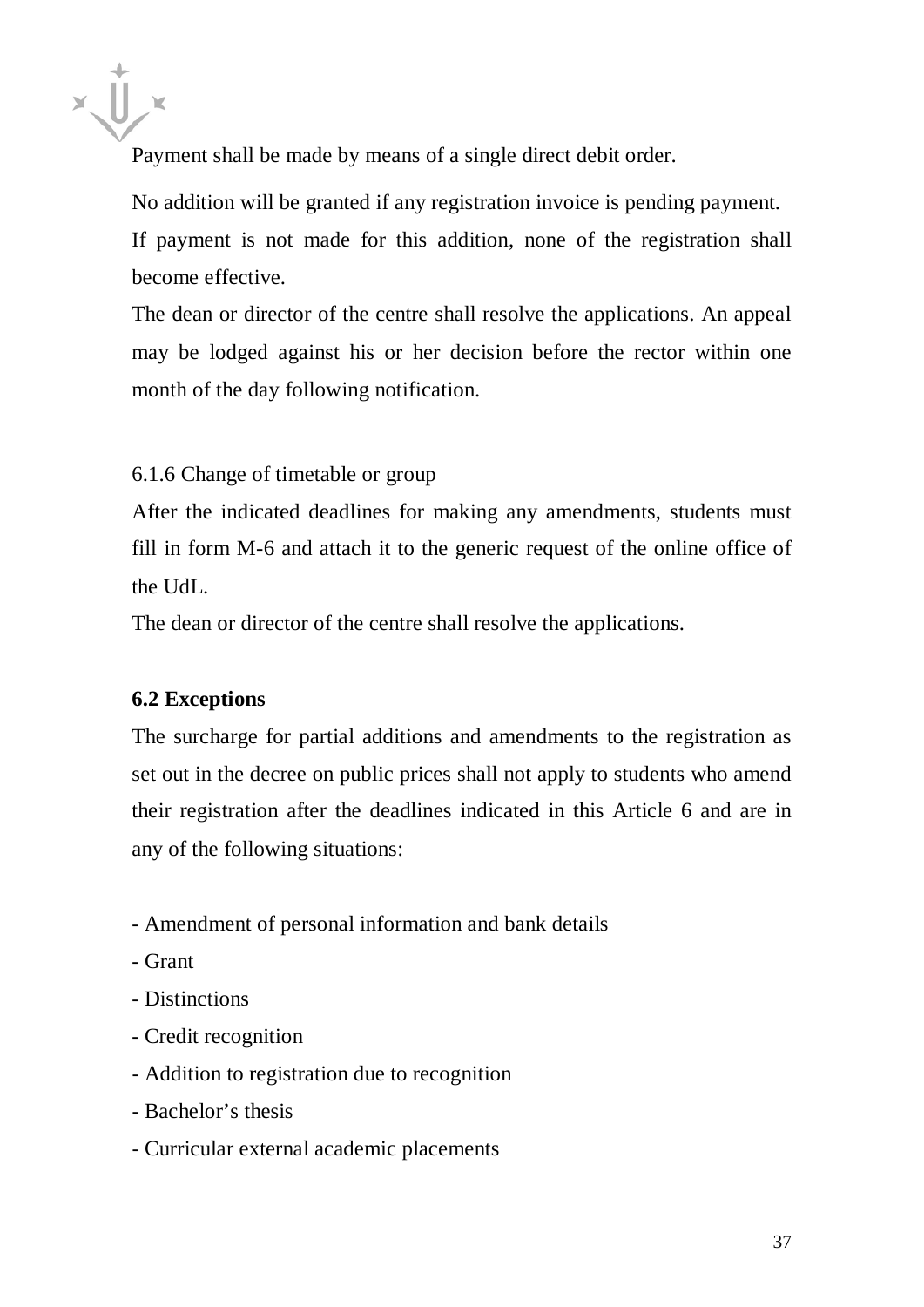

# **Article 7. General provision**

These economic regulations referring to registration shall be applicable unless otherwise specified in the decree on public prices of the Government of Catalonia or other legal regulations.

# **TITLE 4**

# **TRANSCRIPT**

#### **Article 8. Credit transfer and recognition**

#### **8.1 Credit transfer**

Credit transfer implies that the total number of credits obtained in official studies taken previously at this or any other university that have not led to an official qualification shall be included in official academic documents accrediting the studies taken by each student. These credit transfers must appear in the European diploma supplement.

In order to transfer credits, students must close the transcript of the abandoned degree and submit the transcript transfer receipt to the secretariat of the centre where they wish to register so that the destination centre can include the credits obtained from the original degree in their transcript.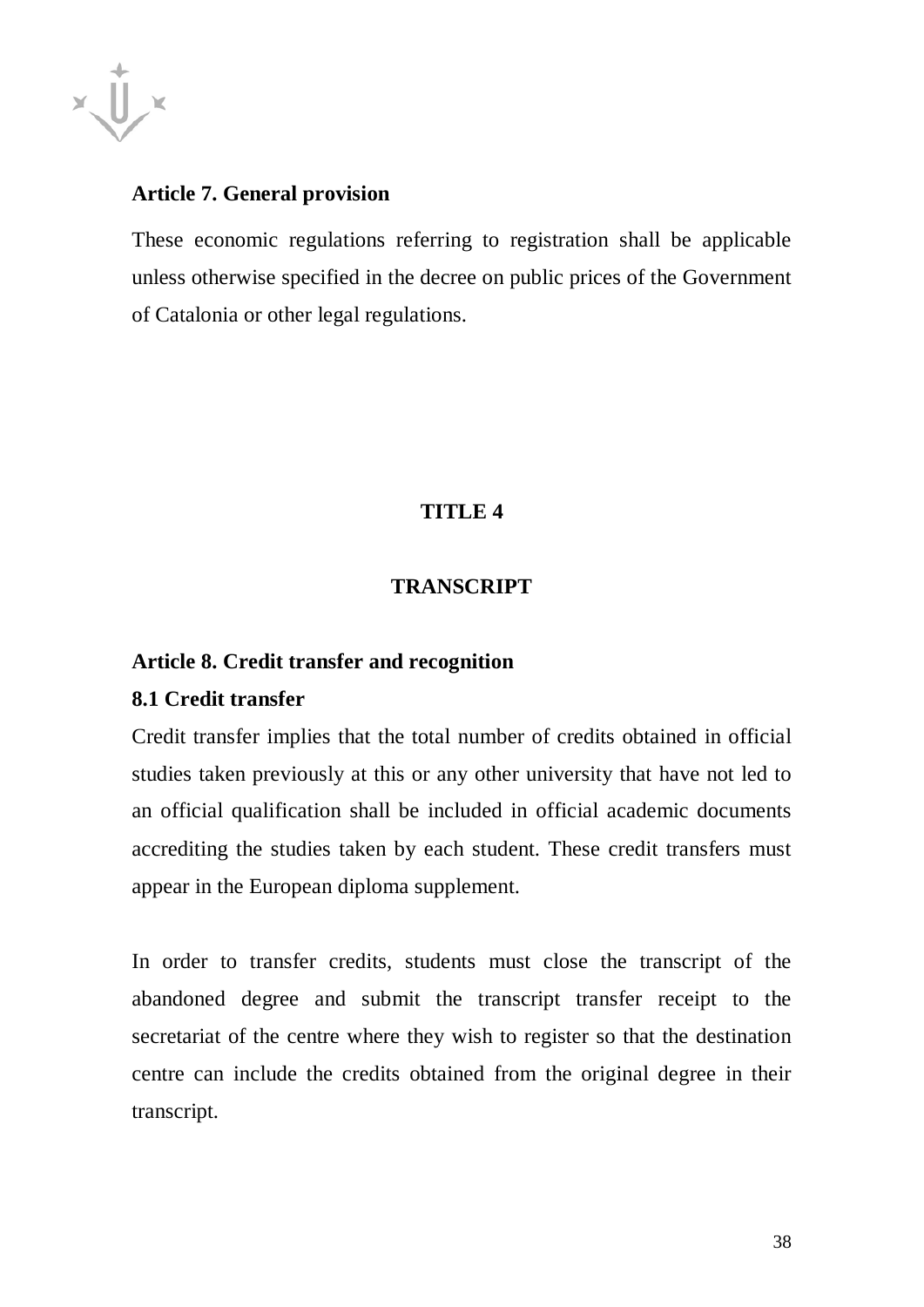These credits do not count for the purposes of obtaining the qualification.

If students have been allowed to take simultaneous studies, the credits from the original degree shall not be transferred because the reason for the simultaneous studies application is to be able to take the two courses of study in full. If students abandon one of the courses of study for which they are registered, they may request a credit transfer in respect of the abandoned studies so long as they make the transcript transfer.

#### **8.2 Credit recognition**

In accordance with the provisions of Article 6 of Royal Decree 1393/2007, of 29 October (Spain's Official State Gazette of 30 October 2007), amended by Royal Decree 861/2010, of 2 July (Spain's Official State Gazette of 3 July 2010), by Royal Decree 43/2015, of 2 February (Spain's Official State Gazette of 3 February 2015) credit recognition is the acceptance by a university of credits that, having been obtained through official studies in the same or another university, are counted in other courses of study for the purposes of obtaining an official qualification.

These recognised credits must appear in students' transcripts and in the European diploma supplement with the original grades.

Credits obtained from other official higher education studies or university studies leading to the award of other qualifications (qualifications endorsed by the respective higher education institution) may also be recognised.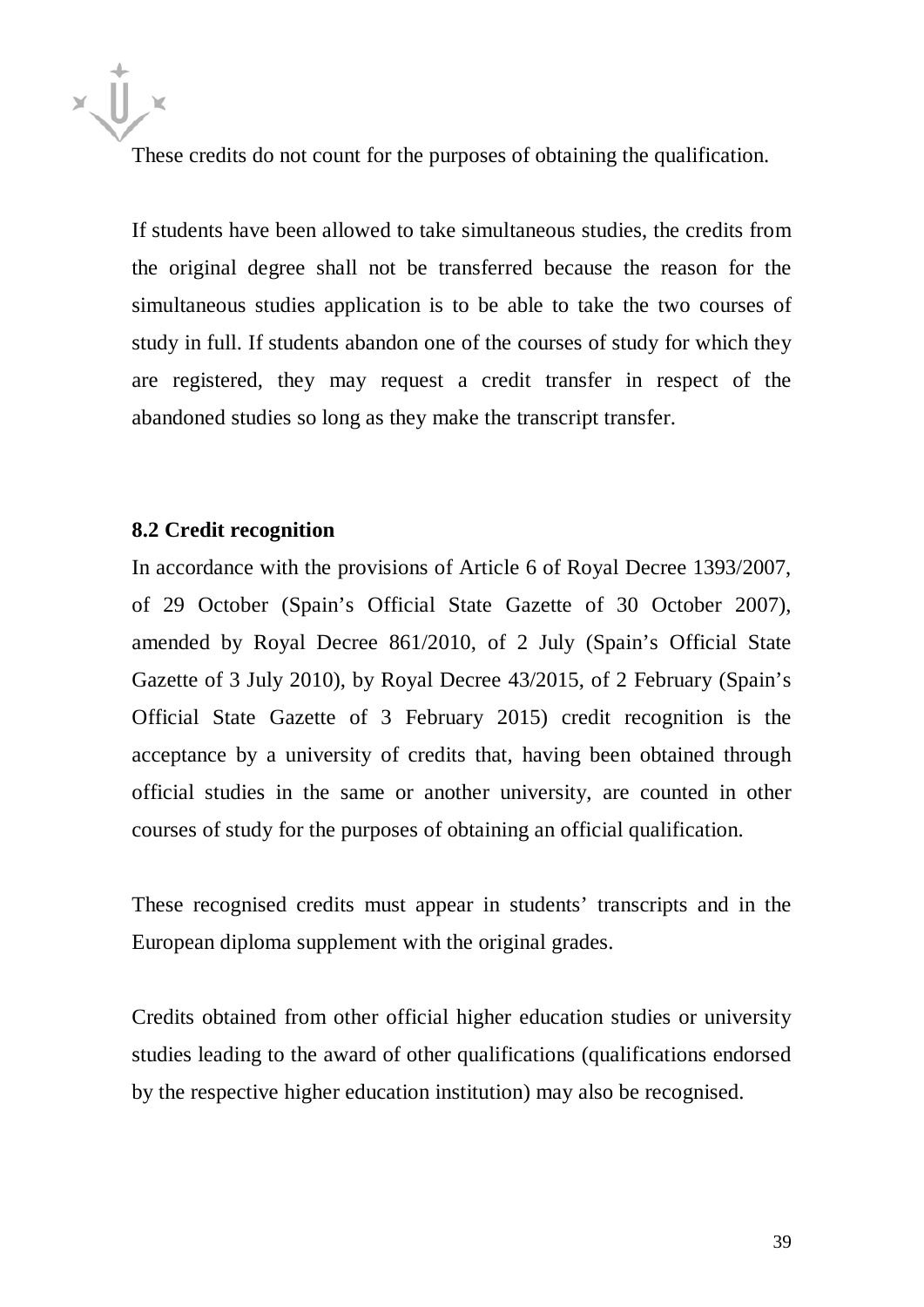Accredited work and professional experience may also be recognised in the form of credits that count for the purposes of obtaining an official qualification so long as this experience is connected with the competencies inherent to the mentioned degree.

In order to accredit work and professional experience, students must submit the same documents as those required of students registering to study parttime, in accordance with the provisions of Article 3.2 of these regulations, as well as a report from the firm.

Under no circumstances may credits from bachelor's theses or master's theses be recognised.

The number of credits recognised for work or professional experience and unofficial university studies may not exceed, as a whole, 15% of the total credits of the curriculum.

The recognition of these credits does not incorporate a grade. They do not count, therefore, for the purposes of transcript grading.

# **8.3 Credit recognition circumstances**

8.3.1 Recognition of credits from curricula previous to Bologna of the University of Lleida (long degree, short degree, engineering degree, technical engineering and technical architecture) in the degrees of the University of Lleida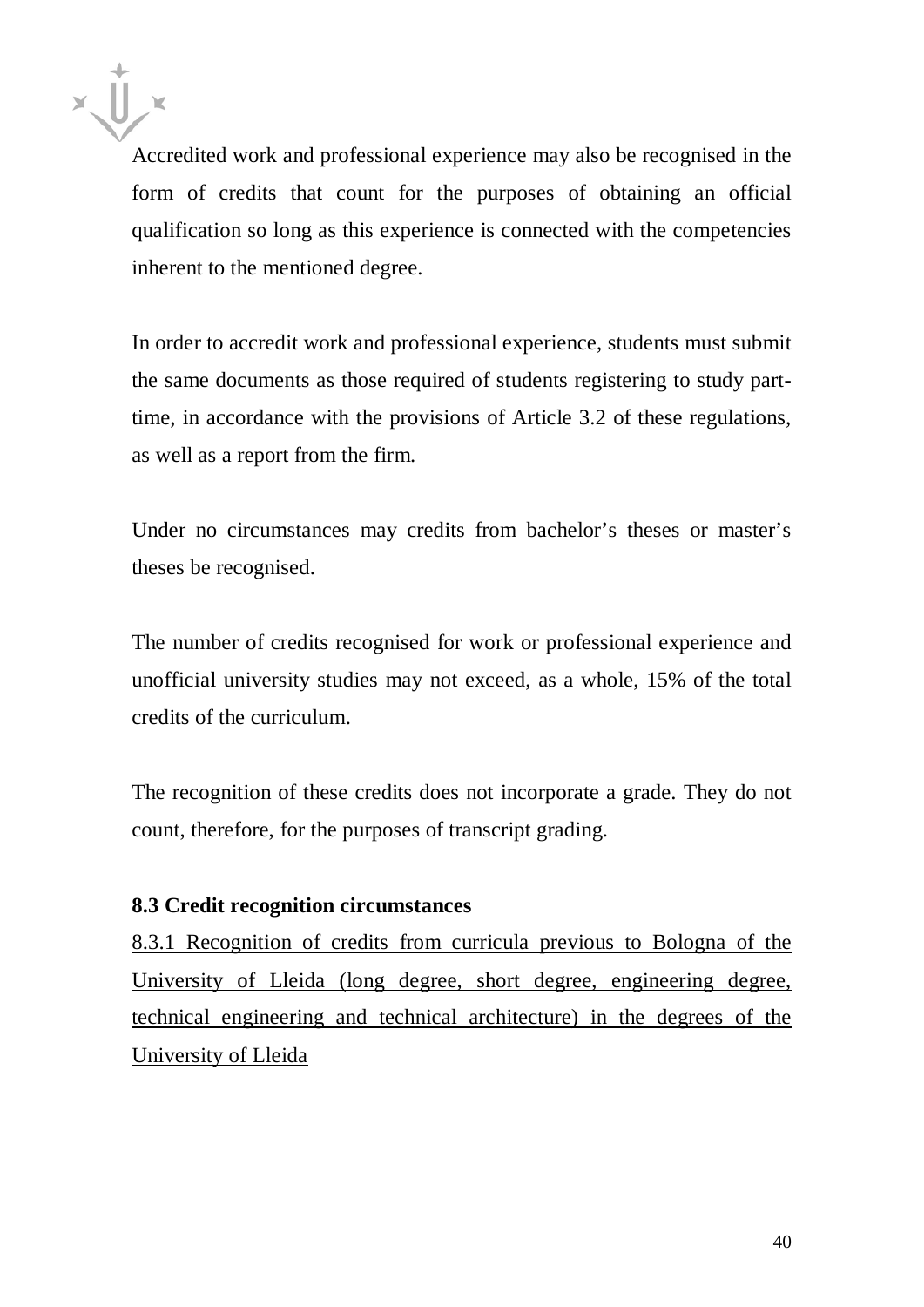

Example: Students on the long degree in Medicine of the University of Lleida who apply for credit recognition in undergraduate studies in Medicine of the University of Lleida.

In this case, the dean or director of the centre must automatically apply the table of equivalences approved by the Governing Council.

The centre shall provide students with a document showing the subjects that have been recognised, as well as the number of credits.

8.3.2 Recognition of credits from curricula previous to Bologna of other universities (that have the same names as the old curricula of the University of Lleida) in the degrees of the University of Lleida

Example: Students on the long degree in Medicine at the University of Barcelona who apply for credit recognition in undergraduate studies in Medicine of the University of Lleida.

The dean or director of the centre resolves these applications, as delegated by the rector, in accordance with the report by the Studies Committee.

8.3.3 Recognition of credits from curricula prior to Bologna of the University of Lleida and other universities that apply for recognition in the new curricula of undergraduate studies of the University of Lleida that have different names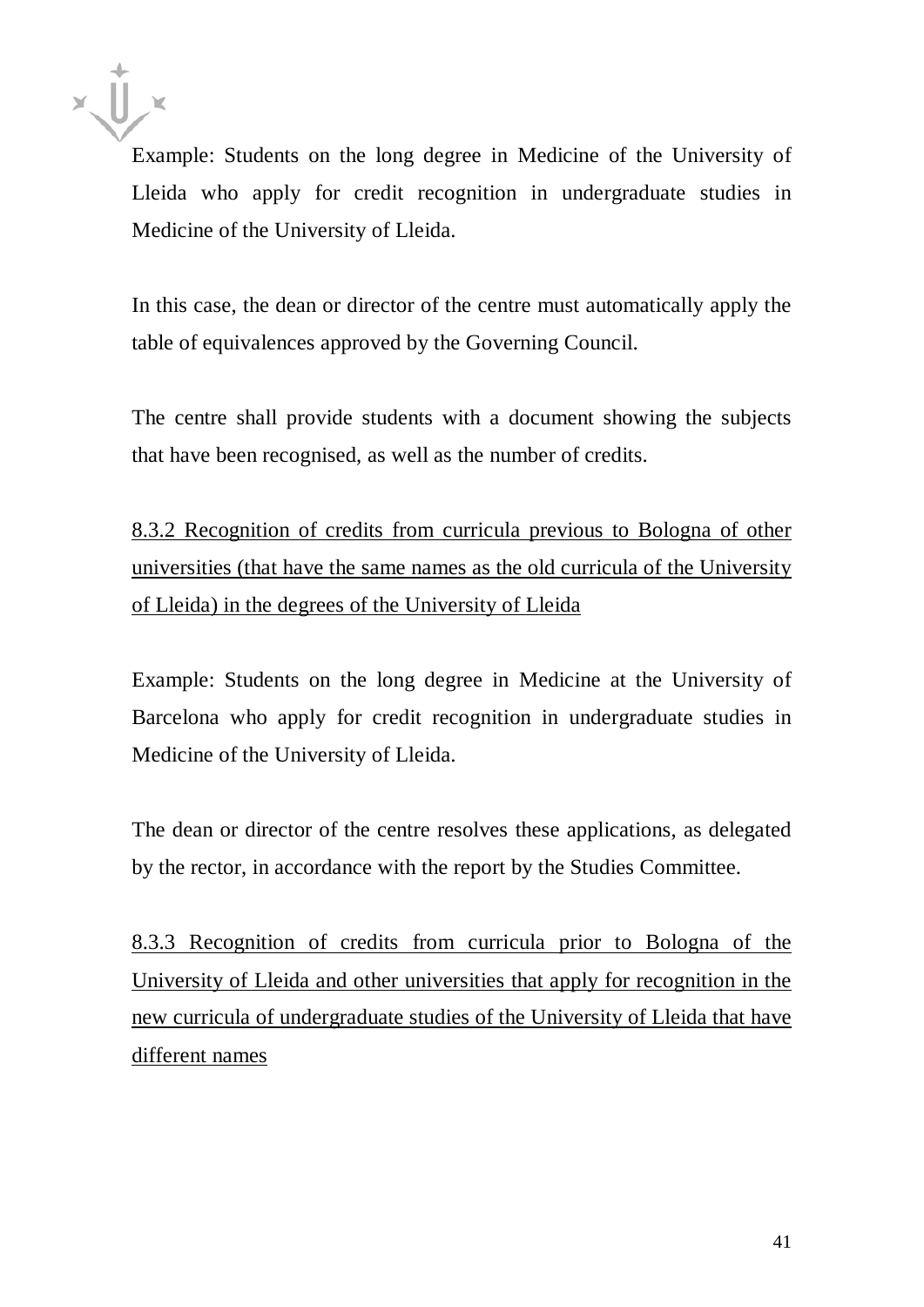Example: Students on the long degree in History of Art of the University of Barcelona or the University of Lleida who apply for credit recognition in undergraduate studies in Primary Education of the University of Lleida.

The dean or director of the centre resolves these applications, as delegated by the rector, in accordance with the report by the Studies Committee.

8.3.4 Recognition of credits among curricula of undergraduate studies of the University of Lleida or other universities in the curricula of undergraduate studies of the University of Lleida, whether or not they have the same name

Example 1: Students on the bachelor's degree in Biotechnology of the University of Barcelona or the University of Lleida who apply for credit recognition in undergraduate studies in Medicine of the University of Lleida.

Example 2: Students on the bachelor's degree in Law of the University of Girona who apply for credit recognition in undergraduate studies in Law of the University of Lleida.

The dean or director of the centre resolves these applications, as delegated by the rector, in accordance with the report by the Studies Committee.

8.3.5 Recognition of credits from studies taken partially or wholly abroad that have not obtained homologation nor the equivalence in accordance with Royal Decree 967/2014, of 21 November (Spain's Official State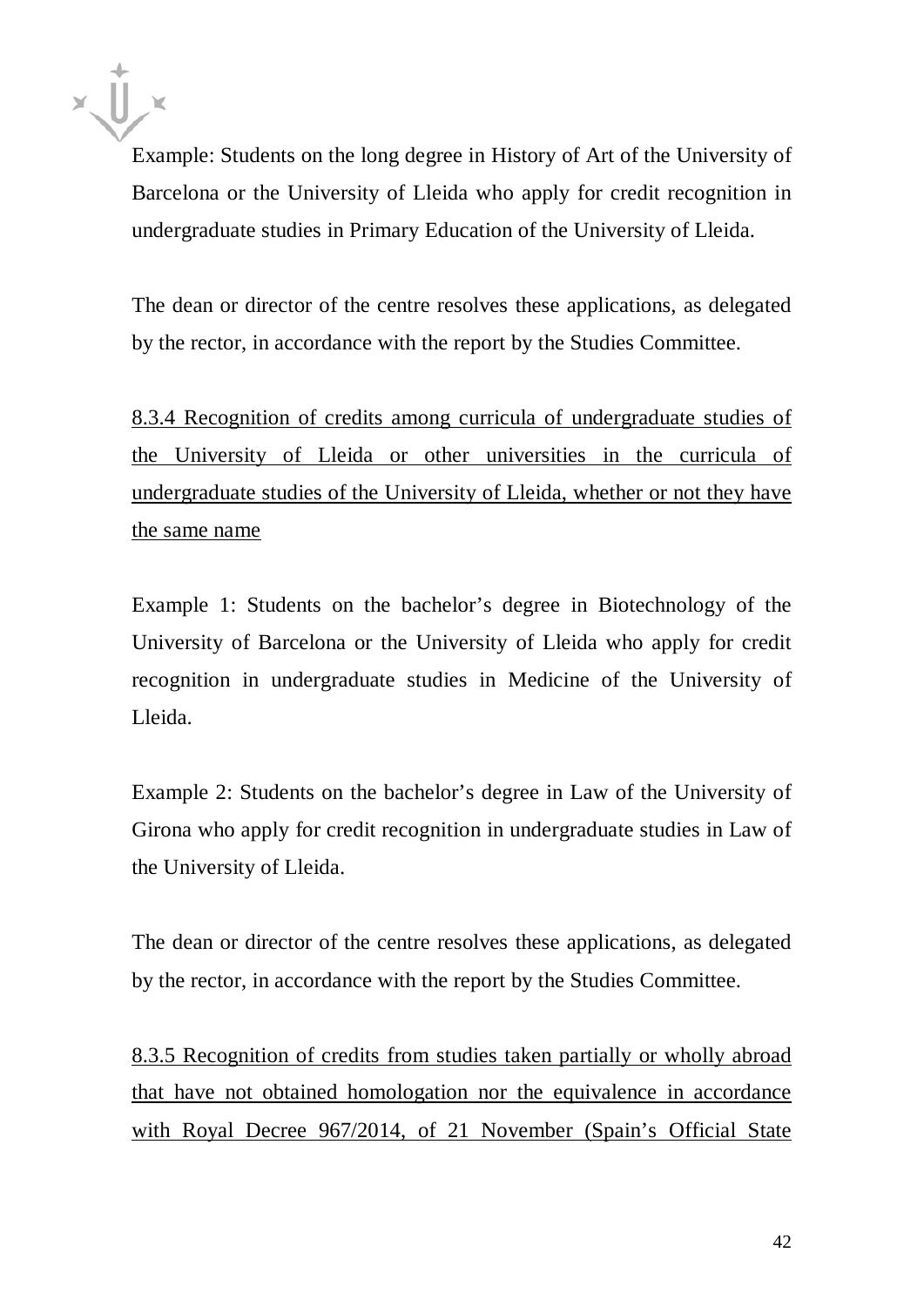Gazette of 22 November 2014), for undergraduate studies of the University of Lleida

The dean or director of the centre resolves these applications, as delegated by the rector, in accordance with the report by the Studies Committee. After the application for credit recognition has been resolved, the interested party must apply for a place to the rector, as indicated in Article 11 of these regulations.

#### **8.4 Criteria for credit recognition in undergraduate studies**

Credit recognition in undergraduate studies must be done in accordance with Article 13 of Royal Decree 1393/2007, amended by Royal Decree 861/2010 and by Royal Decree 43/2015, which sets out the following general criteria:

A- Provided the degree to which students wish to be admitted belongs to the same branch of knowledge, at least 15% of the credits corresponding to the basic education subjects of this branch may be recognised.

B- Credits obtained in other basic education subjects belonging to the branch of knowledge of the degree to which students wish to be admitted may also be recognised.

C- Any remaining credits may be recognised by the University by considering the fit between competencies and knowledge acquired in the other subjects or studies taken by students, or associated with previous work or professional experience, and those in the curriculum or those of a cross-disciplinary nature.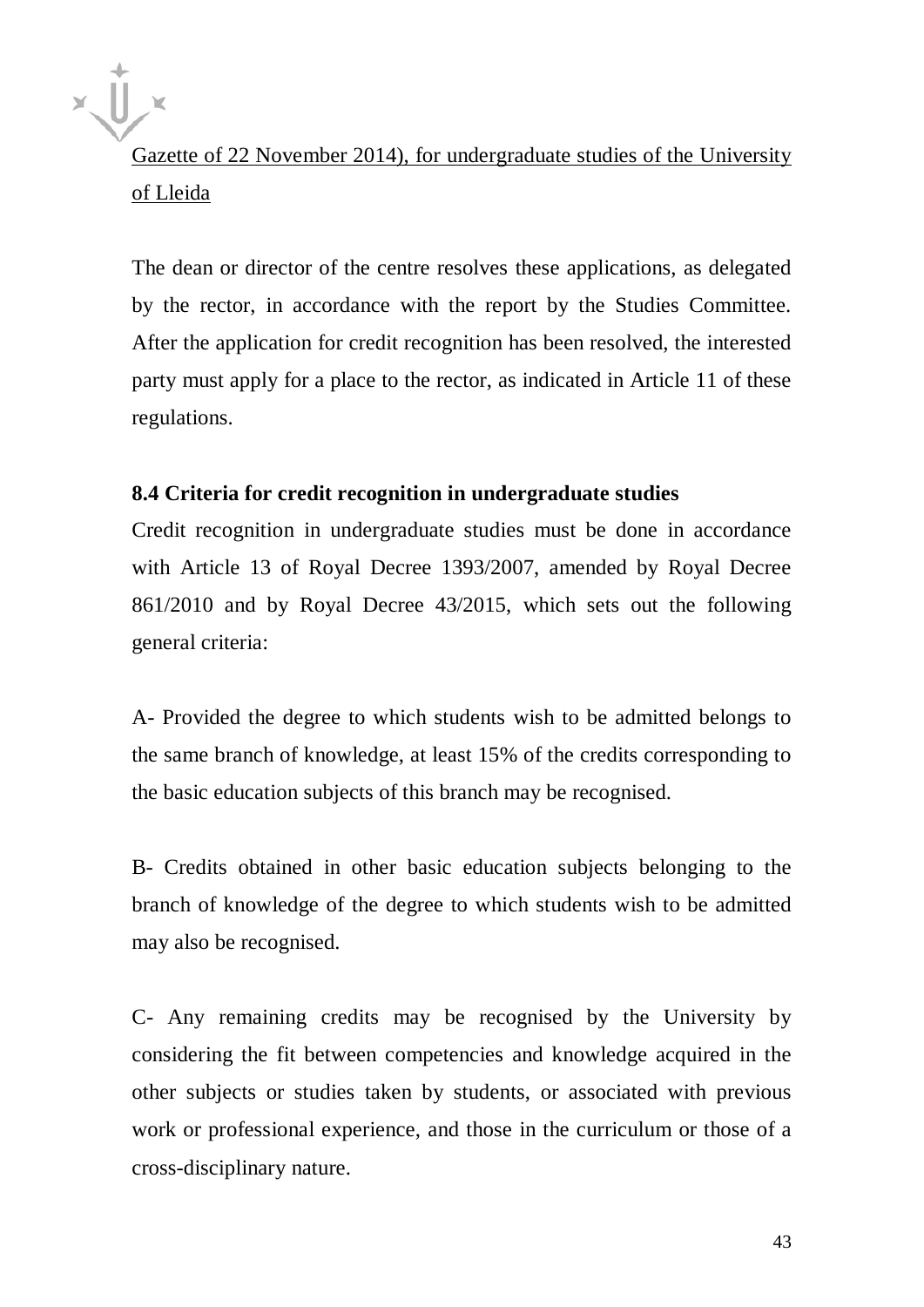For credit recognition, the following considerations must also be taken into account:

D- If the basic education that students have passed in their original studies is not consistent with the competencies and knowledge associated with the basic subjects of the target studies, it may be recognised by other credits of the degree, and the person concerned must take the basic education of the new studies.

E- In order to recognise studies taken abroad, the general criterion set out in section C shall be taken into account.

F- The 6 credits corresponding to the cross-disciplinary subject may be recognised by credits taken in the studies of provenance.

G- In accordance with the fourth additional provision of Royal Decree 1393/2007, sections 2 and 3, students wishing to be admitted to undergraduate studies who hold a long degree, engineering degree, architecture degree, short degree, technical architecture and technical engineering qualification shall obtain credit recognition as appropriate in accordance with the provisions of Article 13 of the aforementioned Royal Decree.

H- Undergraduate studies students may obtain 6 credits out of the total number of credits in the curriculum by academic recognition, by participating in university activities relating to culture, sport, student representation, solidarity and cooperation. These credits shall be recognised as optional (cross-disciplinary subject) credits. They will not have a grade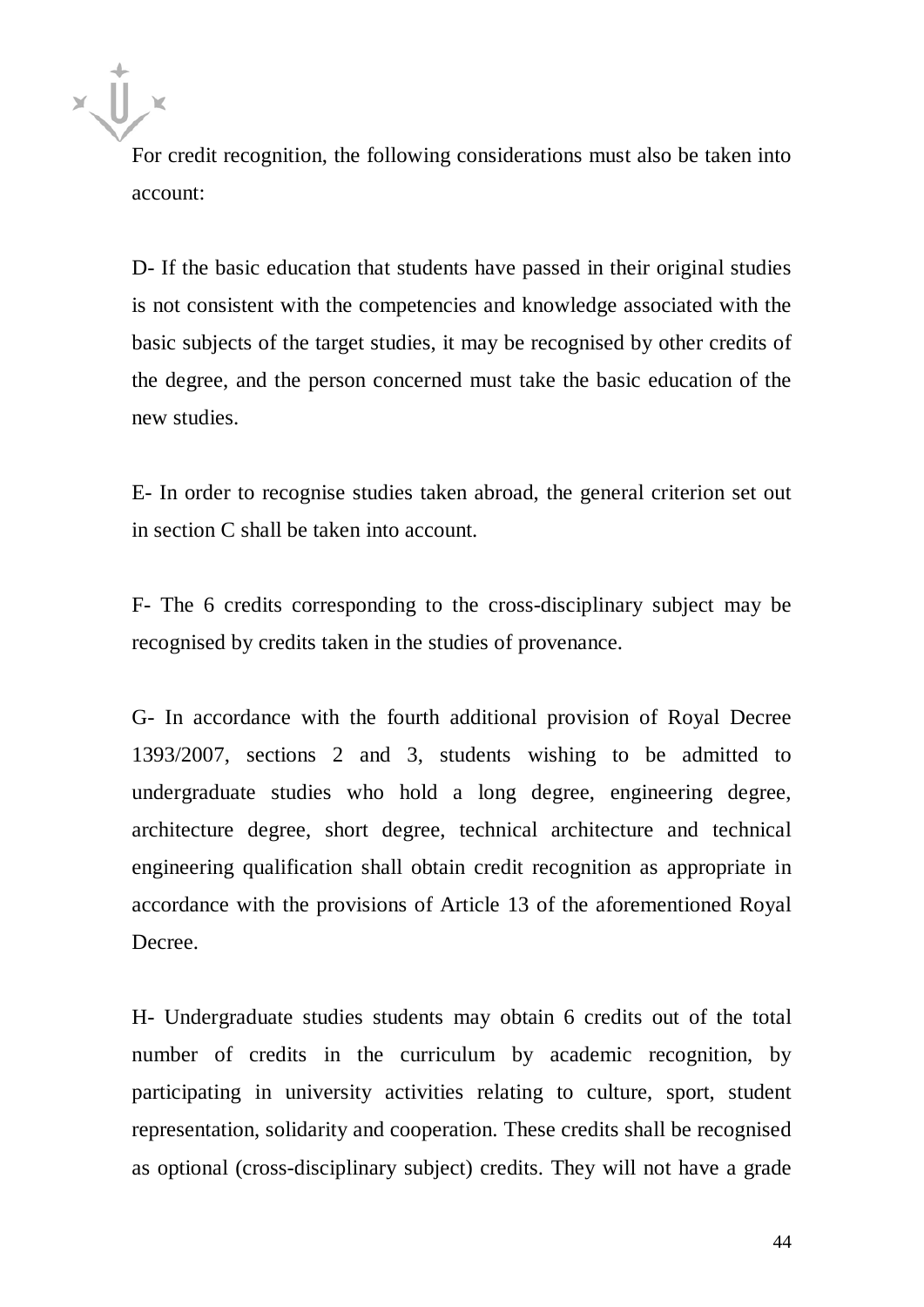

and, therefore, will not count for the purposes of the weighted transcript average.

For each academic year, the Governing Council of the University of Lleida shall determine those activities that are liable to be recognised under such headings.

Students must register each activity at the academic secretariat of the centre or unit of the University of Lleida that has promoted and is responsible for the activity. After undertaking the activity, students must submit a certificate proving that they have passed the course or activity to the academic secretariat of the centre where they are registered, and the academic secretariat shall recognise the credits obtained in the transcript by the deadlines it establishes in accordance with Article 8.6 of these regulations.

#### **8.5 Documents and deadlines**

Applications for recognition must be submitted to the secretariats of the respective centres, preferably via the online office of the UdL, together with the following documentation:

- Application addressed to the dean or director of the centre.

- Personal academic transcript of studies taken. If students took their studies at the University of Lleida, they will not need to submit this transcript because the secretariat of the centre will attach it to the application for credit recognition.

- A stamped copy of the curriculum.

- Documentation accrediting the competencies attained and the educational content taken or the programmes of subjects taken (providing a link to the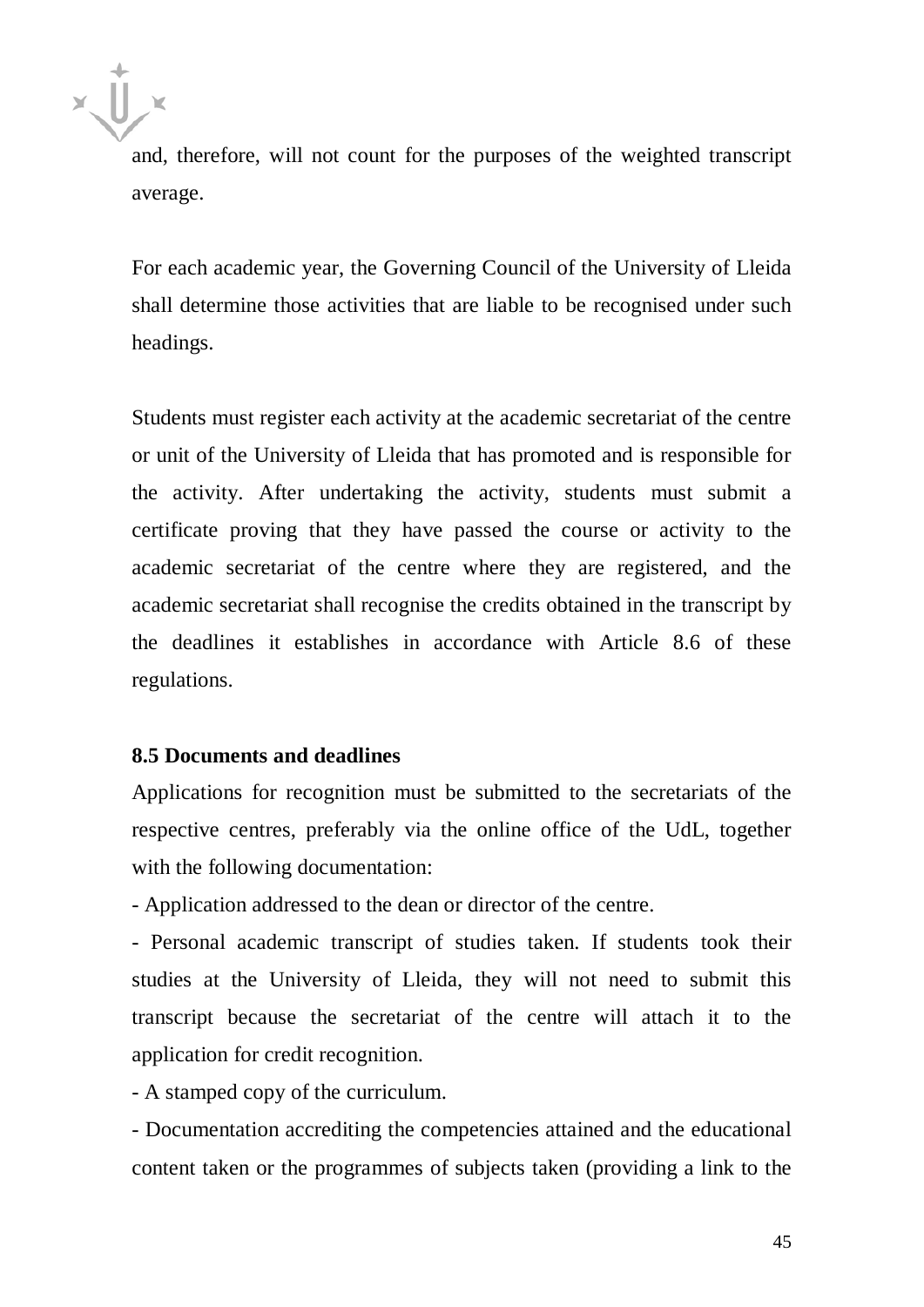official website is recommended, so that they can be checked if considered necessary). This documentation must be stamped by the centre.

Documents issued abroad must be submitted in accordance with the provisions of Article 3.3 of these regulations.

Periods:

First: 3 to 17 September 2021 (\*)

The centre shall resolve these applications in October.

Recognised credits must be registered in the same academic year (2021/22), provided that students have a place at the centre to take the respective degree.

After the application for credit recognition has been resolved, students wishing to add to their registration may do so at the secretariat of the centre within a period of 3 days as from the day of receipt of the recognition resolution, only in respect of annual and second-semester subjects.

(\*) New first-year students admitted via university pre-registration after the end of this period may submit applications within a period of five days starting from the day after the allocation of a place.

Second: 23 to 30 April 2022

The centre shall resolve these applications in May.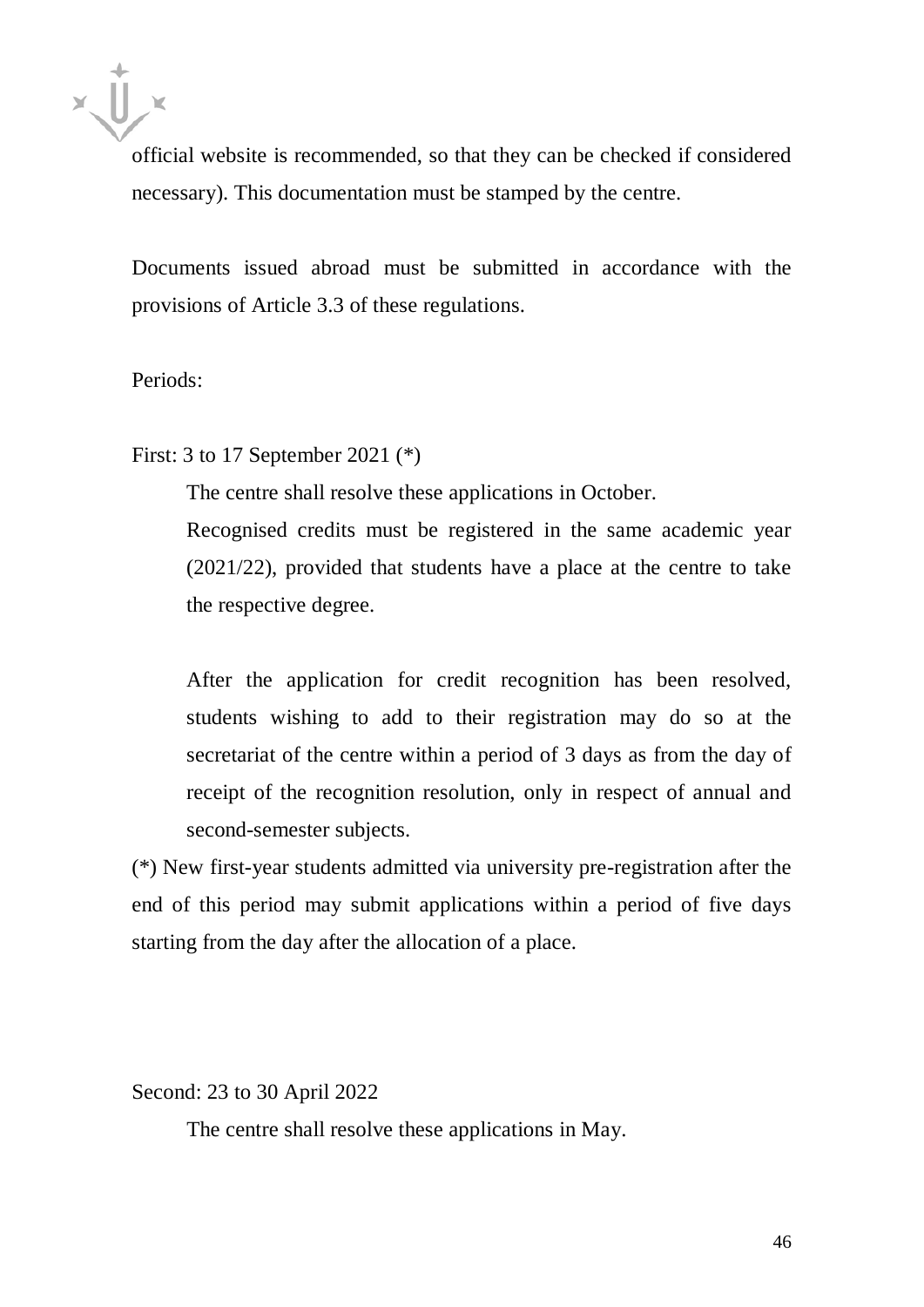

Recognised credits are registered in the ordinary registration period of the 2021/22 academic year, provided that students have a place on the respective course of study, unless the student is already registered at the University of Lleida and, with the recognition of these credits, completes the degree. In the event of the latter, the recognised credits can be incorporated into the transcript in the 2021/22 academic year.

Under no circumstances shall the credit recognition resolution imply that a place is being offered at the centre. Students must apply for a place in accordance with the applicable regulations.

# **8.6 Recognition of cross-disciplinary subjects**

Courses, seminars, conferences, congresses and other activities that are liable to be recognised as cross-disciplinary subject credits for all students at the University of Lleida shall be offered by the University of Lleida and they will have to be taken before finishing the degree.

The students concerned must submit the certificate or diploma (original and copy) of the course or seminar taken to the centres where they are registered so that the centres can recognise their credits, with prior payment of the fee set out in the decree on public prices published for each academic year in the Official Gazette of the Government of Catalonia.

Students may apply for credit recognition at the secretariats of the centres in November 2021 and February-March 2022 in accordance with the calendar established by each centre.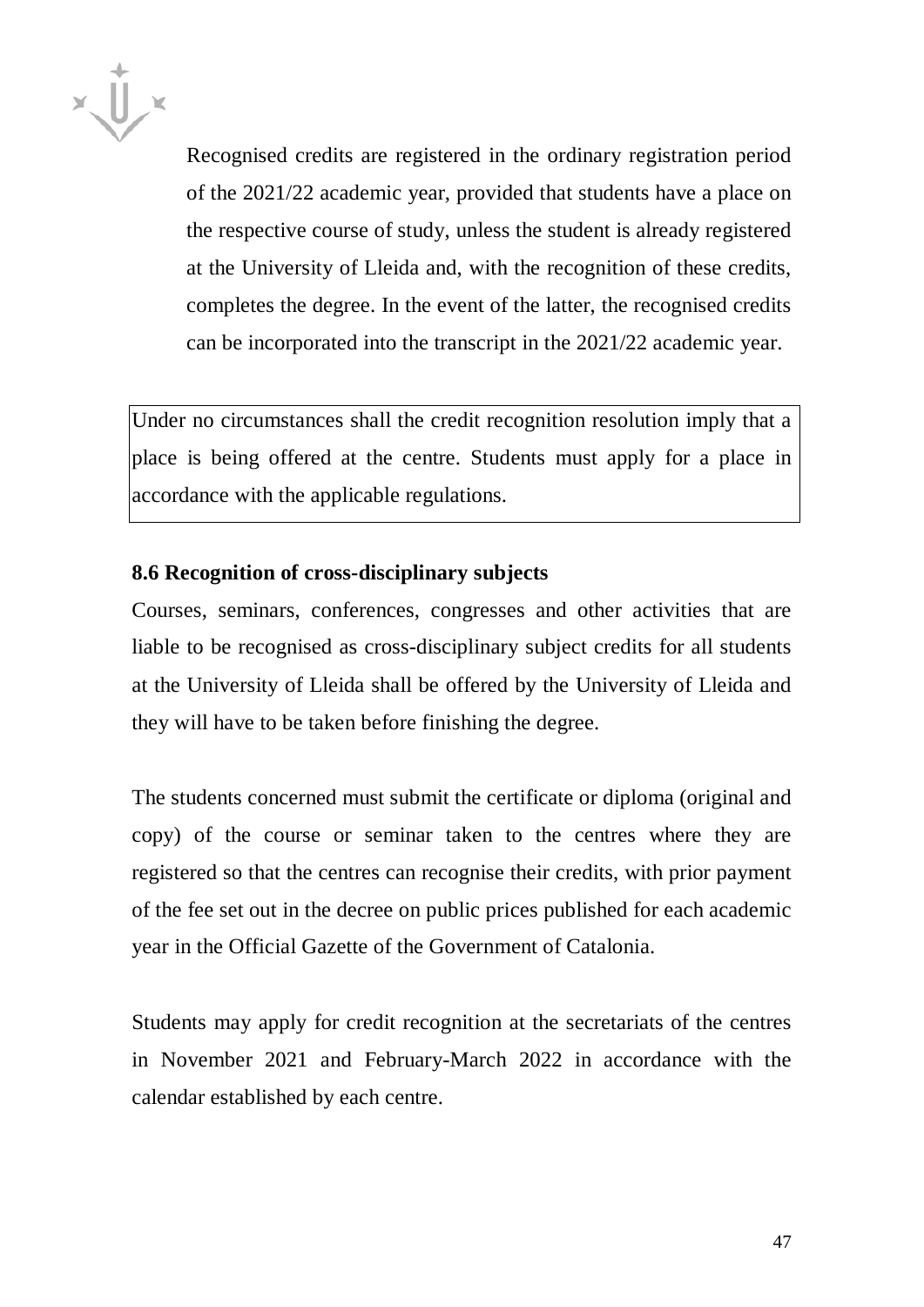Students may only apply for cross-disciplinary subject credit recognition outside the aforementioned months when the finalisation of their studies is dependent on that recognition. Under these circumstances, if students apply for recognition before 30 September 2021 and were registered in the 2019/20 academic year on that degree, they must pay the credit recognition amount as set out in the decree on public prices in force on the day of the application, but will not have to pay the transcript management fee, the support fee for learning and to the University of Lleida, or the compulsory insurance. If students were registered in that academic year or submit the application after the indicated date, they must pay the credit recognition amount and the transcript management fee indicated in the decree on public prices for the 2021/22 academic year.

These recognised credits are not graded, which means that they shall not be taken into account when it comes to calculating the weighted transcript average.

#### **Article 9. Transcript transfer of official university studies in Spain**

Students with partial Spanish official university studies who wish to be admitted to the same or other studies of the University of Lleida, and for whom 30 credits or more have been recognised in the degree of the University of Lleida that they wish to take, shall have their applications for places resolved by the dean or director of the respective centre, as delegated by the rector, in accordance with the criteria that the Governing Council of the University determines for this purpose. Students may check these criteria at the secretariats of the respective centres and may also apply to be admitted via university pre-registration.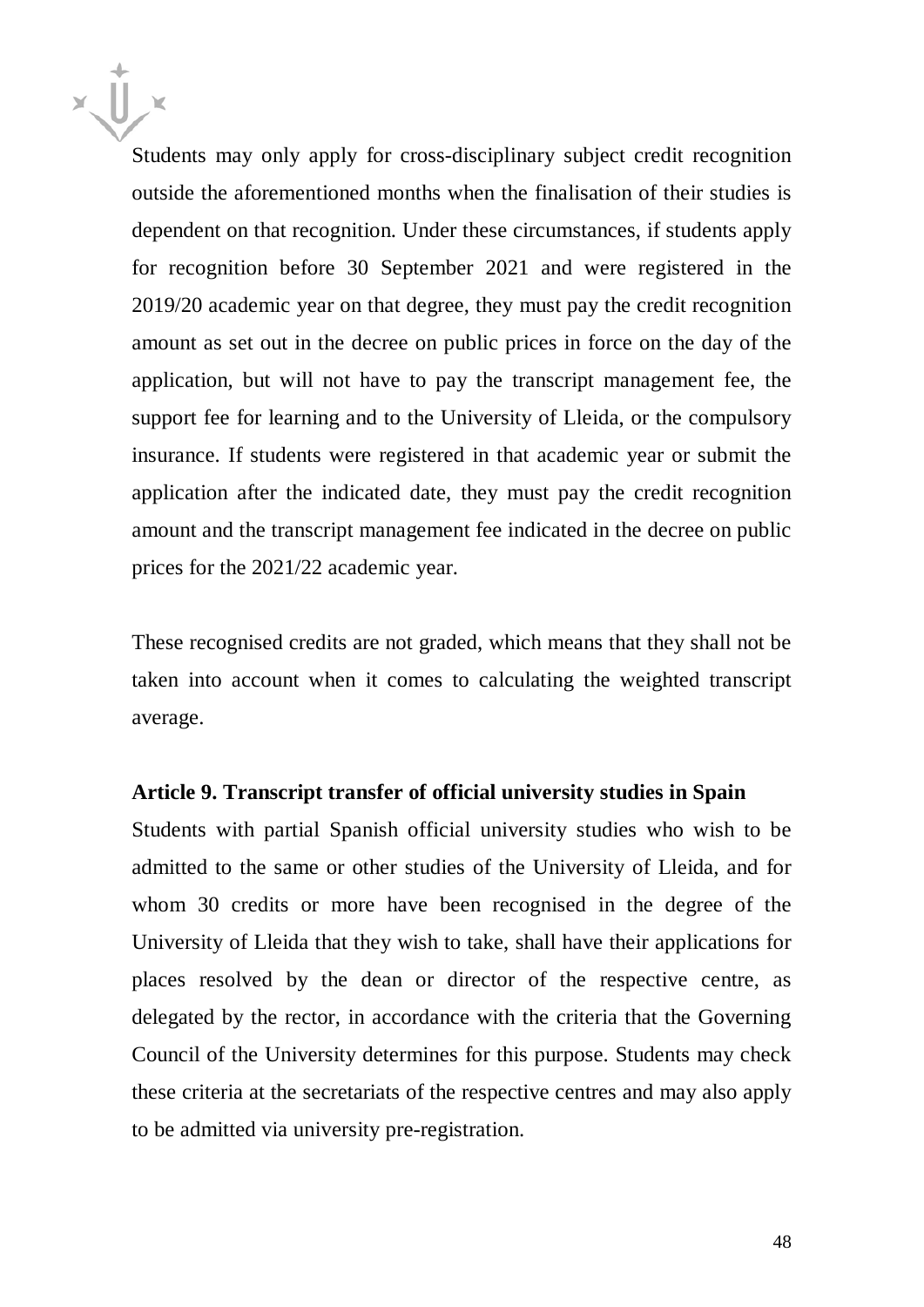

If a minimum of 30 credits are not recognised, or to be admitted to a double bachelor's degree, students must do the university pre-registration to apply for admission to the University of Lleida.

Period and documents that must be submitted to apply for transcript transfer directly to the centre:

From 14 to 25 May 2021

Documents that must be submitted to the secretariat of the centre, preferably via the online office of the UdL:

- Application addressed to the dean or director of the centre.

- Personal academic transcript of studies taken. If students took their studies at the University of Lleida, they will not need to submit this transcript.

- A stamped copy of the curriculum.

- Documentation accrediting the competencies attained and the educational content taken or the programmes of subjects taken (providing a link to the official website is recommended, so that they can be checked if considered necessary). This documentation must be stamped by the centre.

In order to formalise the transfer in both instances (direct application to the centre or university pre-registration), the person concerned must pay the transcript transfer fee to the faculty or school of provenance and must submit the payment receipt at the time of registering.

## **Article 10. Simultaneous studies**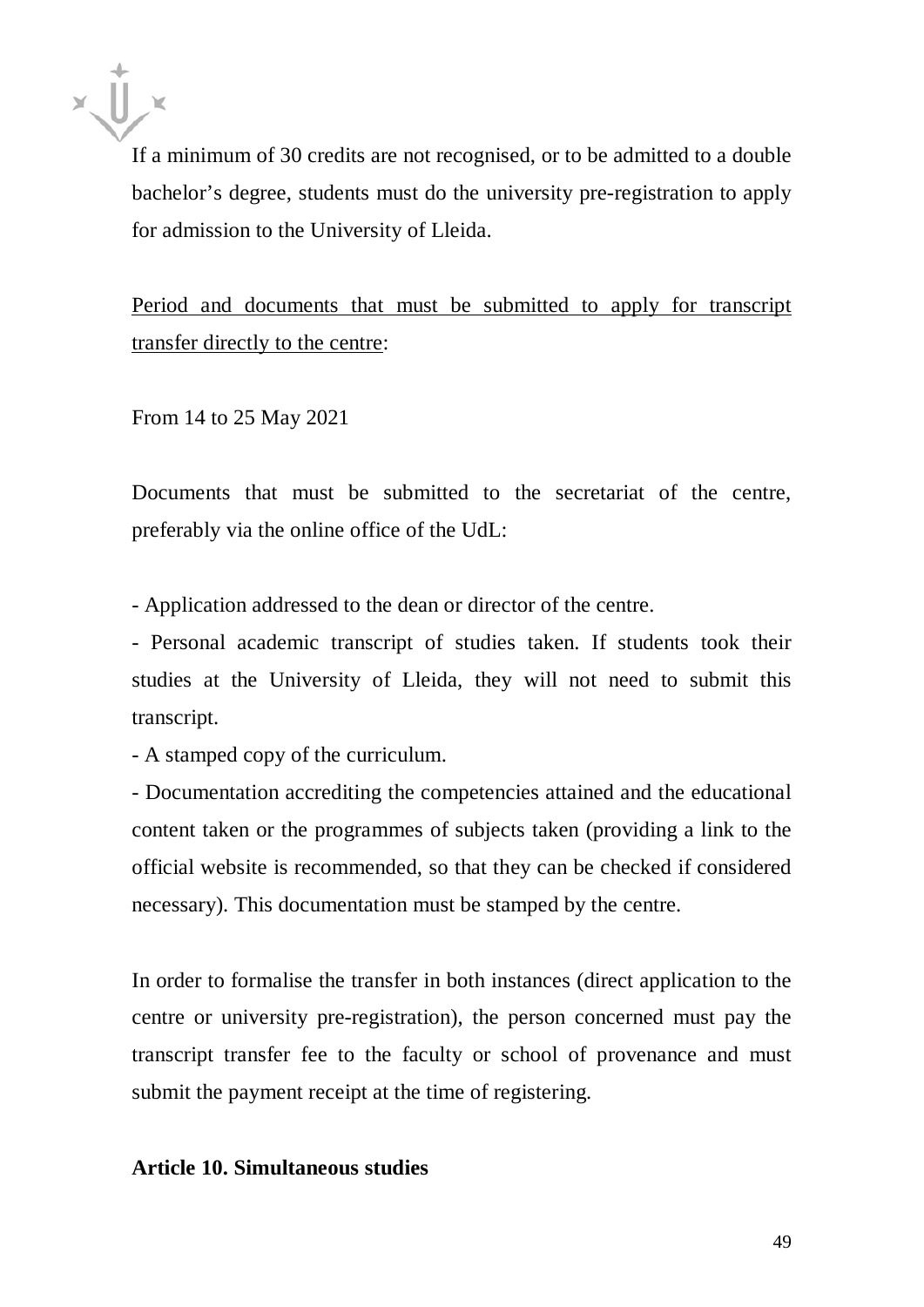Students wishing to start another degree and take it at the same time as the one they are doing must apply to do so to the dean or director of the centre where they wish to start the new studies, preferably via the online office of the UdL. The dean or director of the centre, as delegated by the rector, shall resolve the application.

Students must have obtained a place via university pre-registration on the new studies and have passed 30 credits or more of the degree that they have already started.

Once the simultaneous studies have been accepted and a place has been offered via pre-registration, students must pay the simultaneous studies fee to the centre of provenance and must submit the receipt at the time of registration.

As indicated in Article 8.1 of these regulations, credits taken in the degree that students have already started shall not be transferred because the reason for the simultaneous studies is to be able to take the two courses of study in full.

# **Article 11. Admission of students with university studies taken partially or wholly abroad**

Students with university studies taken partially or wholly abroad that have not obtained homologation or equivalence of their qualification in Spain, for whom 30 credits or more have been recognised at the University of Lleida on a course of study, and who wish to apply for a place on that course of study, will have to submit an application directly to the rector, who shall resolve the application in accordance with the criteria that the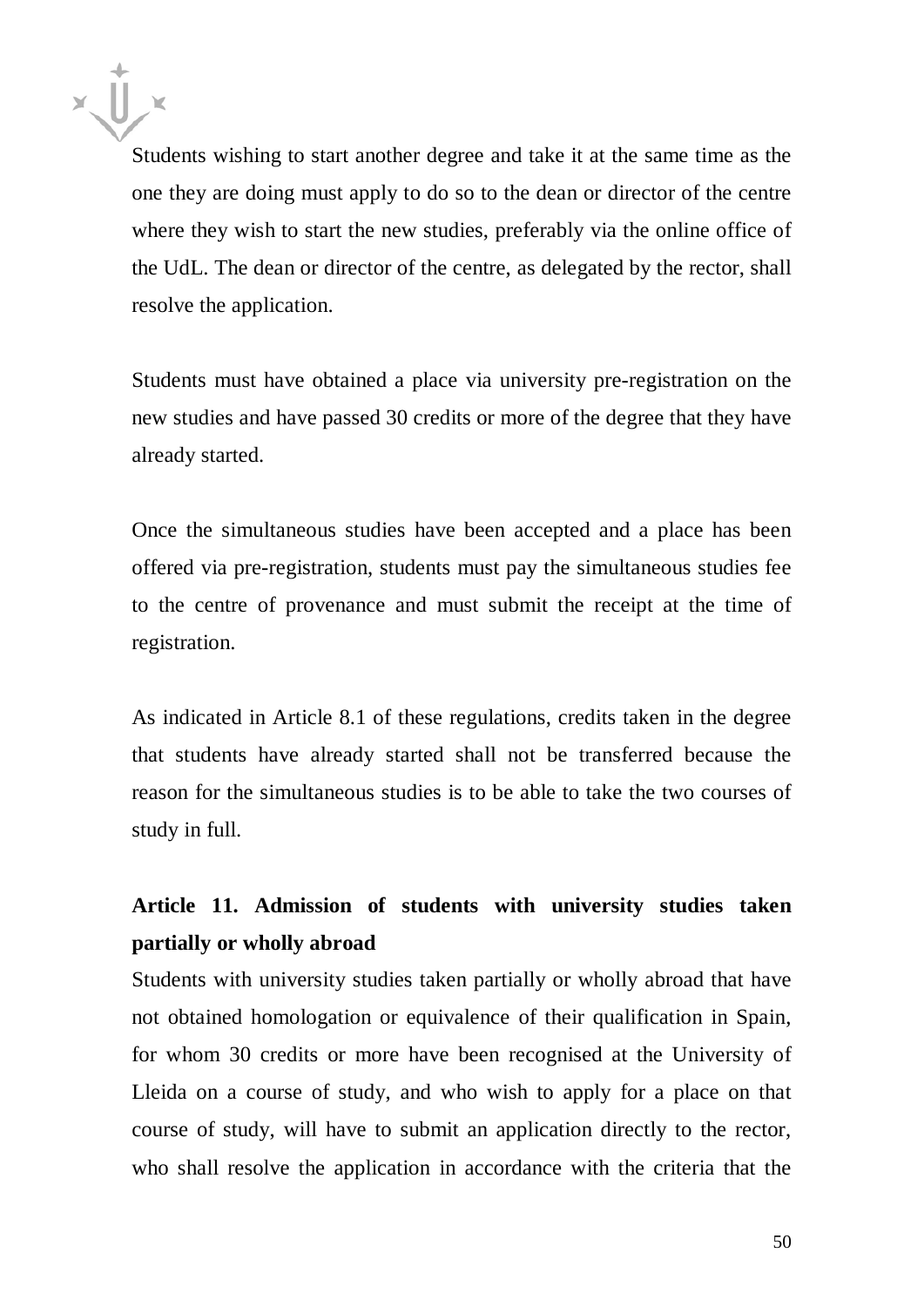

Governing Council determines for this purpose, which, moreover, must take into account the transcript. These criteria can be found in the corresponding centres.

If the number of recognised credits is fewer than 30, the person concerned must apply for a place on the course of study for which he or she has requested recognition via Catalonia's system of university pre-registration, by means of the portal Accesnet: [http://universitats.gencat.cat](http://universitats.gencat.cat/)

With regards to the deadlines to apply for credits recognition and the required documentation, articles 8.5 3.3 of these regulations will apply.

Once the application for credits recognition has been resolved, and depending on the number of recognised credits, the student shall apply for a place to the rector of the University of Lleida or by means of the university pre-registration process.

#### **Article 12. Grading system**

Applicable to the grading system are the provisions of Article 5 of Royal Decree 1125/2003, of 5 September (Spain's Official State Gazette of 18 September 2003), Article 6.3 of Royal Decree 861/2010, of 2 July (Spain's Official State Gazette of 3 July 2010), Annex 1 to Royal Decree 22/2015, of 23 January (Spain's Official State Gazette of 7 February 2015) and the Regulations for the Assessment and Grading of Teaching in Bachelor's and Master's Degrees at the University of Lleida approved by the Governing Council on 26 February 2014, amended by agreements 111/2016 and 231/2016 of the Governing Council.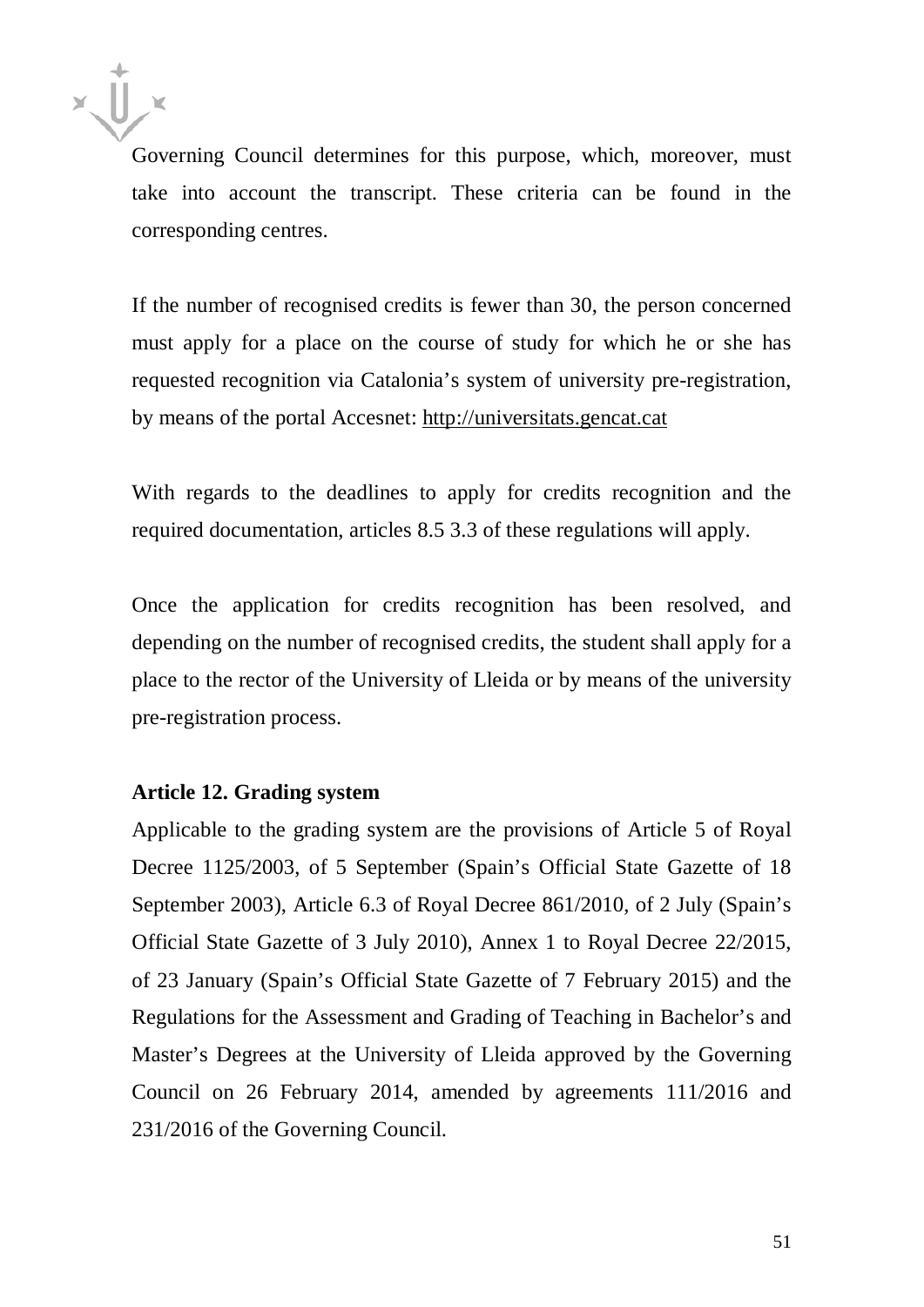The results obtained by students in each subject of the curriculum shall be graded in accordance with a numeric scale from 0 to 10, expressed to one decimal place, to which the respective qualitative grade may be added:

 $0 - 4.9$ : fail  $5.0 - 6.9$ : pass  $7.0 - 8.9$ : good 9.0 – 10: excellent

A "with distinction" mention will be awarded to students who obtained a grade equal to or higher than 9.0. The number cannot be greater than 5% of the students registered on a subject in the respective academic year. The result of calculating 5% will be rounded up to the nearest whole number. When the first two decimal places give a figure of .50, the figure will be rounded up to the bigger whole number. If the number of students registered is lower than 20, only one distinction may be awarded. A module or subject is considered to have been passed when the grade is 5.0 or higher.

Credits obtained by the recognition of credits corresponding to educational activities not integrated in the curriculum (work or professional experience, cross-disciplinary subjects and unofficial university studies) and credits obtained by recognition from Higher Education Training Cycles shall be graded as PASS, without numerical rating, and shall not count for purposes of calculating the transcript average.

Bridging courses shall be graded in the same way as degree subjects, that is to say, from fail to excellent and distinction.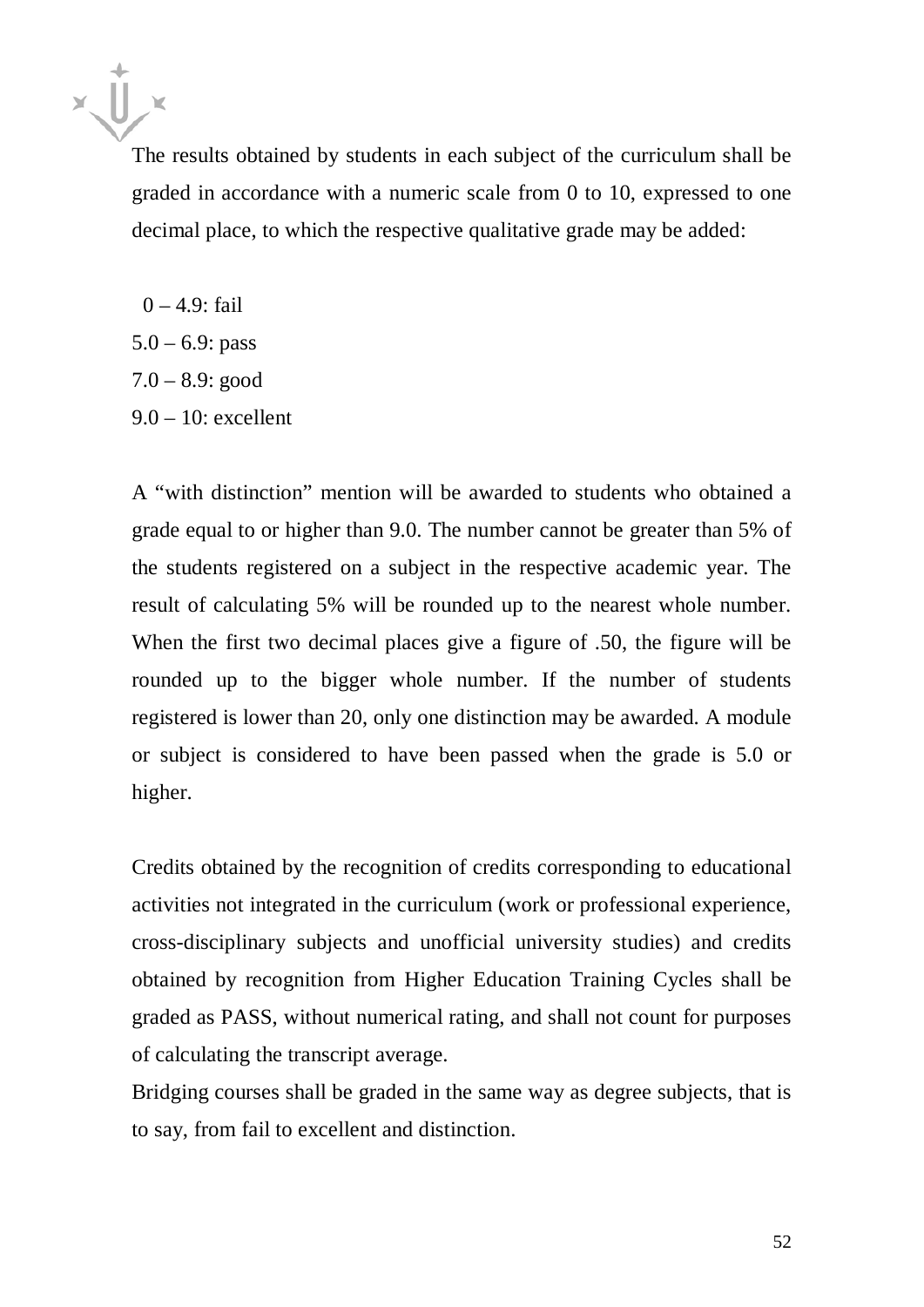

# **Article 13. Transcript average**

The transcript average is determined in accordance with the provisions of Royal Decree 1125/2003, of 5 September (Spain's Official State Gazette of 18 September 2003), Royal Decree 861/2010, of 2 July (Spain's Official State Gazette of 3 July 2010), which amends Royal Decree 1393/2007, of 29 October, and Royal Decree 22/2015, of 23 January (Spain's Official State Gazette of 7 February 2015).

It is the sum of the credits passed by the student, each one being multiplied by the respective grade value and divided by the number of credits passed by the student.

Σ NCi x Gi Weighted average = --------------------------------- NC

NC: Total number of credits passed by the student NCi: Number of credits passed in each subject Gi: Respective grade

Numeric scale of grades

| Descriptor  | Numeric scale             |
|-------------|---------------------------|
| fail        | $0 - 4.9$                 |
| pass        | $5 - 6.9$                 |
| good        | $7 - 8.9$                 |
| excellent   | $9 - 10$                  |
| distinction | $9 - 10$                  |
|             | plus a "with distinction" |
|             | mention                   |

Credits recognised for activities relating to culture, sport or student participation (cross-disciplinary subject), for work or professional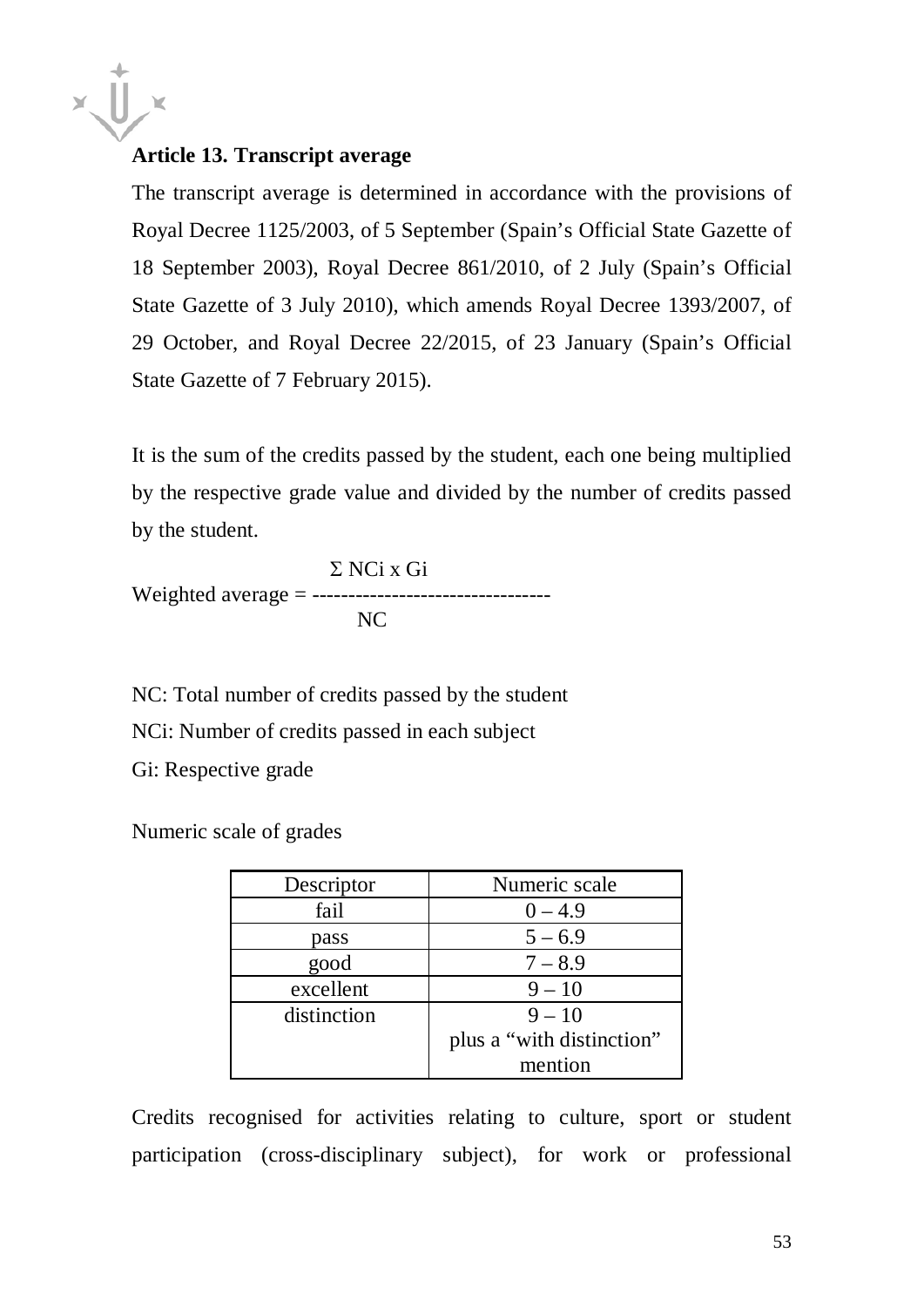experience and for unofficial university studies shall be graded as PASS, without numerical rating, and shall not count for purposes of calculating the transcript average.

Regarding applications for grants that the Ministry convenes annually, the transcript average shall be determined in accordance with the formula set out in the respective announcements published in Spain's Official State Gazette.

For the allocation of an appointment in the online registration process for second- and subsequent-year students and for the allocation of curricular external academic placements, the transcript average shall be the sum of graded credits, each one being multiplied by the respective grade value, in accordance with previously mentioned the table of equivalences, and divided by the total number graded credits. The last grade obtained for each subject (fail, pass, good, excellent and distinction) shall be taken into account in this formula. In order to take part in the SICUE, Erasmus, and Mobility programmes of the University of Lleida, the transcript average shall use the same calculation, but will take into account the credits passed up to 15 October of the academic year before the call.

#### **Article 14. Double degrees**

To be admitted to a double bachelor's degree, a place needs to be obtained via university pre-registration. Students registered on double degrees must take the subjects included in the curricular itinerary designed for the purposes of obtaining both qualifications. They must pay for the credits corresponding to the subjects of the curricular itinerary, as well as the fees, insurance and contracted services.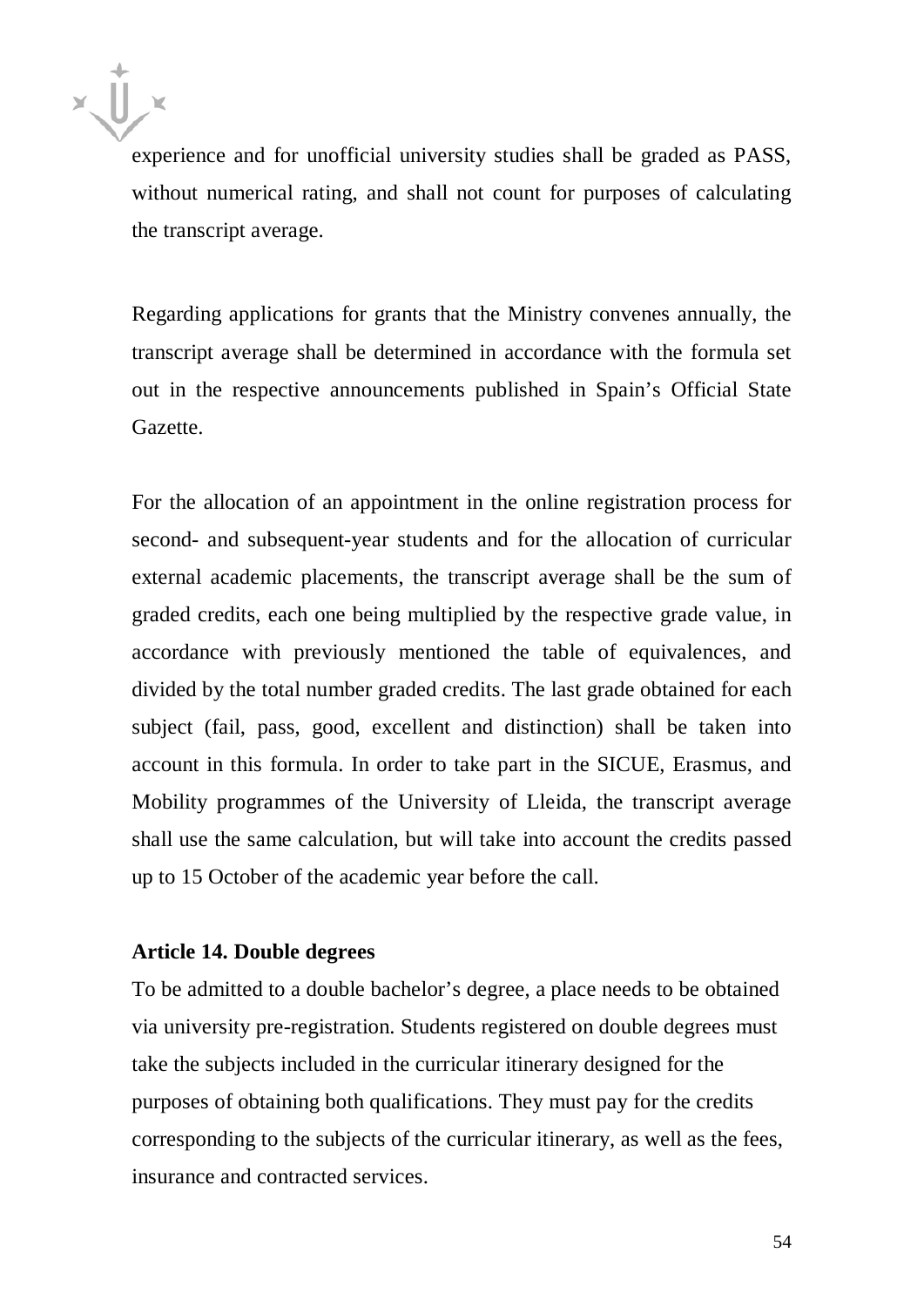

Upon completion of the curricular itinerary, the grades obtained will be transferred, in accordance with the table of correlation or equivalences approved by the Governing Council, to the student transcript of each qualification.

To apply for one of the qualifications, students must have passed the double degree curricular itinerary in full.

Students who abandon a double degree and who want to continue on one of the two degree programmes must follow the admissions procedure established by the legislation in force: university pre-registration or a transcript transfer application.

If the transcript transfer is accepted, the subjects that the student has passed in the curricular itinerary of the double degree will be recognised, with the exception of the bachelor's thesis, according to the tables of credit recognition approved by the Governing Council, and the student must pay the fee as set out in the decree on public prices.

The academic regulations applied to students of double degrees shall be the same as those applied to other students, and the prerequisites and corequisites shall likewise be the same as those for single bachelor's degrees.

#### **FIRST ADDITIONAL PROVISION. Voluntary contributions**

The University of Lleida offers students the opportunity to participate in its solidarity efforts by making a voluntary contribution of  $\epsilon$ 3.00 to the "Dóna"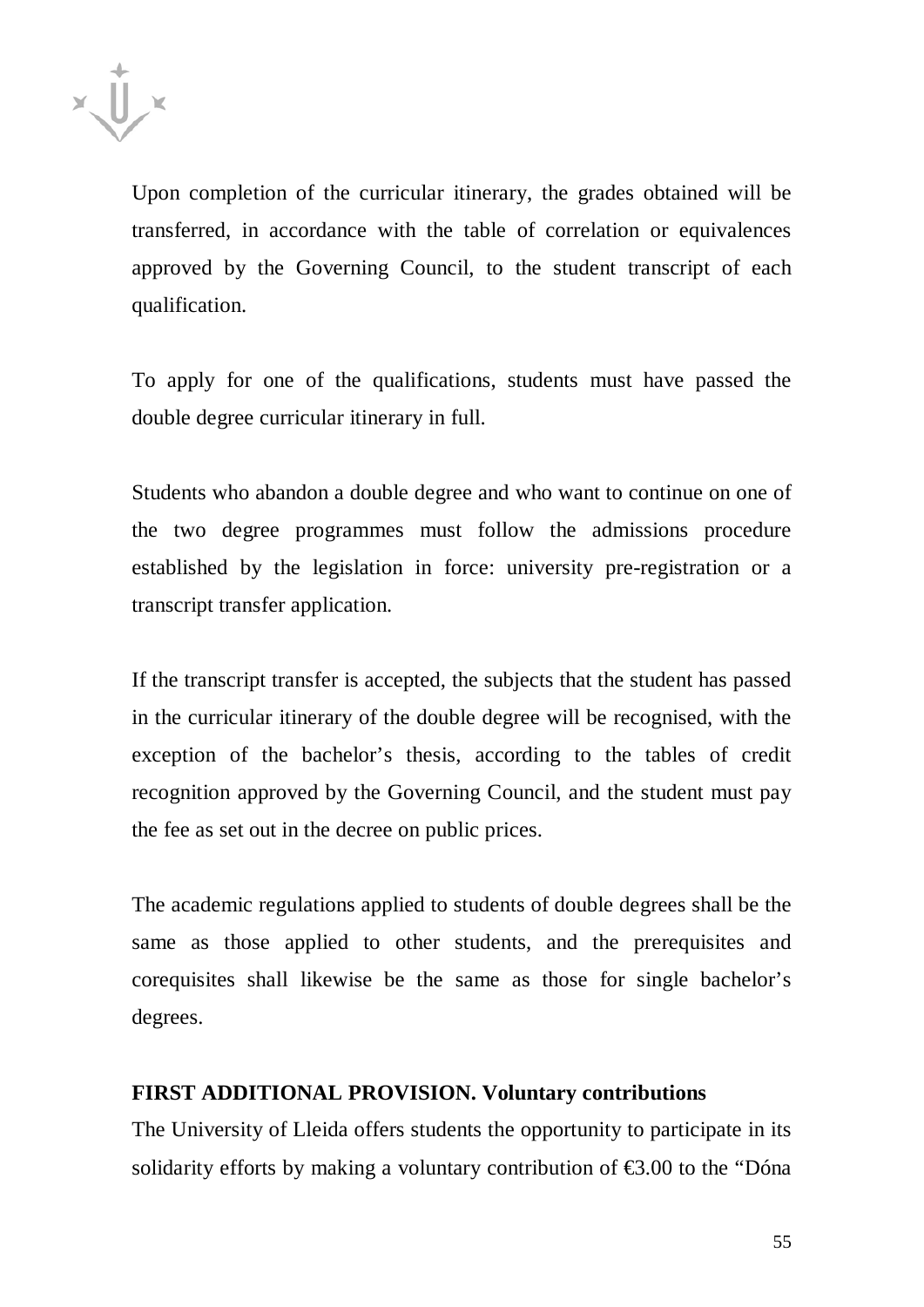

el teu 0,7%" (Give your 0.7%) campaign. This action of the university student community, together with what the administrative and service staff (PAS) and the teaching and research staff (PDI) are already doing, will contribute to the development and expansion of the development cooperation activities that, from the very outset, the Development and Cooperation Office has been undertaking. The amount of this contribution to the University of Lleida will not be refunded under any circumstances to those people who voluntarily select this option at the time of registration.

#### **SECOND ADDITIONAL PROVISION. Students with special needs**

To guarantee equality of opportunity in access to the curriculum for students with disabilities, the University of Lleida shall make curricular adaptations for such students by taking into account their individual needs through the *UdL x tothom* (UdL for All) programme, with the adoption of suitable specific measures, in accordance with the University of Lleida's Plan for the Inclusion of People with Functional Diversity (2014/2019).

## **THIRD ADDITIONAL PROVISION. Insurance**

All information about insurance can be found at [http://www.udl.cat/serveis/patrimoni/asseg.html.](http://www.udl.cat/serveis/patrimoni/asseg.html)

# **FOURTH ADDITIONAL PROVISION. Accreditation of a third language**

Consult the Third Language Regulations for undergraduate studies at the UdL.

**FIFTH ADDITIONAL PROVISION. Documentation of the people concerned**